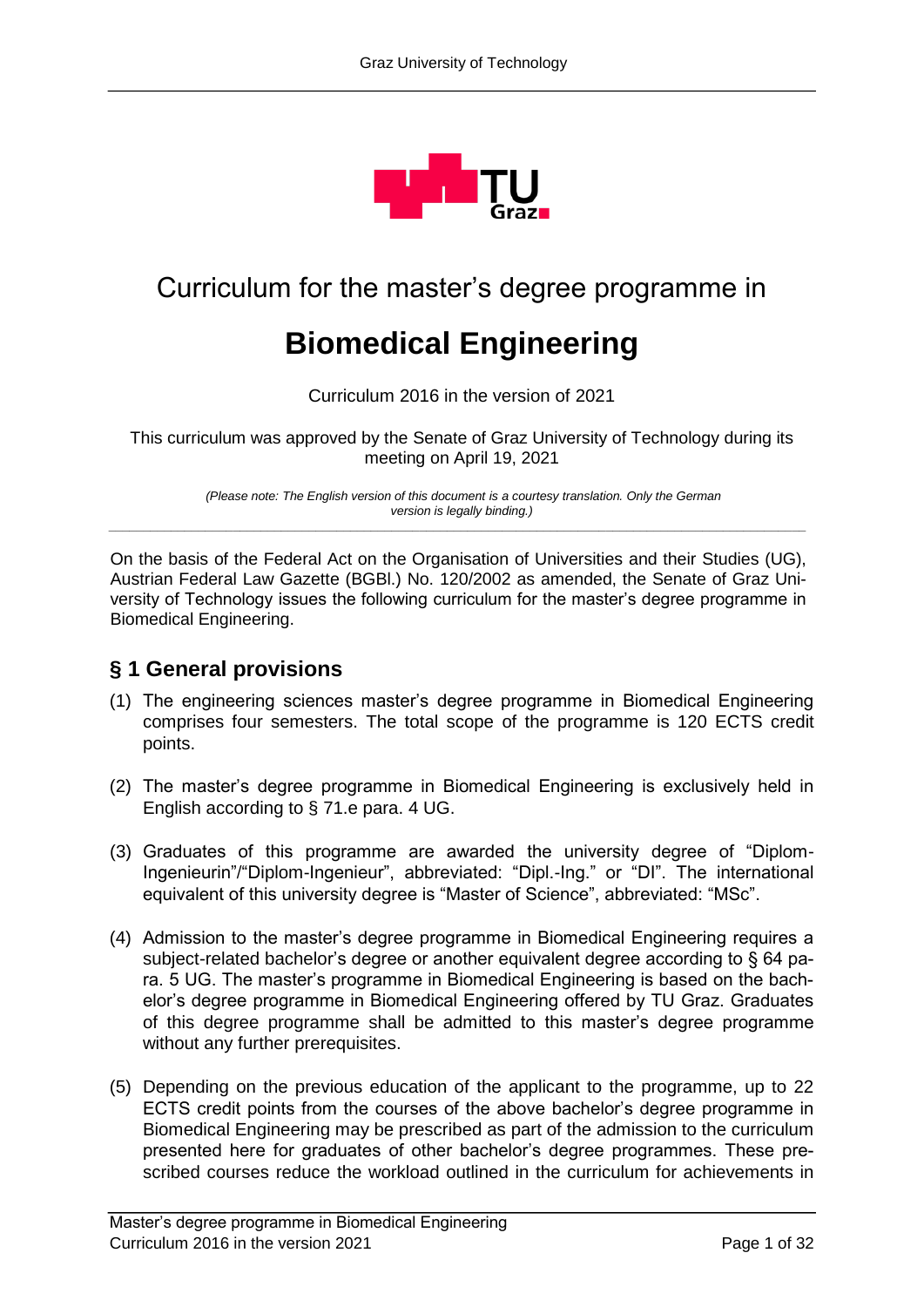elective subjects or minors accordingly. A bachelor's degree programme that entitles the student to be admitted must comprise at least 180 ECTS credit points. In order to obtain an overall scope of 300 ECTS credit points for the graduate and postgraduate study programmes together, students shall not be assigned courses in the master's programme which they have already completed as part of their bachelor's degree and which were part of their qualification for the master's degree programme.

(6) The study programme is completed by writing a master's thesis and passing an examination before a committee according to § 7a below.

# **§ 2 Qualification profile**

#### **(1) Object of study programme**

The master's degree programme is designed to be part of the overall training to become a graduate engineer in Biomedical Engineering, which provides a futureoriented, interdisciplinary education in combination with the preceding bachelor's programme. The sound, interdisciplinary basic education offered by the bachelor's programme is followed by specialisations in the fields of five elective subjects: Biomechanical Engineering, Biomedical Instrumentation and Sensors, Biomedical Imaging and Sensing, Computational Neuroscience and Health Care Engineering. The curriculum aims to provide a comparatively high degree of freedom in choosing the teaching content, and increases students' independence and initiative in the way they think, decide and act in an interdisciplinary manner.

#### **(2) Qualification profile and skills**

The master's degree programme in Biomedical Engineering is intended to enable graduates to work at the interface between technology, medicine and biology, to understand the language and content of these fields and to apply their interdisciplinary, technical expertise in cooperation and to solve problems.

Graduates of the master's degree programme in Biomedical Engineering are prepared for a variety of challenges in medical engineering and are able to familiarise themselves in a short time with all the fields of biomedical engineering better than graduates of other, less interdisciplinary master's degree programmes. Students who have successfully completed the master's degree programme in Biomedical Engineering have achieved the following objectives and acquired the following skills:

#### **Knowledge and understanding**

**Graduates** 

- are familiar with the key theories, principles and methods of biomedical engineering;
- have deepened their knowledge in two particular fields of biomedical engineering;
- understand the working methods in these fields and are capable of applying these methods and the scientific basics for them in a practical way, and
- know the most important strategies to solve problems efficiently.

#### **Knowledge-based application and assessment**

**Graduates** 

• have acquired the skills to apply theoretical knowledge in a practical way, both technically and scientifically;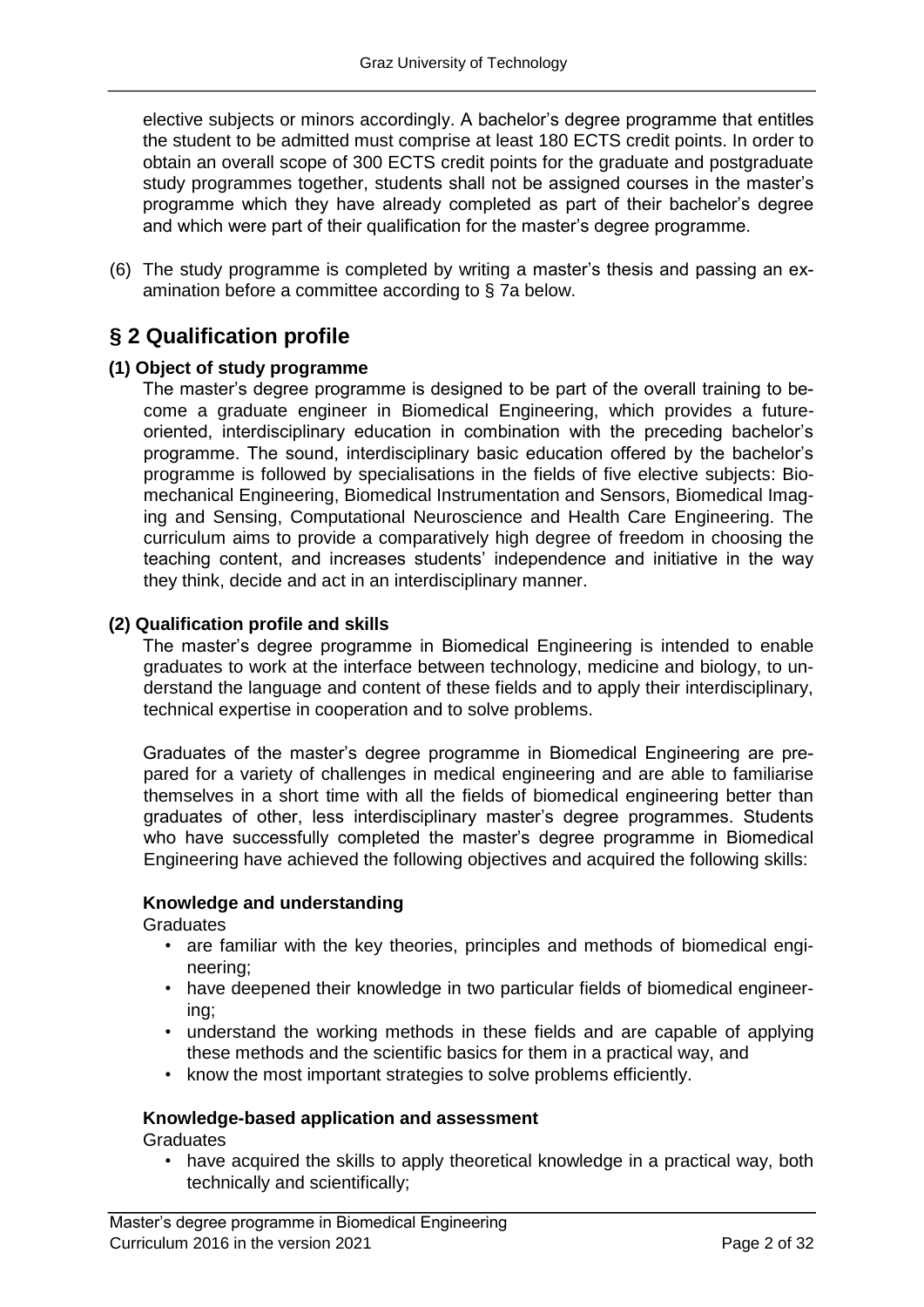- have developed skills for interdisciplinary analysis and assessment, and are able to formulate scientifically founded assessments and possible solutions;
- recognise ethical, social, societal and economic implications, connections and needs, and
- are able to correctly interpret the results acquired with the subject-specific methods and to continue working with these results.

#### **Communicative, organisational and social competencies**

**Graduates** 

- are able to write scientific texts and to present results both in written form and orally;
- are able to acquire new knowledge independently, to contribute independently to research and development;
- are able to integrate themselves into a team and to assume subtasks and leadership roles independently;
- have basic knowledge of handling projects;
- have developed an awareness for the necessity of lifelong learning, and
- are capable of international, interdisciplinary cooperation.

#### **(3) Demand for and relevance of the study programme for science and on the job market**

The current sociopolitical and scientific challenges underline the importance of and future prospects for the study programme in Biomedical Engineering. The demographic development combined with the increased life expectancy is leading to a dramatically ageing population and, consequently, to an enormous increase in healthcare costs, as well as to a growing demand for new solutions to provide efficient, safe and cost-effective healthcare and for new, innovative medical products, therapies and everyday medical aids for the ageing population.

In combination with new possibilities in modelling and simulation, but particularly in computational science and engineering, telecommunications and neurosciences, molecular medicine, biomedical instruments and sensors, imaging, bioinformatics, biomechanics and tissue engineering as well as the structural, economic and methodological challenges in healthcare, very promising research potential, development potential and market potential is created.

This dynamic development is giving rise to an increased demand in business, research and development for graduates of the study programme in Biomedical Engineering. The intention is for graduates to work in research and development, business and the public sector to develop improved diagnostic and therapeutic solutions, to implement them technically, and to make them available efficiently and economically.

Through the sound, broad education of the basics, with a subsequent specialisation in one of the five focus areas offered, the conditions are created for graduates of the study programme in Biomedical Engineering to analyse interdisciplinary issues, to create new foundations, to prepare concepts and principles and to implement them for the benefit of society.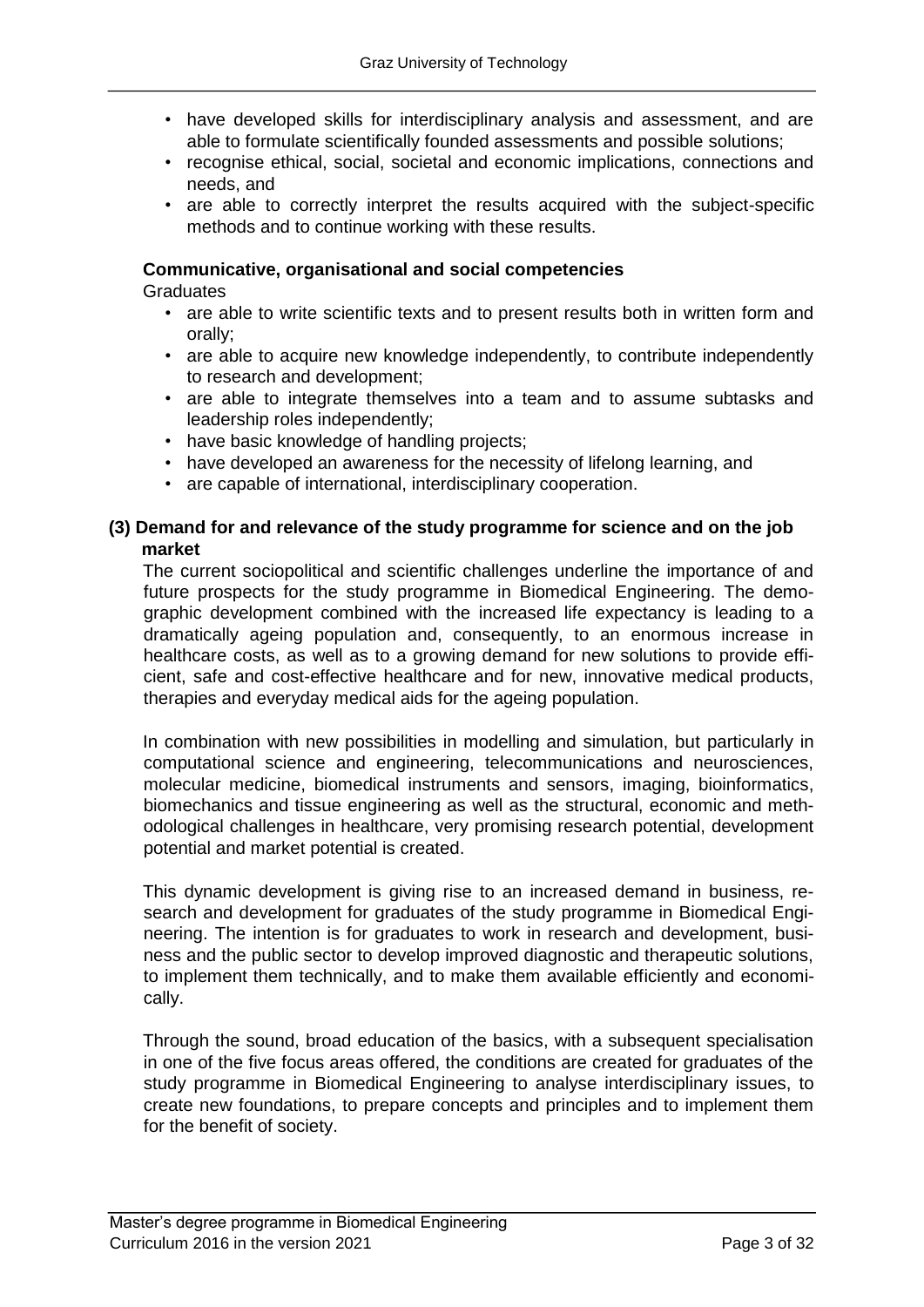The career opportunities for graduates of this study programme are extraordinarily diverse: in industry (from start-ups to large-scale industry), for service providers and public authorities, and in science, research and teaching.

# **§ 3 ECTS credit points**

In accordance with the European Credit Transfer and Accumulation System, the individual courses are assigned ECTS credit points that determine the relative share of the workload. The Universities Act (UG) determines the workload for one ECTS credit point to be an average of 25 full hours.

## **§ 4 Structure of the study programme**

The master's degree programme in Biomedical Engineering consists of:

- 1. a **major** with **at least 50 ECTS credit points**;
- 2. a **minor** from a second subject-specific specialisation with at least **21 ECTS credit points**;
- 3. **elective courses** with a workload of **10 ECTS credit points**, which are assigned to the minor. These elective courses can be chosen from the catalogues of electives. The courses are to be selected from the list in § 5a in such a way that the total for the major, minor and elective courses without the master's degree seminar comprises at least 81 ECTS credit points. A higher number of ECTS credit points for the major and the minor reduces the required workload of the elective courses accordingly;
- 4. a **free-choice subject** that contains free-choice courses with a workload of **6 ECTS credit points**, and
- 5. a **master's thesis**. The master's thesis corresponds to **30 ECTS credit points** and must be assignable to the major or the minor according to § 4b below.

As part of the major or minor, a **master's degree seminar** with a workload of **3 ECTS credit points** must be completed. The subject to which the master's degree seminar is assigned is then allocated a further 3 ECTS credit points accordingly.

| Master's degree programme in Biomedical Engineering                                                |                            |
|----------------------------------------------------------------------------------------------------|----------------------------|
| <b>Subject</b>                                                                                     | <b>ECTS</b>                |
| Major according to §4a below                                                                       | min. 53 or 50 $1$          |
| Minor according to § 4a below (including elective courses)                                         | min. 31 or 34 <sup>1</sup> |
| Free-choice subject according to § 5b below                                                        | 6                          |
| Total workload without master's thesis                                                             | 90                         |
| Master's thesis according to §4b below (assigned to the major or the minor in terms of<br>content) | 30                         |
| Total for the master's degree programme in Biomedical Engineering                                  | 120                        |

 $1$  The seminar with a workload of 3 ECTS credit points is included in the higher number of ECTS credit points.

§ 5a below contains a list of the individual courses of this master's programme and their allocation to the subjects. The semester allocation is a recommendation and ensures that the sequence of courses builds optimally on previous knowledge and that the workload of an academic year does not exceed 60 ECTS credit points.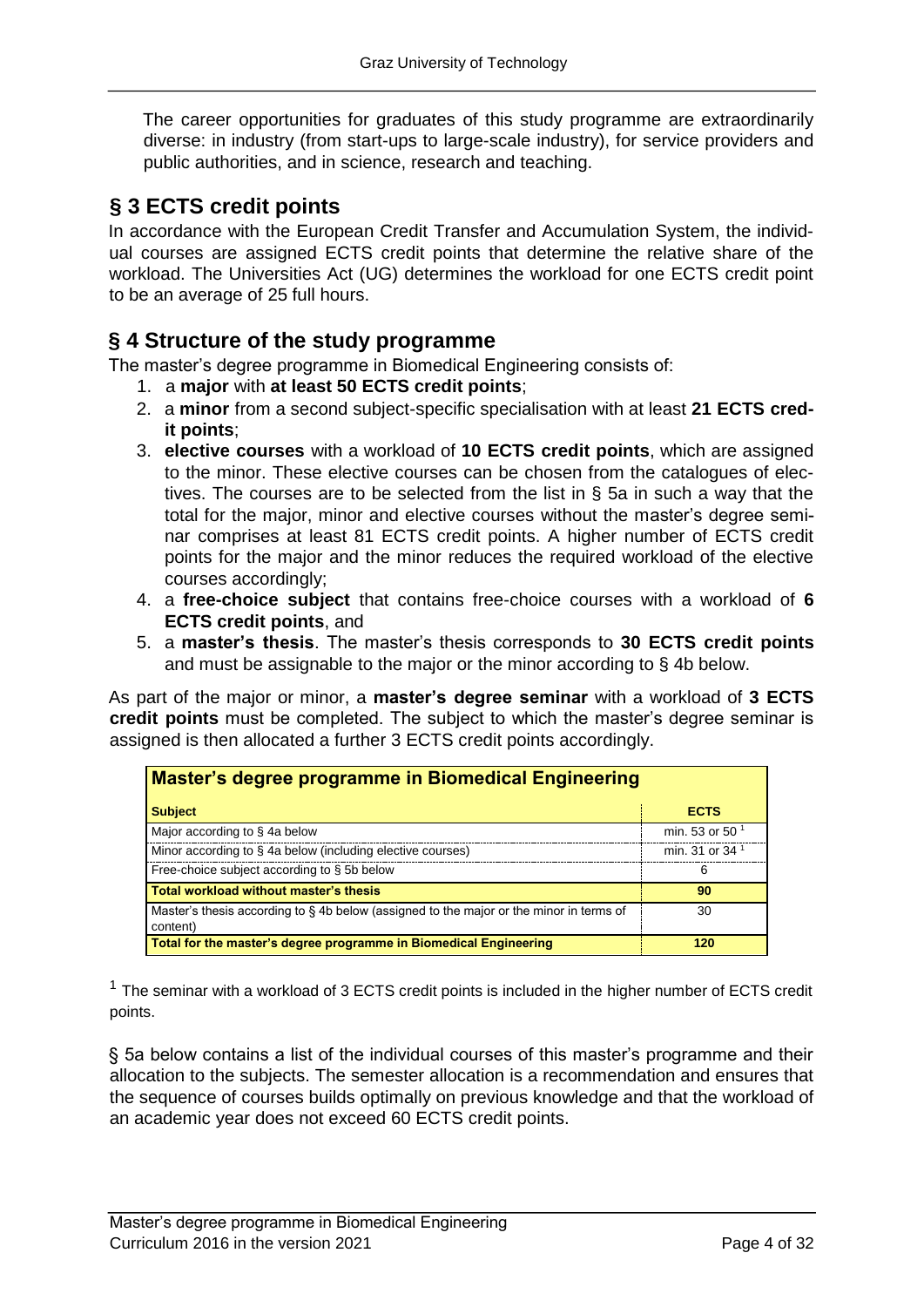Courses that were used to complete the bachelor's degree programme to grant admission to this programme are not part of this master's degree programme. If compulsory courses that are provided for in this curriculum were already used as part of the bachelor's degree programme described above, they are to be replaced by additional elective courses comprising the same workload (ECTS credit points).

# **§ 4a Choice of major, minor and elective courses**

The major and minor are scientifically relevant and business-related specialisations in the field of biomedical engineering.

During the first semester of the master's degree programme, the catalogues of electives for the major and minor must be chosen. These are catalogues of electives from the list in § 5a. Each catalogue of electives contains a list of related courses, which enable an extensive specialisation in the field of biomedical engineering.The choice of a catalogue of electives listed in § 5a can be changed if the reasons are stated.

The **major** shall be selected from the *technical* catalogues of electives (catalogues c1-c5) defined in § 5a. This consists of a predefined compulsory course component and courses that can be freely chosen from the same catalogue of electives.

The **minor** can be selected from the catalogues of electives (catalogues c1-c5, b1-b2) defined in § 5a. This consists of a predefined compulsory course component and courses that can be freely chosen from the same catalogue of electives.

The diagram below provides an overview of how the major and minor can be combined. The combinations marked in black are not possible. For a combination with a number in brackets, compulsory courses that occur twice must be replaced according to the table entitled "Replacement courses" (see § 5a, page 18-19).

|        |                |                                                    |              |                        |                        |                           |                           | <b>Minors</b>      |                            |                    |                      |                                              |                                                        |                |
|--------|----------------|----------------------------------------------------|--------------|------------------------|------------------------|---------------------------|---------------------------|--------------------|----------------------------|--------------------|----------------------|----------------------------------------------|--------------------------------------------------------|----------------|
|        |                |                                                    | Biomaterials | Biomolecular Analytics | Electronics<br>Medical | <b>Bioinstrumentation</b> | <b>Optical Microscopy</b> | Biomedical Imaging | Brain-Computer Interfacing | Neural Engineering | Clinical Engineering | Electrophysiology<br>and Sensors<br>Cellular | Manage<br>Soft Skills<br>Law,<br>ment and<br>Business, | Bioinformatics |
|        |                |                                                    | ᡖ            |                        | ၛ                      |                           |                           | က္လ                |                            | ß                  |                      | မ္မ                                          | $\overline{a}$                                         | $\mathbf{S}$   |
|        | c <sub>1</sub> | Biomechanics: Modeling<br>and Simulation           |              |                        |                        |                           |                           | (1)                |                            |                    |                      |                                              |                                                        |                |
|        | c2             | Biomedical<br>Instrumentation<br>and Sensors       |              |                        |                        |                           |                           |                    |                            | (2)                |                      | (3)                                          |                                                        |                |
| Majors | c3             | Biomedical<br>Imaging<br>and<br>Sensing            |              | (4)                    |                        | (5)                       |                           |                    | (8)                        | (6)                |                      | (7)                                          |                                                        | (9)            |
|        | c4             | Computational<br>Neuroscience                      |              |                        |                        |                           |                           | (10)               |                            |                    |                      |                                              |                                                        | (11)           |
|        | c5             | Biomedical Device Design,<br>Safety and Regulation |              |                        | (12)                   | (13)                      |                           |                    |                            |                    |                      |                                              |                                                        |                |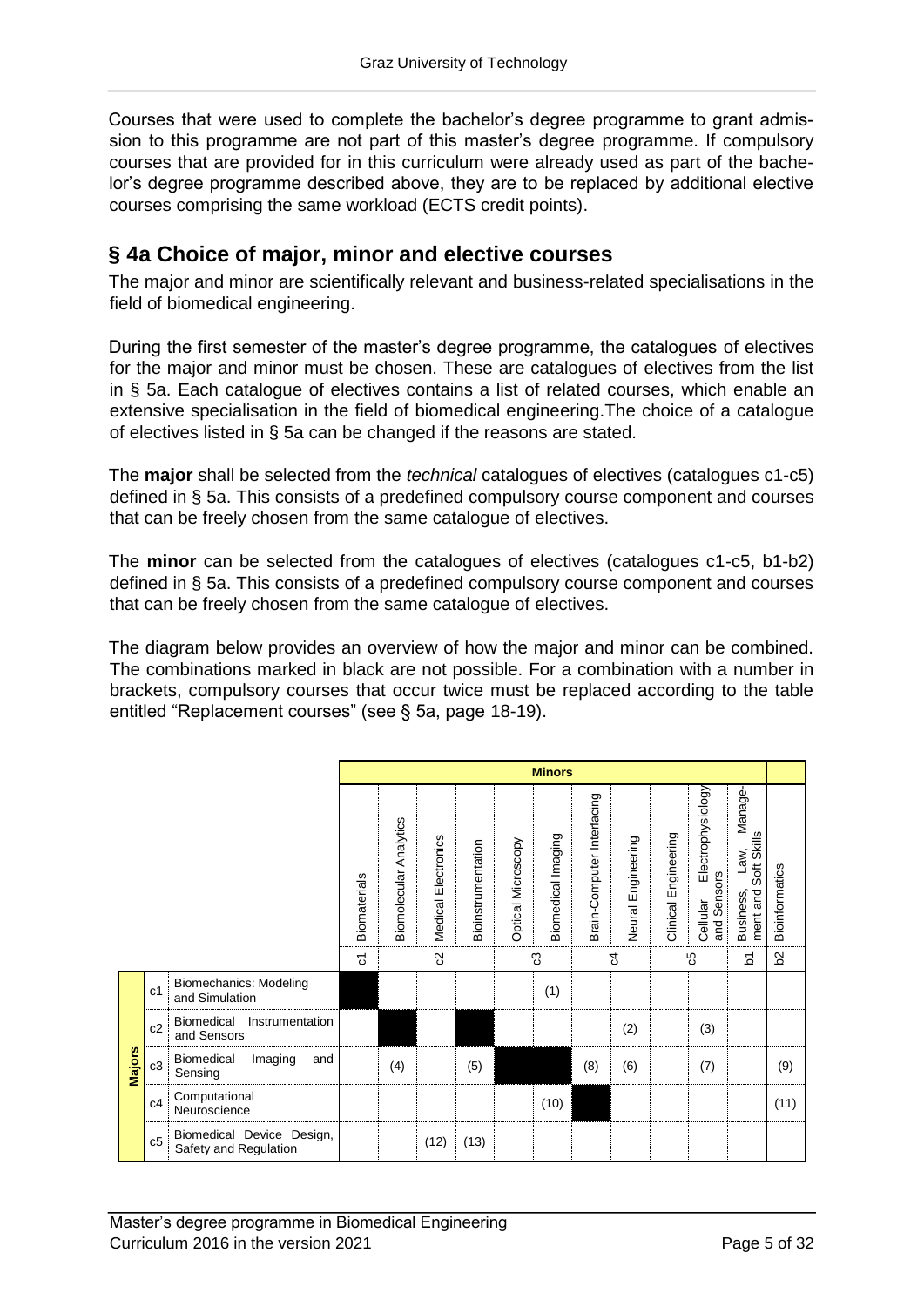All courses offered according to § 5a can be selected as **elective courses**.

Other courses can also be completed as part of the elective courses to improve knowledge of a foreign language (English or German) with a total scope of up to 3 ECTS credit points.

### **§ 4b Master's thesis**

Within the master's degree programme in Biomedical Engineering, a master's thesis must be written, which must be assignable to the named major or minor.

Before a student starts work on their master's thesis, it must be registered with the Dean of Studies via the responsible dean's office. The topic, the area of expertise of the topic and the supervisor as well as the institute must be stated.

When the student begins the thesis, in the case of individual subjects pursuant to the transitional provisions (§8 below), he/she must make an informed decision together with the Dean of Studies and the supervisor of the master's thesis with regard to assigning the master's thesis to a subject.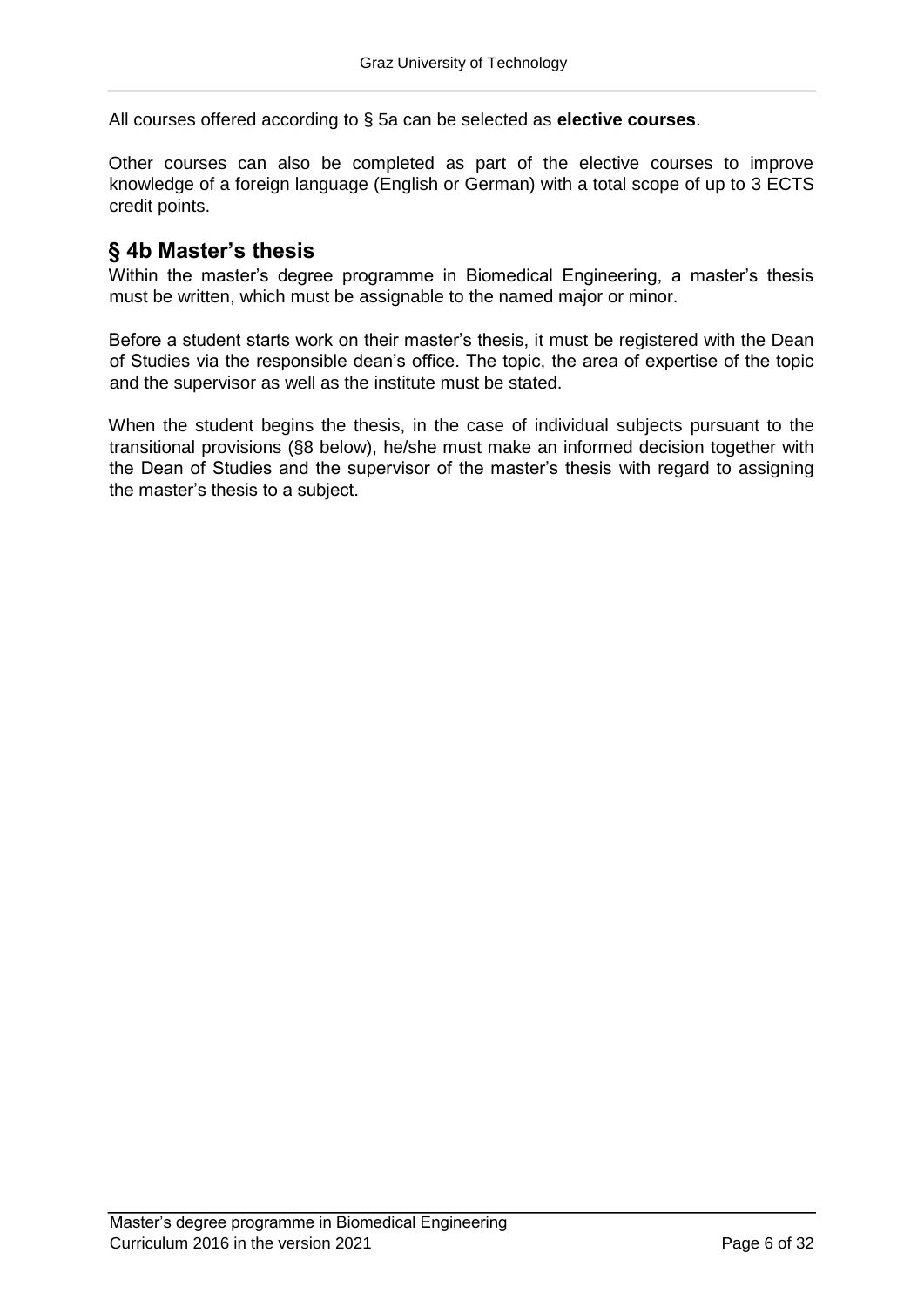# **§ 5 Course content and semester plan**

|                      | <b>Master's degree programme in Biomedical Engineering</b> |            |                   |             |      |                            |      |      |
|----------------------|------------------------------------------------------------|------------|-------------------|-------------|------|----------------------------|------|------|
|                      | <b>Subject Course</b>                                      | <b>SSt</b> | Type of<br>course | <b>ECTS</b> |      | <b>Semester incl. ECTS</b> |      |      |
|                      |                                                            |            |                   |             |      | Ш                          | Ш    | IV   |
|                      | Master's degree seminar according to $\S$ 4 above          | 1.0        | <b>SP</b>         | 3.0         |      |                            | 3.0  |      |
|                      |                                                            |            |                   |             |      |                            |      |      |
|                      | Total for the major and minor                              |            |                   | 81.0        | 30.0 | 27.0                       | 27.0 |      |
|                      |                                                            |            |                   |             |      |                            |      |      |
|                      | Master's thesis according to §4b above                     |            |                   | 30.0        |      |                            |      | 30.0 |
|                      |                                                            |            |                   |             |      |                            |      |      |
|                      | Free-choice subject                                        |            |                   |             |      |                            |      |      |
|                      | Free-choice course according to § 5b below                 |            |                   | 6.0         |      | 3.0                        | 3.0  |      |
|                      |                                                            |            |                   |             |      |                            |      |      |
| <b>Overall total</b> |                                                            |            |                   | 120.0       | 30.0 | 30.0                       | 30.0 | 30.0 |

Abbreviations: SP: seminar project; SSt: semester hours

# **§ 5a Catalogues of electives**

The technical catalogue of electives **c1 – Biomechanical Engineering** comprises:

- the major: **Biomechanics: Modeling and Simulation**, and
- Minor 1: **Biomaterials**.

| Catalogue of electives: c1 - Biomechanical Engineering                       |            |              |             |                 |            |                 |                                  |                 |                                                                               |          |
|------------------------------------------------------------------------------|------------|--------------|-------------|-----------------|------------|-----------------|----------------------------------|-----------------|-------------------------------------------------------------------------------|----------|
|                                                                              |            | <b>Type</b>  |             |                 |            |                 | <b>Compulsory compo-</b><br>nent |                 |                                                                               |          |
| <b>Course</b>                                                                | <b>SSt</b> | of<br>course | <b>ECTS</b> | <b>Semester</b> | Ma-<br>jor | Mi-<br>nor<br>1 | Mi-<br>nor<br>$\overline{2}$     | Mi-<br>nor<br>3 | <b>Notes / Recommen-</b><br>dation                                            | Language |
| Prerequisites from the bachelor's degree programme in Biomedical Engineering |            |              |             |                 |            |                 |                                  |                 |                                                                               |          |
| <b>Strength of Materials</b>                                                 | 3.0        | VU           | 4.5         | WS              |            |                 |                                  |                 | compulsory for the major if<br>not completed in the bache-<br>lor's programme | English  |
| Theory of Materials / Structural Analysis                                    |            |              |             |                 |            |                 |                                  |                 |                                                                               |          |
| <b>Tissue Engineering</b>                                                    | 2.0        | VO           | 3.0         | <b>WS</b>       | 3.0        | 3.0             |                                  |                 |                                                                               | English  |
| Theory of Materials                                                          | 2.0        | VU           | 3.0         | SS              |            |                 |                                  |                 |                                                                               | English  |
| Biological and Bio-based<br><b>Materials</b>                                 | 2.0        | VO           | 3.0         | SS              | 3.0        | 3.0             |                                  |                 |                                                                               | English  |
| Imaging Laboratory                                                           | 2.0        | LU           | 3.0         | SS              |            |                 |                                  |                 |                                                                               | English  |
| Electron Microscopy Imaging                                                  | 1.0        | VO           | 1.5         | <b>WS</b>       |            |                 |                                  |                 |                                                                               | English  |
| Bionanotechnology                                                            | 2.0        | VO           | 3.0         | SS              |            |                 |                                  |                 |                                                                               | English  |
| Microscopy in Biotechnology                                                  | 2.0        | VO           | 4.0         | <b>WS</b>       |            |                 |                                  |                 |                                                                               | English  |
| Materials Characterization II                                                | 1.33       | VO           | 2.0         | <b>WS</b>       |            |                 |                                  |                 |                                                                               | English  |
| <b>Materials Characterization III</b>                                        | 1.33       | VO           | 2.0         | <b>WS</b>       |            |                 |                                  |                 |                                                                               | English  |
| Physics of Modern Materials                                                  | 2.0        | VO           | 3.0         | WS              |            |                 |                                  |                 |                                                                               | English  |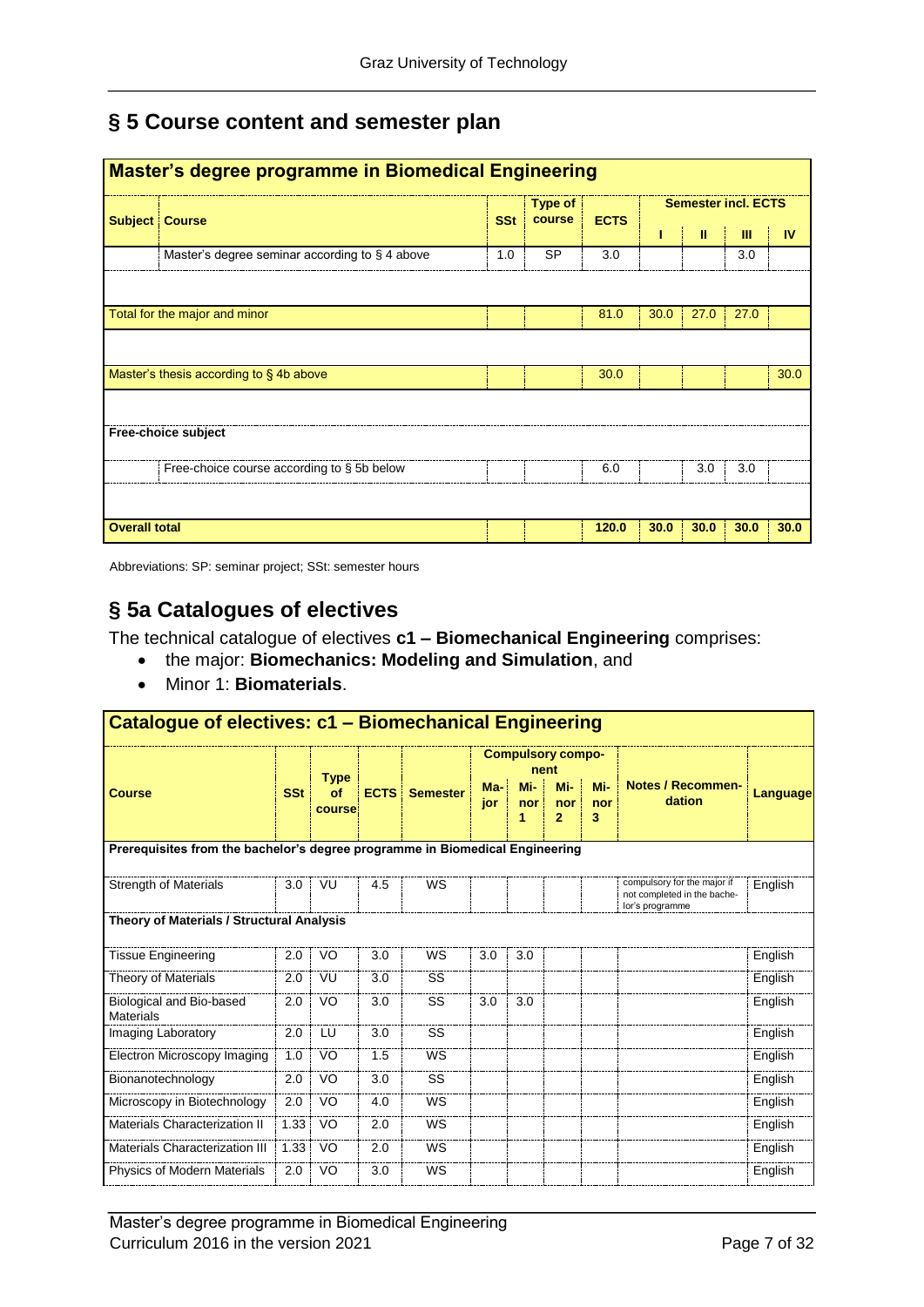| Medical Image Analysis                                               | 2.0 | VO              | 3.0              | SS                     | 3.0 |     |     |     |                            | English |
|----------------------------------------------------------------------|-----|-----------------|------------------|------------------------|-----|-----|-----|-----|----------------------------|---------|
| <b>Medical Image Analysis</b>                                        | 1.0 | KU              | 2.0              | $\overline{\text{ss}}$ |     |     |     |     |                            | English |
|                                                                      |     |                 |                  |                        |     |     |     |     |                            |         |
| Micromechanics                                                       | 2.0 | VO              | 3.0              | WS                     |     |     |     |     |                            | English |
| <b>Biomaterials</b>                                                  | 2.0 | VO <sub>1</sub> | 3.0              | <b>WS</b>              |     |     |     |     | recommended for<br>Minor 1 | English |
| Pathologie                                                           | 2.0 | V <sub>O</sub>  | 3.0              | WS                     |     |     |     |     | recommended for<br>major   | German  |
| Subtotal                                                             |     |                 |                  |                        | 9.0 | 6.0 | 0.0 | 0.0 |                            |         |
| <b>Multiscale Biomechanics</b>                                       |     |                 |                  |                        |     |     |     |     |                            |         |
| Mechanics of Biological                                              | 2.0 | VO              | 3.0              | WS                     | 3.0 | 3.0 |     |     |                            | English |
| <b>Tissues</b>                                                       |     |                 |                  |                        |     |     |     |     |                            |         |
| Mechanics of Proteins and<br>Cells                                   | 2.0 | VO              | 3.0              | WS                     | 3.0 |     |     |     |                            | English |
| Subtotal                                                             |     |                 |                  |                        | 6.0 | 3.0 | 0.0 | 0.0 |                            |         |
| <b>Basics of Biomechanical Modeling and Simulation</b>               |     |                 |                  |                        |     |     |     |     |                            |         |
|                                                                      |     |                 |                  |                        |     |     |     |     |                            |         |
| <b>Continuum Mechanics</b>                                           | 3.0 | VU              | 4.5              | <b>WS</b>              | 4.5 |     |     |     |                            | English |
| Strömungslehre und<br>Wärmeübertragung I                             | 4.0 | VO              | 6.0              | $\overline{\text{ss}}$ |     |     |     |     |                            | German  |
| Strömungslehre und<br>Wärmeübertragung I                             | 2.0 | UE              | 2.0              | SS                     |     |     |     |     |                            | German  |
| Strömungslehre und<br>Wärmeübertragung II VT                         | 2.0 | <b>VO</b>       | 3.0              | WS                     |     |     |     |     |                            | German  |
| Strömungslehre und<br>Wärmeübertragung II VT                         | 1.0 | UE              | 2.0              | <b>WS</b>              |     |     |     |     |                            | German  |
| Höhere Strömungslehre und<br>Wärmeübertragung                        | 2.0 | VO              | 3.0              | WS                     |     |     |     |     |                            | German  |
| Thermodynamics for Biomed-<br>ical Engineers                         | 2.0 | VO              | 3.0              | <b>WS</b>              | 3.0 |     |     |     |                            | English |
| Thermodynamics for Biomed-<br>ical Engineers                         | 1.0 | <b>UE</b>       | $\overline{2.0}$ | <b>WS</b>              | 2.0 |     |     |     |                            | English |
| Höhere Thermodynamik                                                 | 2.0 | VO <sub>1</sub> | 3.0              | $\overline{\text{ss}}$ |     |     |     |     |                            | German  |
| Höhere Thermodynamik                                                 | 2.0 | UE              | 2.0              | SS                     |     |     |     |     |                            | German  |
| <b>Subtotal</b>                                                      |     |                 |                  |                        | 9.5 | 0.0 | 0.0 | 0.0 |                            |         |
| Basics of Numerical Methods (Finite Element Method) and Applications |     |                 |                  |                        |     |     |     |     |                            |         |
| Optimization for Computer<br>Science                                 | 2.0 | V <sub>O</sub>  | 3.0              | WS                     | 3.0 |     |     |     |                            | English |
| <b>Optimization for Computer</b><br>Science                          | 1.0 | <b>UE</b>       | $\overline{2.0}$ | <b>WS</b>              | 2.0 |     |     |     |                            | English |
| <b>Finite Element Method</b>                                         | 2.0 | VÜ              | 3.0              | <b>WS</b>              | 3.0 | 3.0 |     |     |                            | English |

|                                                               |            |                                           |             |                 | nent       | <b>Compulsory compo-</b> |                  |                 |                                    |                 |
|---------------------------------------------------------------|------------|-------------------------------------------|-------------|-----------------|------------|--------------------------|------------------|-----------------|------------------------------------|-----------------|
| <b>Course</b>                                                 | <b>SSt</b> | <b>Type</b><br><b>of</b><br><b>course</b> | <b>ECTS</b> | <b>Semester</b> | Ma-<br>jor | Mi-<br>nor               | Mi-<br>nor<br>2. | Mi-<br>nor<br>3 | <b>Notes / Recom-</b><br>mendation | <b>Language</b> |
| Finite Element Method - Ad-<br>vanced course                  | 2.0        | VU                                        | 3.0         | SS              | 3.0        |                          |                  |                 |                                    | English         |
| <b>Computational Biomechanics</b>                             | 4.0        | VU                                        | 5.5         | SS              | 5.5        |                          |                  |                 |                                    | English         |
| Technische Numerik 2                                          | 2.0        | VO                                        | 3.0         | SS              |            |                          |                  |                 |                                    | German          |
| Technische Numerik 2                                          | 1.0        | UE                                        | 1.0         | SS              |            |                          |                  |                 |                                    | German          |
| Numerische Methoden<br>Strömungslehre und<br>Wärmeübertragung | 3.0        | VO                                        | 4.5         | WS              |            |                          |                  |                 |                                    | German          |
| Numerische Methoden in der<br>angewandten Thermodynamik       | 2.0        | VO                                        | 3.0         | SS              |            |                          |                  |                 |                                    | German          |
| Differentialglei-<br>Partielle<br>chungen und Numerik         | 2.0        | VO                                        | 3.0         | SS              |            |                          |                  |                 |                                    | German          |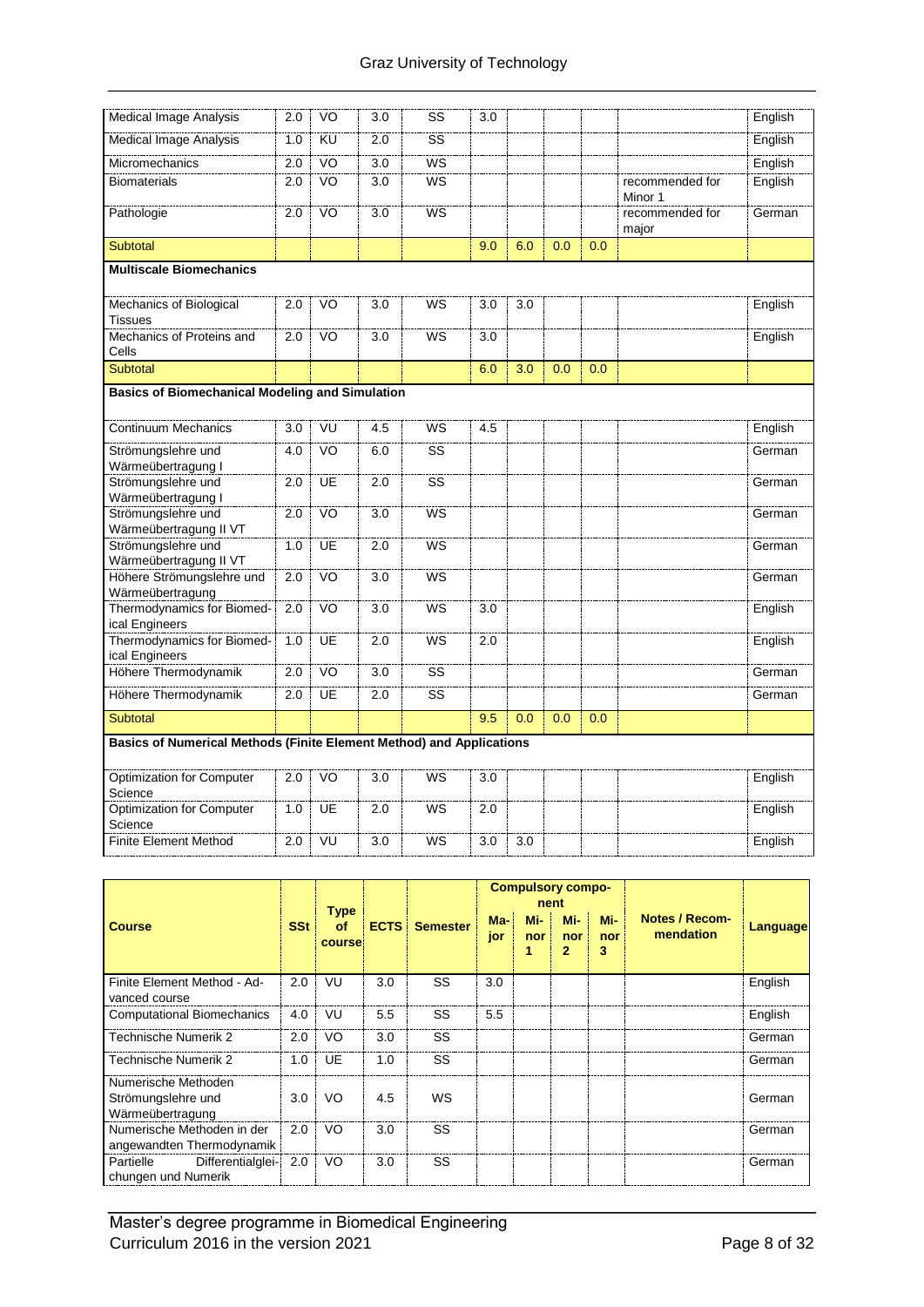|                                                        |            |                             |             |                 |              |                 | <b>Compulsory compo-</b><br>nent |                 |                             |                 |
|--------------------------------------------------------|------------|-----------------------------|-------------|-----------------|--------------|-----------------|----------------------------------|-----------------|-----------------------------|-----------------|
| <b>Course</b>                                          | <b>SSt</b> | <b>Type</b><br>of<br>course | <b>ECTS</b> | <b>Semester</b> | $Ma-$<br>jor | Mi-<br>nor<br>1 | Mi-<br>nor<br>$\overline{2}$     | Mi-<br>nor<br>3 | Notes / Recom-<br>mendation | <b>Language</b> |
| Partielle<br>Differentialglei-<br>chungen und Numerik  | 1.0        | UE                          | 1.0         | SS              |              |                 |                                  |                 |                             | German          |
| <b>Biostatistics and Experimental</b><br>Design        | 2.0        | VU                          | 3.0         | WS              |              |                 |                                  |                 |                             | German          |
| <b>Biomedical Sensor Systems,</b><br>Laboratory        | 2,0        | LU                          | 3,0         | SS              |              |                 |                                  |                 |                             | English         |
| Subtotal                                               |            |                             |             |                 | 16.5         | 3.0             | 0.0                              | 0.0             |                             |                 |
|                                                        |            |                             |             |                 |              |                 |                                  |                 |                             |                 |
| <b>Overall total for the compul-</b><br>sory component |            |                             |             |                 | 41.0         | 12.0            | 0.0                              | 0.0             |                             |                 |

Abbreviations: KU: design exercise; LU: laboratory course; SS: summer semester; SSt: semester hours; UE: exercise; VO: lecture; VU: lecture with integrated exercises; WW: winter semester

The technical catalogue of electives **c2 – Biomedical Instrumentation and Sensors** comprises:

- the major: **Biomedical Instrumentation and Sensors**;
- Minor 1: **Biomolecular Analytics**;
- Minor 2: **Medical Electronics**, and
- Minor 3: **Bioinstrumentation**.

| Catalogue of electives: c2 - Biomedical Instrumentation and Sensors          |            |              |             |                 |            |                          |                              |                 |                                    |          |
|------------------------------------------------------------------------------|------------|--------------|-------------|-----------------|------------|--------------------------|------------------------------|-----------------|------------------------------------|----------|
|                                                                              |            | <b>Type</b>  |             |                 |            | <b>Compulsory compo-</b> | nent                         |                 |                                    |          |
| <b>Course</b>                                                                | <b>SSt</b> | of<br>course | <b>ECTS</b> | <b>Semester</b> | Ma-<br>jor | Mi-<br>nor<br>1          | Mi-<br>nor<br>$\overline{2}$ | Mi-<br>nor<br>3 | <b>Notes / Recom-</b><br>mendation | Language |
| Prerequisites from the bachelor's degree programme in Biomedical Engineering |            |              |             |                 |            |                          |                              |                 |                                    |          |
|                                                                              |            |              |             |                 |            |                          |                              |                 | none                               |          |
| <b>Signal processing</b>                                                     |            |              |             |                 |            |                          |                              |                 |                                    |          |
| <b>Biosignal Processing</b>                                                  | 2.0        | VO           | 3.0         | WS              | 3.0        |                          |                              |                 |                                    | English  |
| <b>Biosignal Processing</b>                                                  | 2.0        | UE           | 3.0         | WS              | 3.0        |                          |                              |                 |                                    | English  |
| Nonlinear Signal Processing                                                  | 2.0        | VO           | 3.0         | SS              |            |                          |                              |                 |                                    | English  |
| Nonlinear Signal Processing                                                  | 1.0        | <b>UE</b>    | 2.0         | SS              |            |                          |                              |                 |                                    | English  |
| Subtotal                                                                     |            |              |             |                 | 6.0        | 0.0                      | 0.0                          | 0.0             |                                    |          |
| <b>Analytics / Biosensors</b>                                                |            |              |             |                 |            |                          |                              |                 |                                    |          |
| Chemical Analytics and Sen-<br>sors                                          | 3.0        | VO           | 4.5         | SS              | 4.5        | 4.5                      |                              | 4.5             |                                    | English  |
| Molecular Diagnostics                                                        | 2.0        | <b>VO</b>    | 3.0         | SS              | 3.0        | 3.0                      |                              |                 |                                    | English  |
| <b>Molecular Diagnostics</b>                                                 | 2.0        | LU           | 2.0         | SS              | 2.0        | 2.0                      |                              |                 |                                    | English  |
| Physical Effects for Sensors                                                 | 2.0        | VO           | 3.0         | SS              | 3.0        | 3.0                      |                              |                 |                                    | English  |
| Bionanotechnology                                                            | 2.0        | VO           | 3.0         | SS              |            | 3.0                      |                              | 3.0             |                                    | English  |
| <b>Biomaterials</b>                                                          | 2.0        | VO           | 3.0         | WS              | 3.0        |                          |                              |                 | recommended for<br>Minor 1         | English  |
| Subtotal                                                                     |            |              |             |                 | 15.5       | 15.5                     | 0.0                          | 7.5             |                                    |          |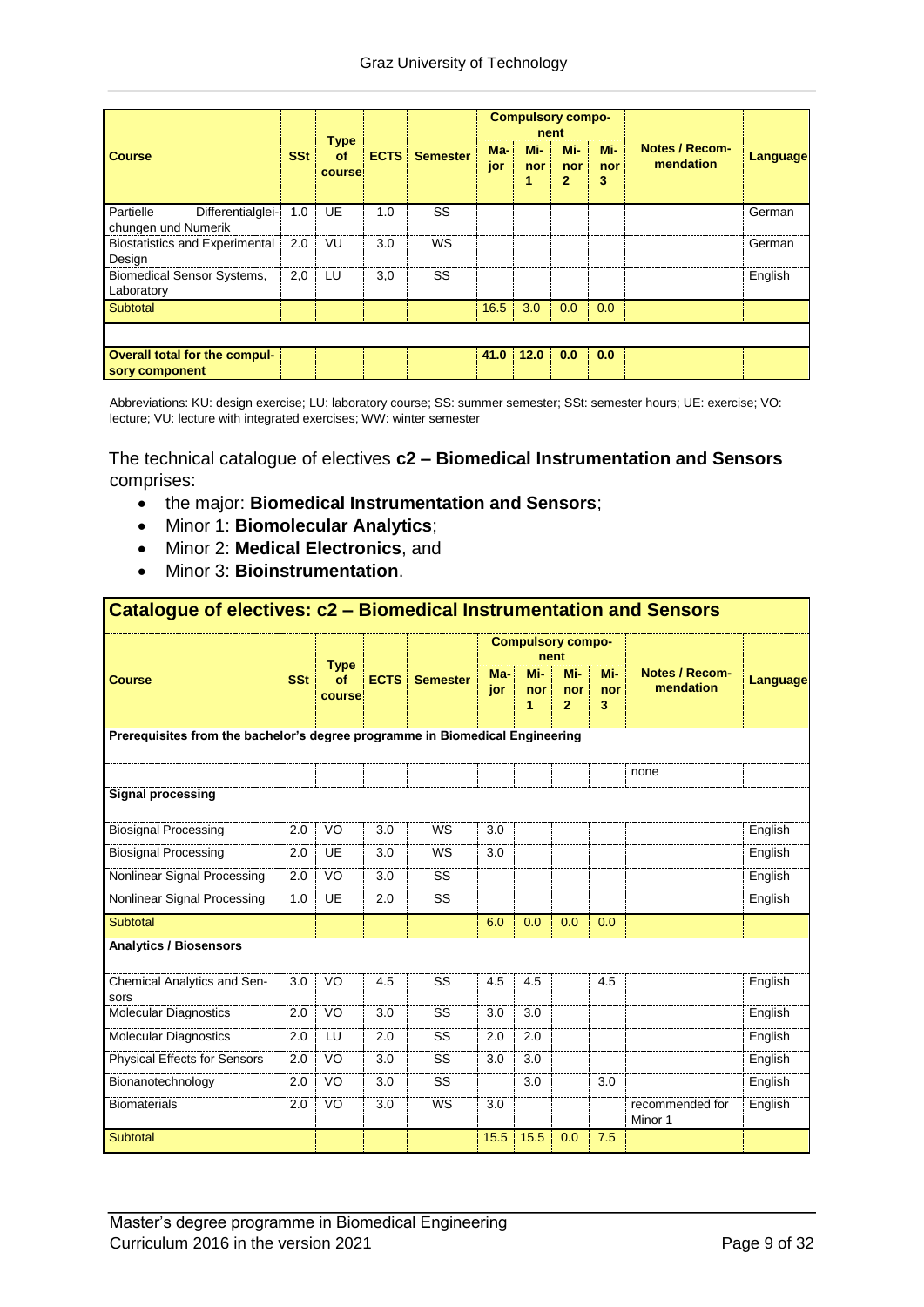|                                                        |            |              |             |                 |      |     | <b>Compulsory compo-</b> |     |                                                  |          |
|--------------------------------------------------------|------------|--------------|-------------|-----------------|------|-----|--------------------------|-----|--------------------------------------------------|----------|
|                                                        |            | <b>Type</b>  |             |                 | Ma-  | Mi- | nent<br>Mi-              | Mi- | <b>Notes / Recom-</b>                            |          |
| <b>Course</b>                                          | <b>SSt</b> | of<br>course | <b>ECTS</b> | <b>Semester</b> | jor  | nor | nor                      | nor | mendation                                        | Language |
|                                                        |            |              |             |                 |      | 1   | $\overline{2}$           | 3   |                                                  |          |
| <b>Biomedical Instrumentation Basics</b>               |            |              |             |                 |      |     |                          |     |                                                  |          |
|                                                        |            |              |             |                 |      |     |                          |     |                                                  |          |
| <b>Medical Instrumentation</b>                         | 2.0        | VU           | 3.0         | WS              | 3.0  |     |                          | 3.0 |                                                  | English  |
| Medizinische Gerätetechnik                             | 2.0        | VO           | 3.0         | WS              |      |     |                          |     |                                                  | German   |
| <b>Biomedical Sensor Systems 2</b>                     | 1.5        | VU           | 2.0         | SS              | 2.0  |     |                          |     |                                                  | English  |
| Control of Medical Instrumen-<br>tation                | 2.0        | VU           | 3.0         | SS              | 3.0  |     |                          | 3.0 |                                                  | English  |
| <b>Rehabilitation Engineering</b>                      | 2.0        | VO           | 3.0         | WS              | 3.0  |     |                          |     |                                                  | English  |
| Medical Laser Technology                               | 2.0        | VO           | 3.0         | WS              |      |     |                          |     |                                                  | English  |
| Introduction to Brain-<br>Computer Interfacing         | 1.0        | VO           | 1.5         | WS              | 1.5  |     |                          |     |                                                  | English  |
| Biomedical Sensor Systems,<br>Laboratory               | 2.0        | LU           | 3.0         | SS              | 3.0  |     |                          | 3.0 |                                                  | English  |
| <b>Biomedical Instrumentation</b><br>Proiect           | 1.0        | <b>SP</b>    | 6.0         | J               |      |     |                          |     |                                                  | English  |
| <b>EMC of Electronic Systems</b>                       | 2.0        | VO           | 3.0         | WS              |      |     | 3.0                      |     | recommended for<br>major and Minor 3             | English  |
| <b>EMC of Electronic Systems,</b><br>Laboratory        | 1.0        | LU           | 2.0         | WS              |      |     | 2.0                      |     | recommended for<br>major and Minor 3             | English  |
| <b>Subtotal</b>                                        |            |              |             |                 | 15.5 | 0.0 | 5.0                      | 9.0 |                                                  |          |
| <b>Instrumentation Specializa-</b><br>tion             |            |              |             |                 |      |     |                          |     |                                                  |          |
| <b>Biooptics</b>                                       | 1.0        | VO           | 1.5         | WS              |      |     |                          |     |                                                  | English  |
| <b>Biooptics</b>                                       | 1.0        | UE           | 1.5         | WS              |      |     |                          |     |                                                  | English  |
| Nachrichtentechnik                                     | 3.0        | VO           | 4.5         | SS              |      |     |                          |     |                                                  | German   |
| Nachrichtentechnik                                     | 2.0        | UE           | 3.0         | SS              |      |     |                          |     |                                                  | German   |
| Grundlagen der<br>Hochfrequenztechnik                  | 2.0        | VO           | 3.0         | WS              |      |     |                          |     |                                                  | German   |
| Grundlagen der<br>Hochfrequenztechnik                  | 1.0        | UE           | 2.0         | WS              |      |     |                          |     |                                                  | German   |
| Energietechnik für<br>biomedizinische Techniker-       | 2.0        | VO           | 3.0         | SS              |      |     |                          |     |                                                  | German   |
| Innen<br>Microcontroller                               | 1.5        | VO           | 2.0         | <b>WS</b>       |      |     | 2.0                      |     |                                                  | German   |
| Microcontroller                                        | 2.0        | <b>UE</b>    | 2.0         | WS              |      |     | 2.0                      |     |                                                  | German   |
| Practical Analog Circuit De-<br>sign                   | 2.0        | <b>UE</b>    | 3.0         | SS              |      |     | 3.0                      |     | recommended for<br>major                         | English  |
| Practical Analog Circuit De-<br>sign, Laboratory       | 1.0        | LU           | 1.5         | SS              |      |     |                          |     | recommended for<br>major and Minor 2             | English  |
| <b>Circuit Simulation</b>                              | 1.0        | VO           | 1.5         | SS              | 1.5  |     |                          |     | recommended for<br>Minor 3                       | English  |
| <b>Circuit Simulation</b>                              | 2.0        | UE           | 3.0         | SS              | 3.0  |     |                          |     | recommended for<br>Minor 3                       | English  |
| Subtotal                                               |            |              |             |                 | 4.5  | 0.0 | 7.0                      | 0.0 |                                                  |          |
| <b>General Skills</b>                                  |            |              |             |                 |      |     |                          |     |                                                  |          |
| Development and Design of<br><b>Biomedical Devices</b> | 2.0        | VO           | 3.0         | WS              |      |     | 3.0                      |     |                                                  | English  |
| Predictive Healthcare Infor-<br>mation Systems         | 2.0        | VO           | 3.0         | WS              |      |     |                          |     |                                                  | English  |
| Medizinprodukterecht                                   | 2.0        | VO           | 3.0         | SS              |      |     |                          |     | recommended for<br>major, Minor 1 and<br>Minor 3 | German   |
| Encyclopedia Business Eco-<br>nomics                   | 3.0        | VO           | 4.5         | SS              |      |     |                          |     |                                                  | English  |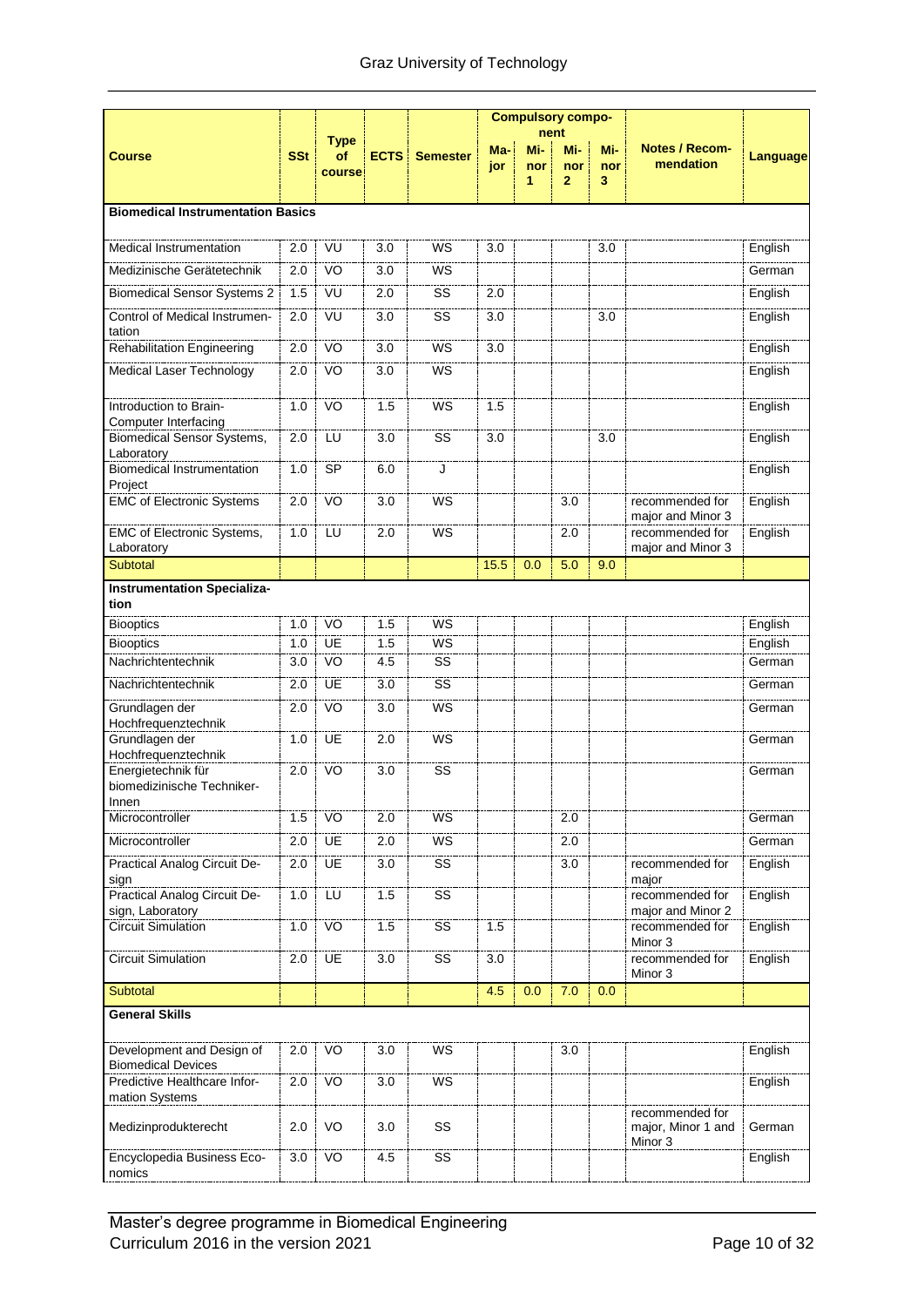|                                                        |            | <b>Type</b>  |             |                 |              |                 | <b>Compulsory compo-</b><br>nent |                 |                                    |          |
|--------------------------------------------------------|------------|--------------|-------------|-----------------|--------------|-----------------|----------------------------------|-----------------|------------------------------------|----------|
| <b>Course</b>                                          | <b>SSt</b> | of<br>course | <b>ECTS</b> | <b>Semester</b> | $Ma-$<br>jor | Mi-<br>nor<br>1 | Mi-<br>nor<br>2                  | Mi-<br>nor<br>3 | <b>Notes / Recom-</b><br>mendation | Language |
| Encyclopedia Business Eco-<br>nomics                   | 2.0        | <b>UE</b>    | 3.0         | SS              |              |                 |                                  |                 |                                    | English  |
| <b>Biostatistics and Experimental</b><br>Design        | 2.0        | VU           | 3.0         | WS              |              |                 |                                  |                 | recommended for<br>Minor 1         | English  |
| Subtotal                                               |            |              |             |                 | 0.0          | 0.0             | 3.0                              | 0.0             |                                    |          |
|                                                        |            |              |             |                 |              |                 |                                  |                 |                                    |          |
| <b>Overall total for the compul-</b><br>sory component |            |              |             |                 |              |                 | $41.5$   15.5   15.0   16.5      |                 |                                    |          |

Abbreviations: J: annually; SP: seminar project; SS: summer semester; SSt: semester hours; UE: exercise; VO: lecture; VU: lecture with integrated exercises; WW: winter semester

The technical catalogue of electives **c3 – Biomedical Imaging and Sensing** comprises:

- the major: **Biomedical Imaging and Sensing**;
- Minor 1: **Optical Microscopy**, and
- Minor 2: **Biomedical Imaging**.

| Catalogue of electives: c3 - Biomedical Imaging and Sensing                  |            |                             |     |                      |            |                          |                              |                 |                                                                                          |          |
|------------------------------------------------------------------------------|------------|-----------------------------|-----|----------------------|------------|--------------------------|------------------------------|-----------------|------------------------------------------------------------------------------------------|----------|
|                                                                              |            |                             |     |                      |            | <b>Compulsory compo-</b> | nent                         |                 |                                                                                          |          |
| <b>Course</b>                                                                | <b>SSt</b> | <b>Type</b><br>of<br>course |     | <b>ECTS</b> Semester | Ma-<br>jor | Mi-<br>nor<br>1          | Mi-<br>nor<br>$\overline{2}$ | Mi-<br>nor<br>3 | <b>Notes / Recom-</b><br>mendation                                                       | Language |
| Prerequisites from the bachelor's degree programme in Biomedical Engineering |            |                             |     |                      |            |                          |                              |                 |                                                                                          |          |
| <b>Computer Vision</b>                                                       | 2.0        | VU                          | 2.5 | SS                   |            |                          |                              |                 | compulsory for major and<br>Minor 1 if not completed<br>in the bachelor's pro-<br>gramme | German   |
| <b>General Skills</b>                                                        |            |                             |     |                      |            |                          |                              |                 |                                                                                          |          |
| Encyclopedia Business Eco-<br>nomics                                         | 3.0        | VO                          | 4.5 | SS                   |            |                          |                              |                 |                                                                                          | English  |
| Encyclopedia Business Eco-<br>nomics                                         | 2.0        | UE                          | 3.0 | SS                   |            |                          |                              |                 |                                                                                          | English  |
| Medizinprodukterecht                                                         | 2.0        | VO                          | 3.0 | SS                   |            |                          |                              |                 |                                                                                          | German   |
| Pathologie                                                                   | 2.0        | VO                          | 3.0 | WS                   |            | 3.0                      | 3.0                          |                 |                                                                                          | German   |
| Strahlenschutz in der Medizin                                                | 2.0        | VO                          | 3.0 | WS                   |            |                          |                              |                 |                                                                                          | German   |
| Subtotal                                                                     |            |                             |     |                      | 0.0        | 3.0                      | 3.0                          | 0.0             |                                                                                          |          |
| <b>Foundations</b>                                                           |            |                             |     |                      |            |                          |                              |                 |                                                                                          |          |
| <b>Biological Control, Modeling</b><br>and Simulation                        | 2.0        | VO                          | 3.0 | SS                   | 3.0        |                          |                              |                 |                                                                                          | English  |
| <b>Biological Control, Modeling</b><br>and Simulation                        | 2.0        | <b>UE</b>                   | 3.0 | SS                   |            |                          |                              |                 |                                                                                          | English  |
| Inverse Problems in Biomedi-<br>cal Engineering                              | 2.0        | VO                          | 3.0 | SS                   | 3.0        |                          |                              |                 |                                                                                          | English  |
| Inverse Problems in Biomedi-<br>cal Engineering                              | 2.0        | <b>UE</b>                   | 2.0 | SS                   | 2.0        |                          |                              |                 |                                                                                          | English  |
| <b>Optimization for Computer</b><br>Science                                  | 2.0        | VO                          | 3.0 | WS                   |            |                          |                              |                 |                                                                                          | English  |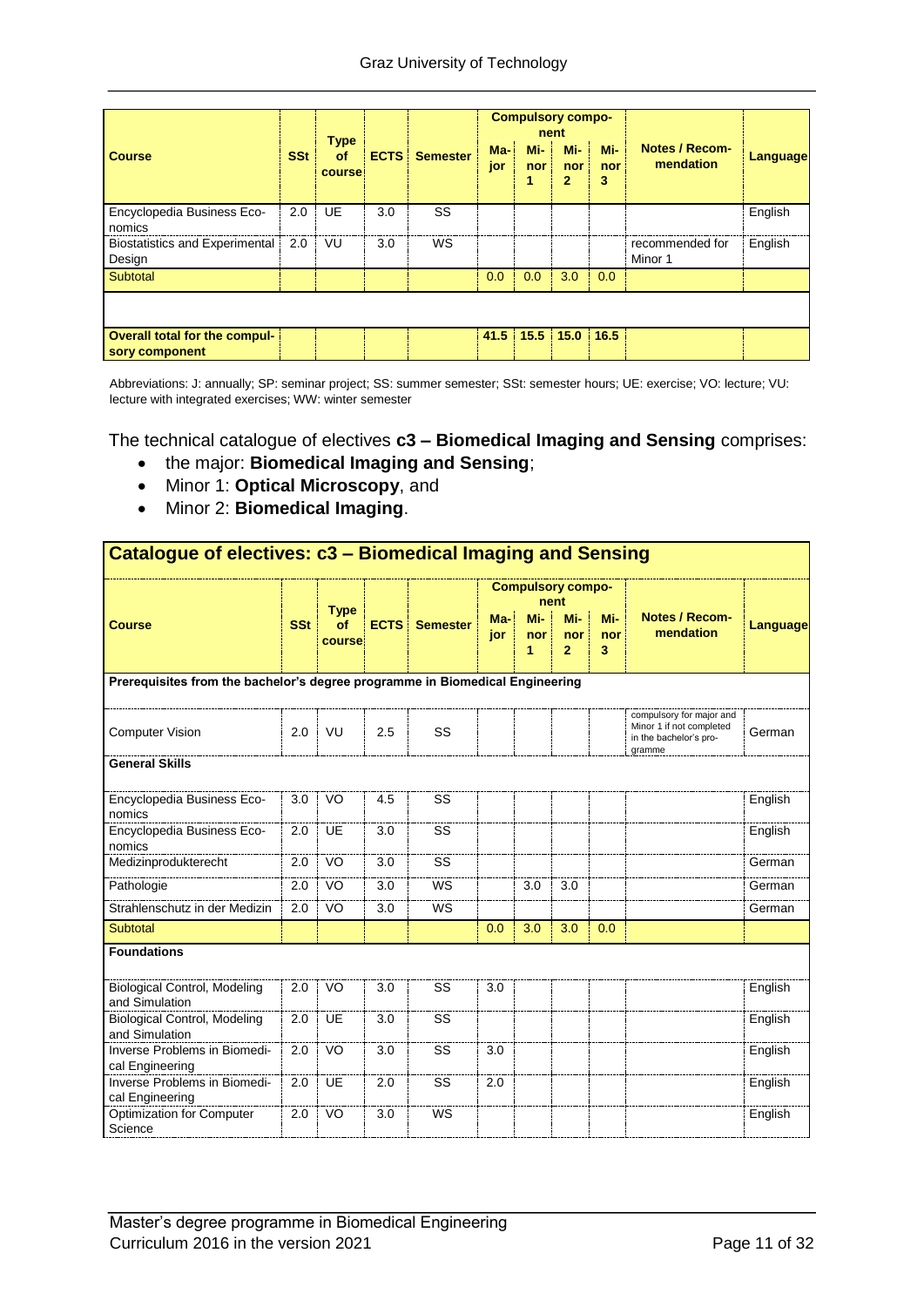|                                                     |            |                             |                  |                        |            |                         | <b>Compulsory compo-</b>     |                 |                                    |                 |
|-----------------------------------------------------|------------|-----------------------------|------------------|------------------------|------------|-------------------------|------------------------------|-----------------|------------------------------------|-----------------|
| <b>Course</b>                                       | <b>SSt</b> | <b>Type</b><br>οf<br>course |                  | <b>ECTS</b> : Semester | Ma-<br>jor | nent<br>Mi-<br>nor<br>1 | Mi-<br>nor<br>$\overline{2}$ | Mi-<br>nor<br>3 | <b>Notes / Recom-</b><br>mendation | <b>Language</b> |
| <b>Optimization for Computer</b>                    | 1.0        | UE                          | 2.0              | <b>WS</b>              |            |                         |                              |                 |                                    | English         |
| Science<br>Subtotal                                 |            |                             |                  |                        | 8.0        | 0.0                     | 0.0                          | 0.0             |                                    |                 |
| <b>Imaging and Sensing Methods</b>                  |            |                             |                  |                        |            |                         |                              |                 |                                    |                 |
|                                                     |            |                             |                  |                        |            |                         |                              |                 |                                    |                 |
| Magnetic Resonance in Medi-<br>cine and Biology     | 2.0        | VO                          | 3.0              | WS                     | 3.0        |                         | 3.0                          |                 |                                    | English         |
| Selected Chapters in Bioimag-<br>ing                | 2.0        | VU                          | 3.0              | SS                     | 3.0        |                         | 3.0                          |                 |                                    | English         |
| Imaging Laboratory                                  | 2.0        | LU                          | 3.0              | SS                     | 3.0        |                         |                              |                 |                                    | English         |
| <b>Biooptics</b>                                    | 1.0        | VO                          | 1.5              | WS                     | 1.5        | 1.5                     |                              |                 |                                    | English         |
| <b>Biooptics</b>                                    | 1.0        | UE                          | 1.5              | WS                     |            | 1.5                     |                              |                 |                                    | English         |
| Microscopy                                          | 2.0        | V <sub>O</sub>              | 3.0              | <b>WS</b>              |            | 3.0                     |                              |                 |                                    | English         |
| Microscopy (Lab Course)                             | 1.0        | LU                          | 1.5              | J                      |            | 1.5                     |                              |                 |                                    | English         |
| Electron Microscopy Imaging                         | 1.0        | VO                          | 1.5              | WS                     |            | 1.5                     |                              |                 |                                    | English         |
| Chemical Analytics and Sen-<br>sors                 | 3.0        | VO                          | 4.5              | SS                     | 4.5        |                         |                              |                 |                                    | English         |
| <b>Biomedical Sensor Systems,</b><br>Laboratory     | 2.0        | LU                          | 3.0              | SS                     |            |                         |                              |                 |                                    | English         |
| <b>Biomedical Sensor Systems 2</b>                  | 1.5        | VU                          | 2.0              | SS                     |            |                         |                              |                 |                                    | English         |
| <b>Molecular Diagnostics</b>                        | 2.0        | VO                          | 3.0              | SS                     |            |                         |                              |                 |                                    | English         |
| <b>Molecular Diagnostics</b>                        | 2.0        | LU                          | 2.0              | SS                     |            |                         |                              |                 |                                    | English         |
| Methods of Functional Brain                         | 2.0        | VO                          | 3.0              | SS                     |            |                         | 3.0                          |                 |                                    | English         |
| Research<br>Subtotal                                |            |                             |                  |                        | 15.0       | 9.0                     | 9.0                          | 0.0             |                                    |                 |
| Signal and Data Processing, Analysis and Management |            |                             |                  |                        |            |                         |                              |                 |                                    |                 |
|                                                     |            |                             |                  |                        |            |                         |                              |                 |                                    |                 |
| <b>Biostatistics and Experimental</b><br>Design     | 2.0        | VU                          | 3.0              | WS                     | 3.0        |                         |                              |                 |                                    | English         |
| <b>Biosignal Processing</b>                         | 2.0        | VO                          | 3.0              | <b>WS</b>              | 3.0        |                         |                              |                 |                                    | English         |
| <b>Biosignal Processing</b>                         | 2.0        | UE                          | 3.0              | WS                     | 3.0        |                         |                              |                 |                                    | English         |
| Nonlinear Signal Processing                         | 2.0        | VO                          | 3.0              | SS                     |            |                         |                              |                 |                                    | English         |
| Nonlinear Signal Processing                         | 1.0        | UE                          | 2.0              | $\overline{\text{ss}}$ |            |                         |                              |                 |                                    | English         |
| Machine Learning 2                                  | 2.0        | VO                          | 3.0              | SS                     | 3.0        |                         |                              |                 |                                    | English         |
| Machine Learning 2                                  | 1.0        | KU                          | 2.0              | SS                     |            |                         |                              |                 |                                    | English         |
| Non-Invasive Brain-Computer<br>Interfaces           | 2.0        | VO                          | $\overline{3.0}$ | $\overline{\text{ss}}$ |            |                         |                              |                 |                                    | English         |
| Non-Invasive Brain-Computer<br>Interfaces           | 2.0        | KU                          | 3.0              | SS                     |            |                         |                              |                 |                                    | English         |
| Subtotal                                            |            |                             |                  |                        | 12.0       | 0.0                     | 0.0                          | 0.0             |                                    |                 |
| <b>Image Processing and Visualization</b>           |            |                             |                  |                        |            |                         |                              |                 |                                    |                 |
| Computergrafik                                      | 2.0        | VU                          | 2.5              | SS                     |            |                         |                              |                 |                                    | German          |
| <b>Computer Vision</b>                              | 2.0        | VÜ                          | 2.5              | SS                     |            |                         |                              |                 |                                    | German          |
| Image Processing and Pattern<br>Recognition         | 2.0        | VO                          | 3.0              | WS                     | 3.0        | 3.0                     |                              |                 |                                    | English         |
| Image Processing and Pattern<br>Recognition         | 1.0        | <b>KU</b>                   | 2.0              | WS                     | 2.0        | 2.0                     |                              |                 |                                    | English         |
| <b>Medical Image Analysis</b>                       | 2.0        | V <sub>O</sub>              | $\overline{3.0}$ | SS                     |            |                         | 3.0                          |                 |                                    | English         |
| <b>Medical Image Analysis</b>                       | 1.0        | KU                          | 2.0              | SS                     |            |                         | 2.0                          |                 |                                    | English         |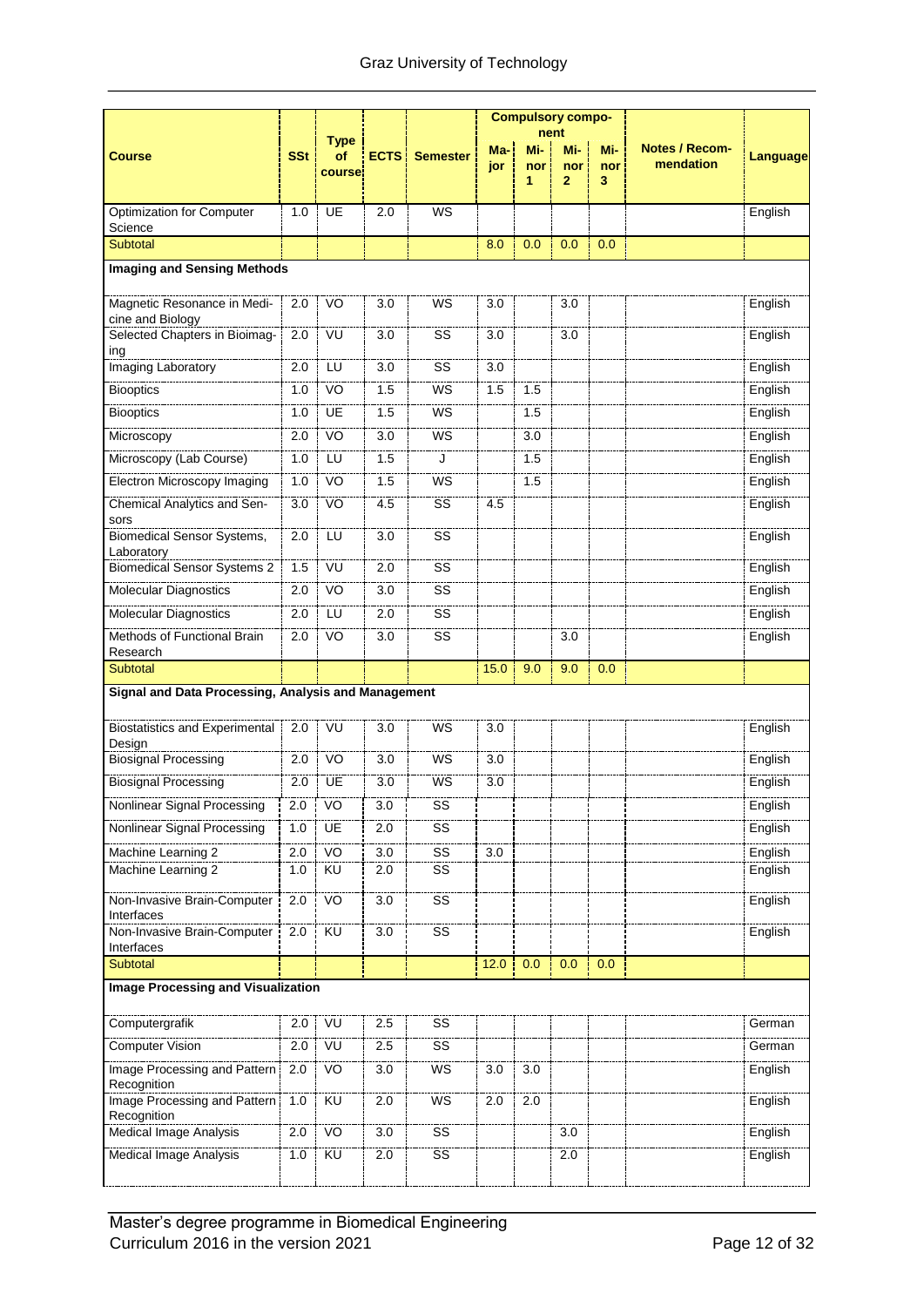| <b>Course</b>                                   | <b>SSt</b> | <b>Type</b><br>of<br>course! |     | <b>ECTS</b> Semester | $Ma-1$<br>jor | <b>Compulsory compo-</b><br>$Mi-$<br>nor: | nent<br>$Mi - 1$<br>nor <sub>1</sub><br>2 | Mi-<br>nor<br>3 | <b>Notes / Recom-</b><br>mendation | Language |
|-------------------------------------------------|------------|------------------------------|-----|----------------------|---------------|-------------------------------------------|-------------------------------------------|-----------------|------------------------------------|----------|
| <b>Biomedical Visualization</b>                 | 2.0        | VO                           | 3.0 | WS                   | 3.0           |                                           |                                           |                 |                                    | English  |
| Subtotal                                        |            |                              |     |                      | 8.0           | 5.0                                       | 5.0                                       | 0.0             |                                    |          |
|                                                 |            |                              |     |                      |               |                                           |                                           |                 |                                    |          |
| Overall total for the compul-<br>sory component |            |                              |     |                      |               | $43.0$   17.0   17.0                      |                                           | 0.0             |                                    |          |

Abbreviations: J: annually; KU: design exercise; LU: laboratory course; SS: summer semester; SSt: semester hours; UE: exercise; VO: lecture; VU: lecture with integrated exercises; WW: winter semester

The technical catalogue of electives **c4 – Computational Neuroscience** comprises:

- the major: **Computational Neuroscience**;
- Minor 1: **Brain-Computer Interfacing**, and
- Minor 2: **Neural Engineering**.

| Catalogue of electives: c4 - Computational Neuroscience                      |            |              |             |                 |            |                          |                              |                 |                                                                                                   |                 |  |  |  |
|------------------------------------------------------------------------------|------------|--------------|-------------|-----------------|------------|--------------------------|------------------------------|-----------------|---------------------------------------------------------------------------------------------------|-----------------|--|--|--|
|                                                                              |            | <b>Type</b>  |             |                 |            | <b>Compulsory compo-</b> | nent                         |                 |                                                                                                   |                 |  |  |  |
| <b>Course</b>                                                                | <b>SSt</b> | of<br>course | <b>ECTS</b> | <b>Semester</b> | Ma-<br>jor | Mi-<br>nor<br>1          | Mi-<br>nor<br>$\overline{2}$ | Mi-<br>nor<br>3 | <b>Notes / Recom-</b><br>mendation                                                                | <b>Language</b> |  |  |  |
| Prerequisites from the bachelor's degree programme in Biomedical Engineering |            |              |             |                 |            |                          |                              |                 |                                                                                                   |                 |  |  |  |
| Machine Learning 1                                                           | 2.0        | VO           | 3.0         | SS              |            |                          |                              |                 | compulsory for major,<br>Minor 1 and Minor 2 if not<br>completed in the bache-<br>lor's programme | English         |  |  |  |
| Machine Learning 1                                                           | 1.0        | UE           | 1.5         | SS              |            |                          |                              |                 | compulsory for major,<br>Minor 1 and Minor 2 if not<br>completed in the bache-<br>lor's programme | English         |  |  |  |
| <b>Foundations</b>                                                           |            |              |             |                 |            |                          |                              |                 |                                                                                                   |                 |  |  |  |
| Neurophysiology & Infor-<br>mation Processing in Human                       | 1.0        | LU           | 1.0         | <b>WS</b>       | 1.0        |                          |                              |                 |                                                                                                   | English         |  |  |  |
| Cognitive Neuroscience                                                       | 2.0        | VO           | 3.0         | <b>WS</b>       | 3.0        |                          |                              |                 |                                                                                                   | English         |  |  |  |
| Methods of Functional Brain<br>Research                                      | 2.0        | VO           | 3.0         | SS              | 3.0        |                          |                              |                 |                                                                                                   | English         |  |  |  |
| <b>Biosignal Processing</b>                                                  | 2.0        | VO           | 3.0         | <b>WS</b>       | 3.0        |                          |                              |                 |                                                                                                   | English         |  |  |  |
| <b>Biosignal Processing</b>                                                  | 2.0        | <b>UE</b>    | 3.0         | <b>WS</b>       | 3.0        |                          |                              |                 |                                                                                                   | English         |  |  |  |
| Nonlinear Signal Processing                                                  | 2.0        | VO           | 3.0         | SS              |            |                          |                              |                 |                                                                                                   | English         |  |  |  |
| Nonlinear Signal Processing                                                  | 1.0        | UE           | 2.0         | SS              |            |                          |                              |                 |                                                                                                   | English         |  |  |  |
| <b>Biostatistics and Experimental</b><br>Design                              | 2.0        | VU           | 3.0         | WS              |            |                          |                              |                 |                                                                                                   | English         |  |  |  |
| Subtotal                                                                     |            |              |             |                 | 13.0       | 0.0                      | 0.0                          | 0.0             |                                                                                                   |                 |  |  |  |
| <b>Brain-Computer Interfaces</b>                                             |            |              |             |                 |            |                          |                              |                 |                                                                                                   | English         |  |  |  |
| Introduction to Brain-<br>Computer Interfacing                               | 1.0        | VO           | 1.5         | <b>WS</b>       |            |                          |                              |                 |                                                                                                   | English         |  |  |  |
| Non-Invasive Brain-Computer<br>Interfaces                                    | 2.0        | VO           | 3.0         | SS              | 3.0        | 3.0                      |                              |                 |                                                                                                   | English         |  |  |  |
| Non-Invasive Brain-Computer<br>Interfaces                                    | 2.0        | <b>KU</b>    | 3.0         | SS              | 3.0        | 3.0                      |                              |                 |                                                                                                   | English         |  |  |  |
| Non-invasive Brain-Computer<br>Interfaces <sub>2</sub>                       | 2.0        | KU           | 3.0         | WS              |            | 3.0                      |                              |                 |                                                                                                   | English         |  |  |  |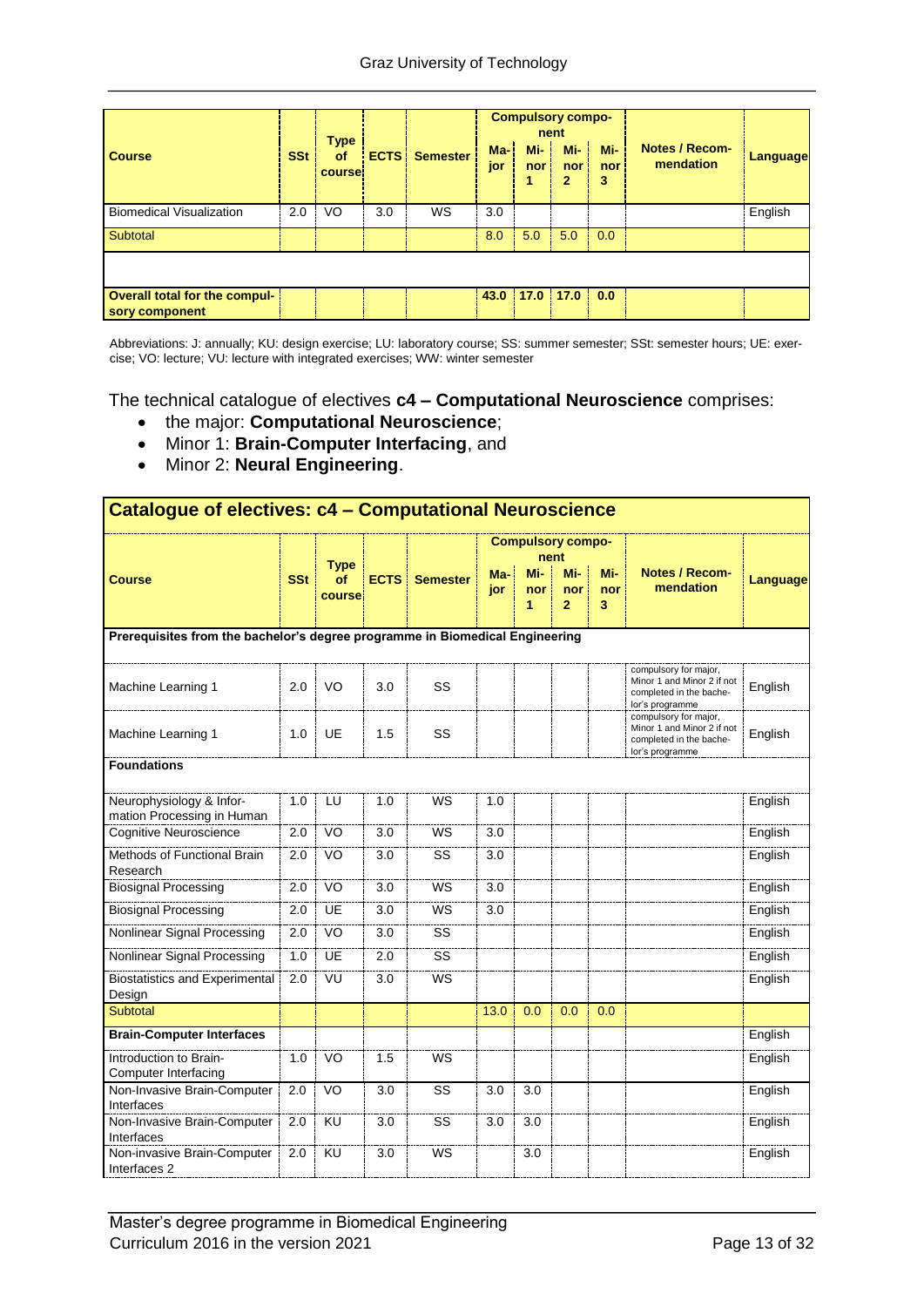|                                                                                               |            |                             |                  |                              |            |                 | <b>Compulsory compo-</b>             |                 |                                    |                    |
|-----------------------------------------------------------------------------------------------|------------|-----------------------------|------------------|------------------------------|------------|-----------------|--------------------------------------|-----------------|------------------------------------|--------------------|
| <b>Course</b>                                                                                 | <b>SSt</b> | <b>Type</b><br>of<br>course |                  | <b>ECTS</b> Semester         | Ma-<br>jor | Mi-<br>nor<br>1 | nent<br>Mi-<br>nor<br>$\overline{2}$ | Mi-<br>nor<br>3 | <b>Notes / Recom-</b><br>mendation | <b>Language</b>    |
| Neurocomputing, Seminar                                                                       | 2.0        | <b>SE</b>                   | 3.5              | SS                           |            |                 |                                      |                 |                                    | English            |
| Neuroimaging with EEG,<br>fNIRS and fMRI                                                      | 1.0        | <b>SE</b>                   | 2.0              | WS                           | 2.0        | 2.0             |                                      |                 |                                    | English            |
| Imaging Laboratory                                                                            | 2.0        | LU                          | 3.0              | SS                           |            |                 |                                      |                 |                                    | English            |
| Inverse Problems in Biomedi-<br>cal Engineering                                               | 2.0        | VO                          | 3.0              | SS                           | 3.0        |                 |                                      |                 |                                    | English            |
| Inverse Problems in Biomedi-<br>cal Engineering                                               | 2.0        | UE                          | 2.0              | $\overline{\text{ss}}$       |            |                 |                                      |                 |                                    | English            |
| Machine Learning 2                                                                            | 2.0        | VO                          | 3.0              | SS                           | 3.0        | 3.0             |                                      |                 |                                    | English            |
| Machine Learning 2                                                                            | 1.0        | KU                          | 2.0              | SS                           | 2.0        | 2.0             |                                      |                 |                                    | English            |
| Principles of Brain-<br>Computation                                                           | 2.0        | VO                          | 3.0              | SS                           | 3.0        |                 |                                      |                 |                                    | English            |
| Principles of Brain-<br>Computation                                                           | 1.0        | KU                          | 2.0              | SS                           | 2.0        |                 |                                      |                 |                                    | English            |
| <b>Computational Intelligence</b><br>Seminar A                                                | 2.0        | <b>SE</b>                   | 3.5              | <b>WS</b>                    |            |                 |                                      |                 |                                    | English            |
| Computational Intelligence<br>Seminar B                                                       | 2.0<br>2.0 | <b>SE</b><br>VO             | 3.5<br>3.0       | $\overline{\text{ss}}$<br>WS |            |                 |                                      |                 |                                    | English<br>English |
| Deep Learning                                                                                 |            |                             |                  |                              |            |                 |                                      |                 |                                    |                    |
| Deep Learning                                                                                 | 1.0        | <b>KU</b>                   | 2.0              | WS                           |            |                 |                                      |                 |                                    | English            |
| Network Science                                                                               | 3.0        | VU                          | 5.0              | WS                           |            |                 |                                      |                 |                                    | English            |
| Optimization for Computer<br>Science                                                          | 2.0        | VO                          | 3.0              | WS                           |            |                 |                                      |                 |                                    | English            |
| Optimization for Computer<br>Science                                                          | 1.0        | UE                          | 2.0              | WS                           |            |                 |                                      |                 |                                    | English            |
| Seminar/Project Machine<br>Learning & Neuroinformatics /<br><b>Brain-Computer Interfacing</b> | 1.0        | <b>SP</b>                   | 6.0              | J                            | 6.0        |                 |                                      |                 |                                    | English            |
| <b>Subtotal</b>                                                                               | 34.0       |                             | 61.5             |                              | 27.0       | 16.0            | 0.0                                  | 0.0             |                                    |                    |
| <b>Neural Engineering</b>                                                                     |            |                             |                  |                              |            |                 |                                      |                 |                                    |                    |
| Selected Topics Neural Engi-<br>neering                                                       | 2.0        | <b>SE</b>                   | 3.0              | SS                           |            |                 | 3.0                                  |                 |                                    | English            |
| Medical Instrumentation                                                                       | 2.0        | VU                          | 3.0              | WS                           |            |                 |                                      |                 |                                    | English            |
| Interdisciplinary Team-taught<br>Lecture Series: Trends in<br>Neurorehabilitation             | 2.0        | VO                          | 3.0              | SS                           |            |                 | $\blacksquare$                       |                 |                                    | English            |
| <b>Rehabilitation Engineering</b>                                                             | 2.0        | VO                          | 3.0              | WS                           |            |                 | 3.0                                  |                 |                                    | English            |
| Neuroprosthetics                                                                              | 2.0        | VO <sub>1</sub>             | $\overline{3.0}$ | WS                           |            |                 | 3.0                                  |                 |                                    | English            |
| Neuroprosthetics                                                                              | 1.0        | LU                          | 2.0              | SS                           |            |                 |                                      |                 |                                    | English            |
| <b>Biological Control, Modeling</b><br>and Simulation                                         | 2.0        | VO                          | 3.0              | SS                           |            |                 | 3.0                                  |                 |                                    | English            |
| <b>Biological Control, Modeling</b><br>and Simulation                                         | 2.0        | <b>UE</b>                   | $\overline{3.0}$ | $\overline{\text{ss}}$       |            |                 |                                      |                 |                                    | English            |
| <b>Biomedical Sensor Systems,</b><br>Laboratory                                               | 2.0        | LU                          | $\overline{3.0}$ | $\overline{\text{ss}}$       |            |                 | 3.0                                  |                 |                                    | English            |
| Subtotal                                                                                      |            |                             |                  |                              | 0.0        | 0.0             | 15.0                                 | 0.0             |                                    |                    |
|                                                                                               |            |                             |                  |                              |            |                 |                                      |                 |                                    |                    |
| Overall total for the com-<br>pulsory component                                               |            |                             |                  |                              | 40.0       | 16.0            | 15.0                                 | 0.0             |                                    |                    |

Abbreviations: J: annually; KU: design exercise; LU: laboratory course; SE: seminar; SP: seminar project; SS: summer semester; SSt: semester hours; UE: exercise; VO: lecture; VU: lecture with integrated exercises; WW: winter semester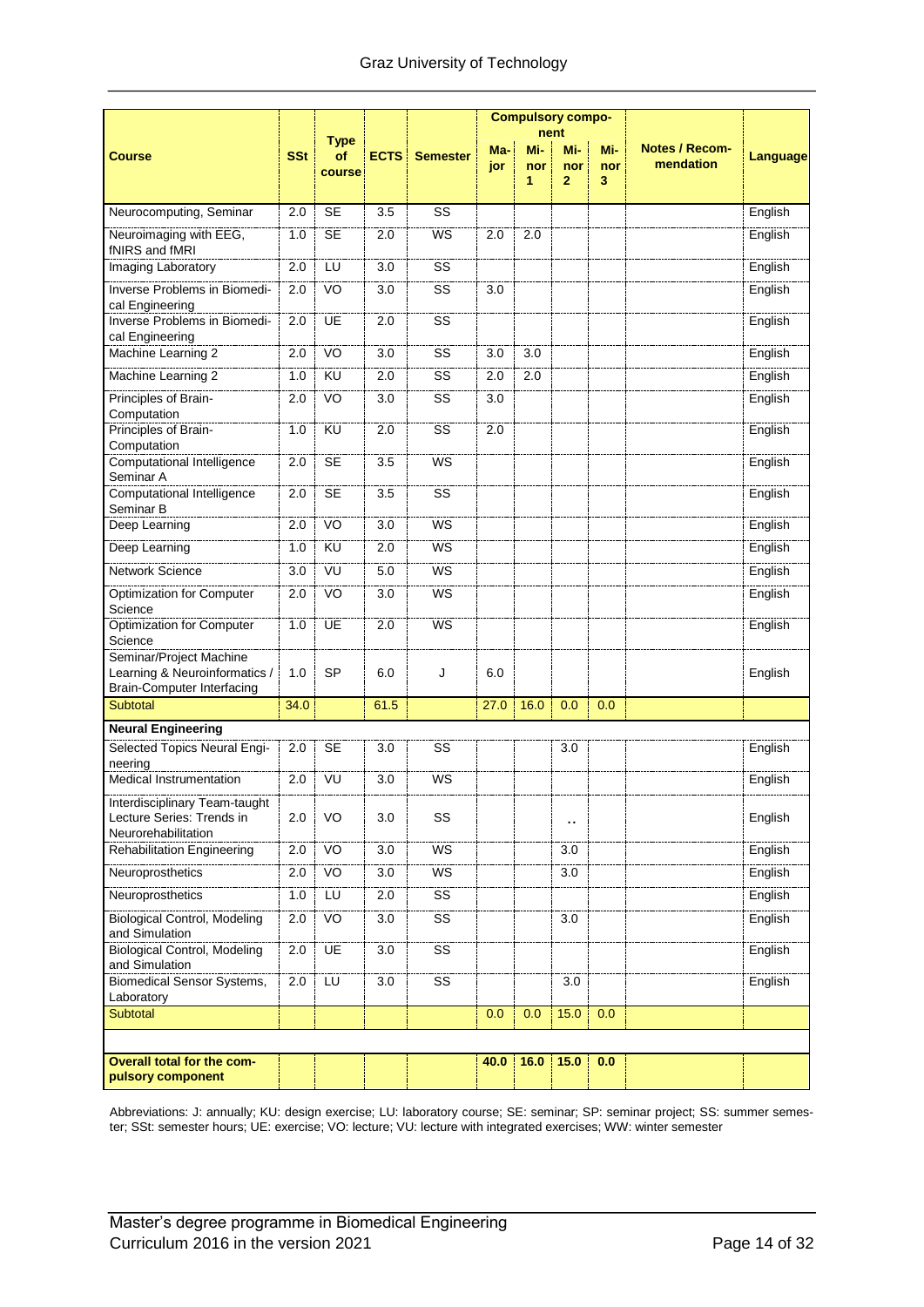The technical catalogue of electives **c5 – Health Care Engineering** comprises:

- the major: **Biomedical Device Design, Safety and Regulation;**
- Minor 1: **Clinical Engineering**, and
- Minor 2: **Cellular Electrophysiology and Sensors**.

| Catalogue of electives: c5 - Health Care Engineering                         |            |                |                  |                        |            |            |                          |            |                                                                         |          |  |  |  |
|------------------------------------------------------------------------------|------------|----------------|------------------|------------------------|------------|------------|--------------------------|------------|-------------------------------------------------------------------------|----------|--|--|--|
|                                                                              |            |                |                  |                        |            |            | <b>Compulsory compo-</b> |            |                                                                         |          |  |  |  |
|                                                                              |            | <b>Type</b>    |                  |                        |            |            | nent                     |            |                                                                         |          |  |  |  |
| <b>Course</b>                                                                | <b>SSt</b> | οf             |                  | <b>ECTS</b> Semester   | Ma-<br>jor | Mi-<br>nor | Mi-<br>nor               | Mi-<br>nor | Notes / Recom-<br>mendation                                             | Language |  |  |  |
|                                                                              |            | course         |                  |                        |            | 1          | $\mathbf{2}$             | 3          |                                                                         |          |  |  |  |
| Prerequisites from the bachelor's degree programme in Biomedical Engineering |            |                |                  |                        |            |            |                          |            |                                                                         |          |  |  |  |
|                                                                              |            |                |                  |                        |            |            |                          |            | compulsory for Minor 1 if                                               |          |  |  |  |
| Krankenhaustechnik                                                           | 2.0        | VO             | 3.0              | SS                     |            |            |                          |            | not completed in the<br>bachelor's programme                            | German   |  |  |  |
| Control of Medica Instrumen-<br>tation                                       | 2.0        | VO             | 3.0              | SS                     |            |            |                          |            | compulsory for Major if not<br>completed in the bachelor's<br>programme | English  |  |  |  |
| <b>Biomedical Device Design, Safety and Regulation</b>                       |            |                |                  |                        |            |            |                          |            |                                                                         |          |  |  |  |
| Medizinische Gerätetechnik                                                   | 2.0        | VO             | 3.0              | WS                     | 3.0        |            |                          |            |                                                                         | German   |  |  |  |
| Medizingerätesicherheit,<br>Labor                                            | 2.0        | LU             | 3.0              | SS                     | 3.0        |            |                          |            |                                                                         | German   |  |  |  |
| Qualitäts- und Risikoma-                                                     |            |                |                  |                        |            |            |                          |            |                                                                         | German   |  |  |  |
| nagement für Medizinprodukte                                                 | 2.0        | VO             | 3.0              | WS                     | 3.0        |            |                          |            |                                                                         |          |  |  |  |
| Medizinprodukterecht                                                         | 2.0        | VO             | 3.0              | SS                     | 3.0        |            |                          |            |                                                                         | German   |  |  |  |
| <b>Biomedical Sensor Systems 2</b>                                           | 1.5        | VU             | 2.0              | SS                     | 2.0        |            |                          |            |                                                                         | English  |  |  |  |
| Practical Analog Circuit De-<br>sign                                         | 2.0        | <b>UE</b>      | 3.0              | SS                     | 3.0        |            |                          |            |                                                                         | English  |  |  |  |
| Practical Analog Circuit De-<br>sign, Laboratory                             | 1.0        | LU             | 1.5              | SS                     | 1.5        |            |                          |            |                                                                         | English  |  |  |  |
| <b>EMC of Electronic Systems</b>                                             | 2.0        | VO             | 3.0              | <b>WS</b>              | 3.0        |            |                          |            |                                                                         | English  |  |  |  |
| Grundlagen elektrischer<br>Antriebe                                          | 1.5        | VO             | 2.0              | WS                     | 2.0        |            |                          |            |                                                                         | German   |  |  |  |
| Advanced Control in Biomedi-<br>cal Systems                                  | 2.0        | VU             | 3.0              | SS                     | 3.0        |            |                          |            |                                                                         | English  |  |  |  |
| Development of Electronic<br>Systems                                         | 4.0        | VO             | 6.0              | <b>WS</b>              | 6.0        |            |                          |            |                                                                         | English  |  |  |  |
| MB-Grundausbildung HCE 1                                                     | 3.0        | VU             | 4.0              | <b>WS</b>              | 4.0        |            |                          |            |                                                                         | German   |  |  |  |
| CAD                                                                          | 2.0        | VU             | 3.0              | SS                     | 3.0        |            |                          |            | recommended VU "MB-<br>Grundausbildung HCE 1"                           | German   |  |  |  |
| CAE                                                                          | 2.0        | VU             | 2.0              | WS                     |            |            |                          |            | recommended for<br>major                                                | German   |  |  |  |
| Qualitäts- und Risikoma-<br>nagement für Medizinprodukte                     | 1.0        | UE             | 1.5              | WS                     |            |            |                          |            |                                                                         | German   |  |  |  |
| Medizinische Gerätetechnik                                                   | 2.0        | ΪÜ             | 3.0              | $\overline{\text{ss}}$ |            |            |                          |            |                                                                         | German   |  |  |  |
| EMC of Electronic Systems,<br>Laboratory                                     | 1.0        | LU             | 2.0              | WS                     |            |            |                          |            | recommended for<br>major                                                | English  |  |  |  |
| Grundlagen der<br>Hochfrequenztechnik                                        | 2.0        | V <sub>O</sub> | $\overline{3.0}$ | WS                     |            |            |                          |            |                                                                         | German   |  |  |  |
| Grundlagen der<br>Hochfrequenztechnik                                        | 1.0        | <b>UE</b>      | 2.0              | WS                     |            |            |                          |            |                                                                         | German   |  |  |  |
| Energietechnik für<br>biomedizinische<br>Techniker-<br>Innen                 | 2.0        | VO             | 3.0              | SS                     |            |            |                          |            |                                                                         | German   |  |  |  |
| Microcontroller                                                              | 1.5        | VO             | 2.0              | WS                     |            |            |                          |            | recommended for<br>major                                                | English  |  |  |  |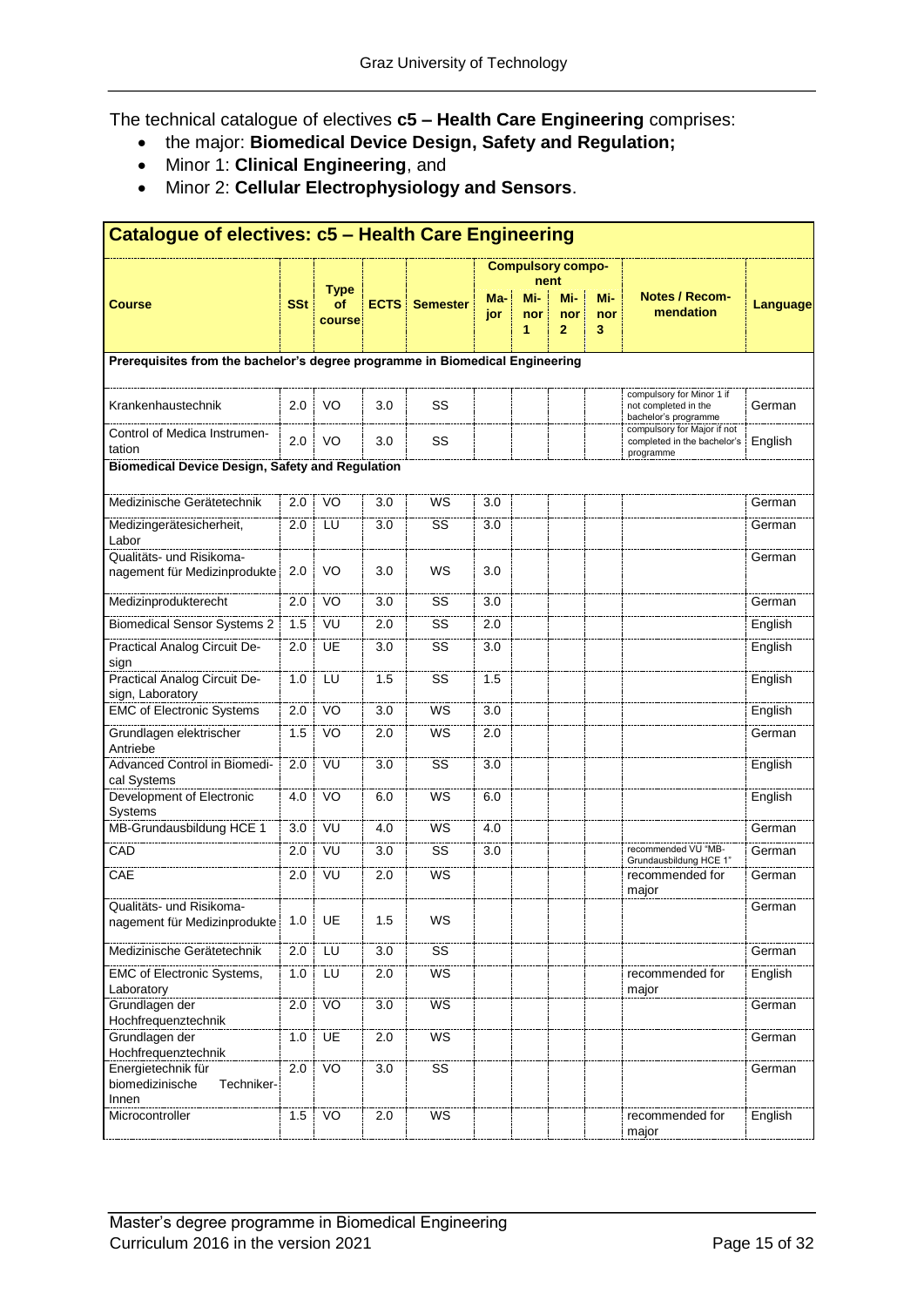|                                                        |            |                   |             |                 |      | <b>Compulsory compo-</b> |             |          |                                                                 |                 |
|--------------------------------------------------------|------------|-------------------|-------------|-----------------|------|--------------------------|-------------|----------|-----------------------------------------------------------------|-----------------|
| <b>Course</b>                                          | <b>SSt</b> | <b>Type</b><br>Οf | <b>ECTS</b> | <b>Semester</b> | Ma-  | Mi-                      | nent<br>Mi- | Mi-      | <b>Notes / Recom-</b>                                           | <b>Language</b> |
|                                                        |            | course            |             |                 | jor  | nor<br>1                 | nor<br>2    | nor<br>3 | mendation                                                       |                 |
| Development and Design of                              | 2.0        | VO                | 3.0         | <b>WS</b>       |      |                          |             |          |                                                                 | English         |
| <b>Biomedical Devices</b>                              |            |                   |             |                 |      |                          |             |          |                                                                 |                 |
| Subtotal                                               |            |                   |             |                 | 39.5 | 0.0                      | 0.0         | 0.0      |                                                                 |                 |
| <b>Clinical Engineering</b>                            |            |                   |             |                 |      |                          |             |          |                                                                 |                 |
| GL der Hygiene und Mikrobio-<br>logie                  | 2.0        | VO                | 3.0         | WS              |      | 3.0                      |             |          |                                                                 | German          |
| Predictive Healthcare Infor-<br>mation Systems         | 2.0        | VO                | 3.0         | WS              |      | 3.0                      |             |          |                                                                 | English         |
| Krankenhaustechnik, Labor                              | 2.0        | LU                | 3.0         | WS              |      | 3.0                      |             |          |                                                                 | German          |
| Gesundheitssysteme und<br>ökonomische Aspekte          | 2.0        | <b>SE</b>         | 3.0         | SS              |      | 3.0                      |             |          |                                                                 | German          |
| Krankenhaus- und Pro-<br>jektmanagement                | 2.0        | VO                | 3.0         | WS              |      | 3.0                      |             |          |                                                                 | German          |
| <b>Rehabilitation Engineering</b>                      | 2.0        | VO                | 3.0         | <b>WS</b>       |      |                          |             |          |                                                                 | English         |
| Health Care Engineering,<br>Projekt                    | 2.0        | PT                | 3.0         | SS              |      |                          |             |          |                                                                 | English         |
| Medical Laser Technology                               | 2.0        | VO                | 3.0         | WS              |      |                          |             |          |                                                                 | English         |
| Strahlenschutz in der Medizin                          | 2.0        | VO <sup>T</sup>   | 3.0         | WS              |      |                          |             |          |                                                                 | German          |
| Subtotal                                               |            |                   |             |                 | 0.0  | 15.0                     | 0.0         | 0.0      |                                                                 |                 |
| <b>Cellular Electrophysiology and Sensors</b>          |            |                   |             |                 |      |                          |             |          |                                                                 |                 |
| Cellular Electrophysiology and 2.0<br>Models           |            | VO                | 3.0         | WS              |      |                          | 3.0         |          |                                                                 | English         |
| Cellular Electrophysiology and<br>Models, Laboratory   | 1.0        | LU                | 1.5         | SS              |      |                          | 1.5         |          | recommended VO<br>"Cellular<br>Electrophysiology and<br>Models" | English         |
| <b>Biomedical Sensor Systems,</b><br>Laboratory        | 2.0        | LU                | 3.0         | SS              |      |                          | 3.0         |          |                                                                 | English         |
| <b>Basics of Microelectronics</b>                      | 2.0        | VO                | 3.0         | WS              |      |                          | 3.0         |          |                                                                 | English         |
| Chemical Analytics and Sen-<br>sors                    | 3.0        | VO                | 4.5         | SS              |      |                          | 4.5         |          |                                                                 | English         |
| <b>Sensor Networks</b>                                 | 2.0        | VU                | 3.0         | SS              |      |                          |             |          |                                                                 | English         |
| Medical Instrumentation                                | 2.0        | νu                | 3.0         | ws              |      |                          |             |          |                                                                 | English         |
| <b>Biosignal Processing</b>                            | 2.0        | VO                | 3.0         | WS              |      |                          |             |          | recommended for<br>Minor 2                                      | English         |
| Molecular Diagnostics                                  | 2.0        | VO                | 3.0         | SS              |      |                          |             |          |                                                                 | English         |
| Molecular Diagnostics                                  | 2.0        | LU                | 2.0         | SS              |      |                          |             |          |                                                                 | English         |
| Applied Electrophysiology and<br>Sensors               | 2.0        | VU                | 3.0         | WS              |      |                          |             |          | recommended for<br>Minor 2                                      | English         |
| Subtotal                                               |            |                   |             |                 | 0.0  | 0.0                      | 15.0        | 0.0      |                                                                 |                 |
|                                                        |            |                   |             |                 |      |                          |             |          |                                                                 |                 |
| <b>Overall total for the compul-</b><br>sory component |            |                   |             |                 | 39.5 | 15.0                     | 15.0        | 0.0      |                                                                 |                 |

Abbreviations: KU: design exercise; LU: laboratory course; PT: project; SE: seminar; SS: summer semester; SSt: semester hours; UE: exercise; VO: lecture; VU: lecture with integrated exercises; WW: winter semester

The non-technical catalogue of electives **b1 – Business, Law, Management and Soft Skills** is designed to be a minor.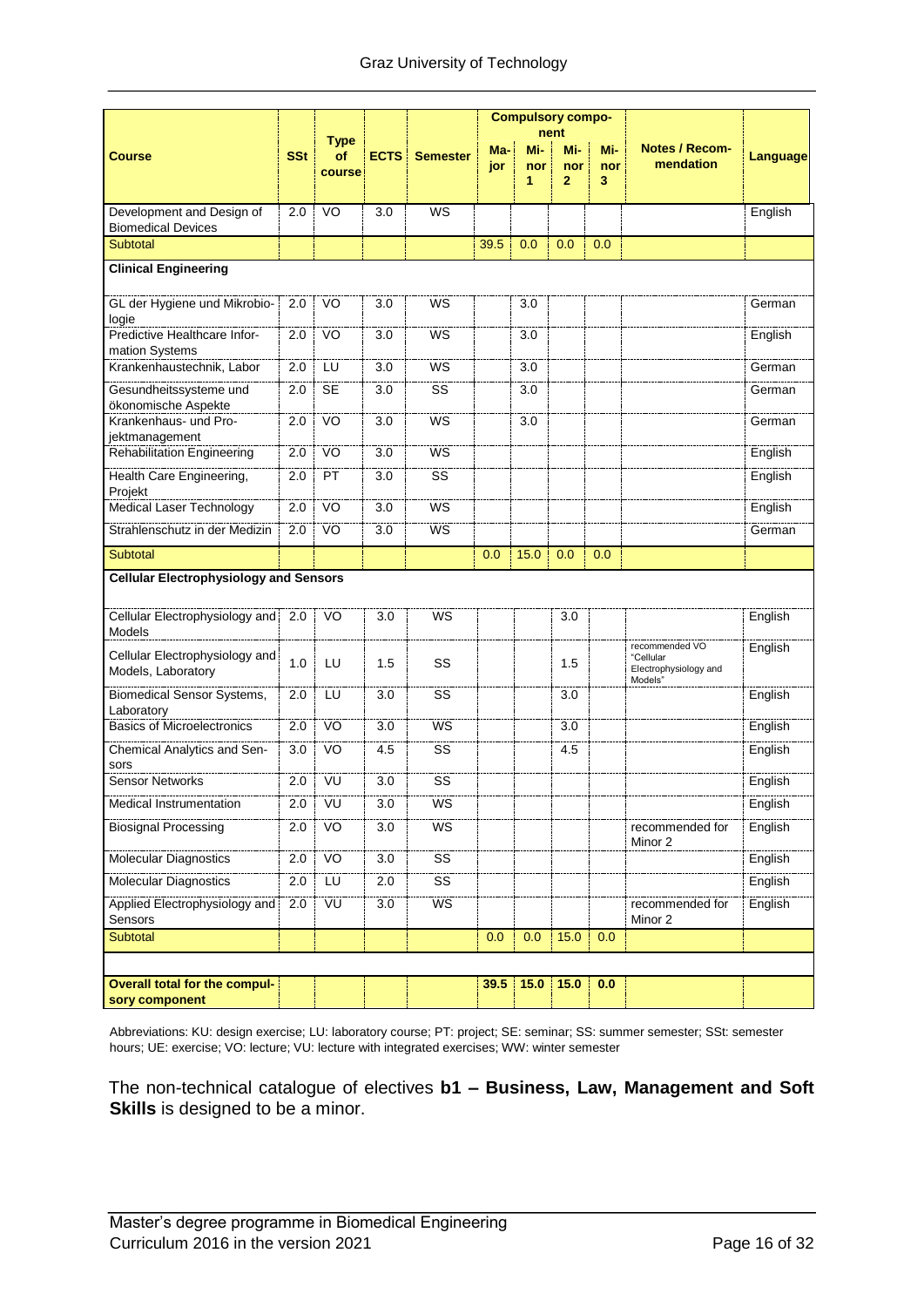|                                                        |            |                             |     |                      | Catalogue of electives: b1 - Business, Law, Management and Soft Skills |         |  |  |  |
|--------------------------------------------------------|------------|-----------------------------|-----|----------------------|------------------------------------------------------------------------|---------|--|--|--|
| <b>Course</b>                                          | <b>SSt</b> | <b>Type</b><br>of<br>course |     | <b>ECTS</b> Semester | <b>Compulsory Language</b>                                             |         |  |  |  |
| Encyclopedia Business Eco-<br>nomics                   | 3.0        | VO                          | 4.5 | SS                   | 4.5                                                                    | English |  |  |  |
| Encyclopedia Business Eco-<br>nomics                   | 2.0        | UE                          | 3.0 | SS                   | 3.0                                                                    | English |  |  |  |
| <b>Financial Management</b>                            | 2.0        | VO                          | 3.0 | SS                   | 3.0                                                                    | English |  |  |  |
| Management Control Systems                             | 3.0        | VO                          | 4.5 | <b>WS</b>            | 4.5                                                                    | English |  |  |  |
| Rhetoric und Presentation                              | 2.0        | <b>SE</b>                   | 2.0 | WS                   |                                                                        | English |  |  |  |
| Purchasing and Supply Man-<br>agement                  | 3.0        | VO                          | 4.5 | <b>WS</b>            |                                                                        | English |  |  |  |
| Marketing Management                                   | 3.0        | <b>SE</b>                   | 3.0 | SS                   |                                                                        | English |  |  |  |
| Research Design in Manage-<br>ment Science             | 2.0        | <b>SE</b>                   | 2.0 | <b>WS</b>            |                                                                        | English |  |  |  |
| Buchhaltung und Bilanzierung                           | 1.0        | VO                          | 1.0 | <b>WS</b>            |                                                                        | German  |  |  |  |
| Buchhaltung und Bilanzierung                           | 1.0        | UE                          | 1.5 | <b>WS</b>            |                                                                        | German  |  |  |  |
| Kosten- und Erfolgsrechnung                            | 1.0        | VO                          | 1.5 | <b>WS</b>            |                                                                        | German  |  |  |  |
| Kosten- und Erfolgsrechnung                            | 2.0        | UE                          | 2.0 | WS                   |                                                                        | German  |  |  |  |
| Bürgerliches Recht und Un-<br>ternehmensrecht          | 2.0        | VO                          | 3.0 | <b>WS</b>            |                                                                        | German  |  |  |  |
| Arbeitsrecht                                           | 2.0        | <b>VO</b>                   | 3.0 | <b>WS</b>            |                                                                        | German  |  |  |  |
| Patentrecht                                            | 2.0        | VO                          | 3.0 | <b>WS</b>            |                                                                        | German  |  |  |  |
| Steuerrecht                                            | 2.0        | VO                          | 3.0 | <b>WS</b>            |                                                                        | German  |  |  |  |
| Marketing Intelligence                                 | 1.0        | <b>SE</b>                   | 1.0 | SS                   |                                                                        | German  |  |  |  |
| Betriebssoziologie                                     | 2.0        | VO                          | 3.0 | <b>WS</b>            |                                                                        | German  |  |  |  |
| <b>AK Controlling</b>                                  | 4.0        | <b>SE</b>                   | 4.0 | <b>WS</b>            |                                                                        | German  |  |  |  |
| <b>Overall total for the compulso-</b><br>ry component |            |                             |     |                      | 15.0                                                                   |         |  |  |  |

Abbreviations: SE: seminar; SS: summer semester; SSt: semester hours; UE: exercise; VO: lecture; WW: winter semester

#### The catalogue of electives **b2 – Bioinformatics** is designed to be a minor.

| <b>Catalogue of electives: b2 - Bioinformatics</b> |            |                             |     |                      |                            |         |  |  |  |  |  |  |
|----------------------------------------------------|------------|-----------------------------|-----|----------------------|----------------------------|---------|--|--|--|--|--|--|
| <b>Course</b>                                      | <b>SSt</b> | <b>Type</b><br>οf<br>course |     | <b>ECTS</b> Semester | <b>Compulsory Language</b> |         |  |  |  |  |  |  |
| <b>Biostatistics and Experimental</b><br>Design    | 2.0        | VU                          | 3.0 | WS                   | 3.0                        | English |  |  |  |  |  |  |
| <b>Statistical Genomics</b>                        | 2.0        | VO                          | 3.0 | WS                   | 3.0                        | English |  |  |  |  |  |  |
| Evolutionary Genomics (NEU)                        | 2.0        | VO                          | 3.0 | <b>SS</b>            | 3.0                        | English |  |  |  |  |  |  |
| Molecular Biology and Biochem-<br>istry of Genes   | 1.5        | VO                          | 2.0 | WS                   | 2.0                        | English |  |  |  |  |  |  |
| Machine Learning 2                                 | 2.0        | VO                          | 3.0 | SS                   | 3.0                        | English |  |  |  |  |  |  |
| <b>Statistical Genomics</b>                        | 2.0        | UE                          | 3.0 | <b>WS</b>            |                            | English |  |  |  |  |  |  |
| Evolutionary Genomics (NEU)                        | 2.0        | <b>UE</b>                   | 3.0 | <b>SS</b>            |                            | English |  |  |  |  |  |  |
| <b>Molecular Diagnostics</b>                       | 2.0        | VO                          | 3.0 | SS                   |                            | English |  |  |  |  |  |  |
| <b>Molecular Diagnostics</b>                       | 2.0        | LU                          | 2.0 | SS                   |                            | English |  |  |  |  |  |  |
| Perl programming for Bioinfor-<br>matics (BioPerl) | 5.0        | VU                          | 7.5 | <b>SS</b>            |                            | English |  |  |  |  |  |  |
| System Biology (NEU)                               | 2.0        | VO                          | 3.0 | SS                   |                            | English |  |  |  |  |  |  |
| System Biology (NEU)                               | 2.0        | UE                          | 2.0 | <b>SS</b>            |                            | English |  |  |  |  |  |  |
| Strukturelle Bioinformatik - La-<br>borübungen     | 2.0        | LU                          | 2.0 | WS                   |                            | German  |  |  |  |  |  |  |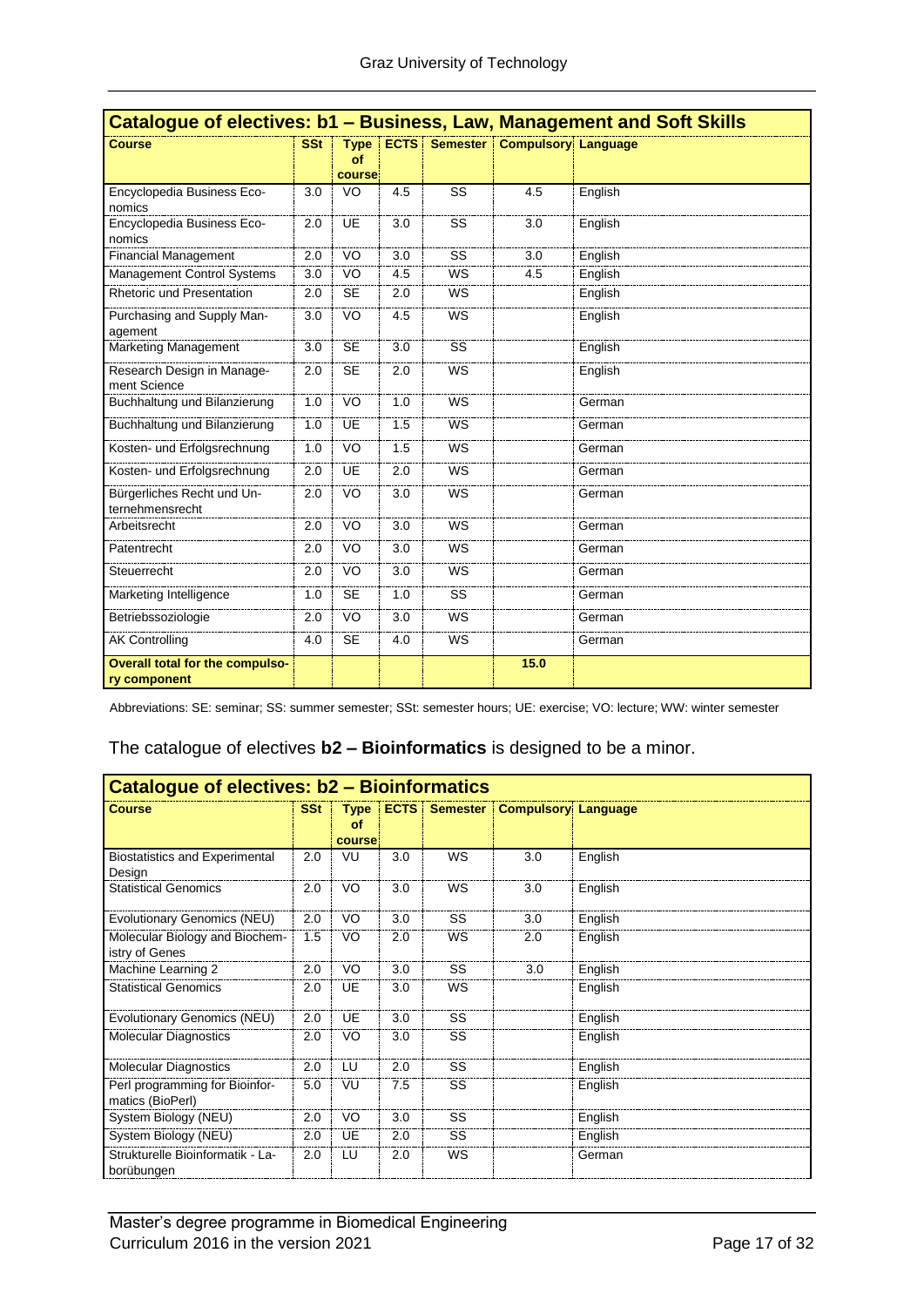| Strukturelle Bioinformatik - Mo-<br>lecular Modeling | 2.0  | VO        | 3.0   | SS        |      | German/English |
|------------------------------------------------------|------|-----------|-------|-----------|------|----------------|
| Machine Learning 2                                   | 1.0  | KU        | 2.0   | SS        |      | English        |
| Molecular and Cellular Imaging                       | 2.0  | VO        | 3.0   | SS        |      | English        |
| Biological Control, Modeling and<br>Simulation       | 2.0  | VO        | 3.0   | SS        |      | English        |
| Biological Control, Modeling and<br>Simulation       | 2.0  | <b>UE</b> | 3.0   | SS        |      | English        |
| <b>Biosignal Processing</b>                          | 2.0  | VO        | 3.0   | <b>WS</b> |      | English        |
| <b>Biosignal Processing</b>                          | 2.0  | UE        | 3.0   | WS        |      | English        |
| Knowledge Discovery and Data<br>Mining 1             | 2.0  | VO        | 3.0   | SS        |      | English        |
| Knowledge Discovery and Data<br>Mining 1             | 1.0  | KU        |       |           |      | English/German |
| Genetics                                             | 2.0  | VO        | 3.0   | <b>WS</b> |      | English        |
| <b>Biochemische Analytik</b>                         | 2.0  | VO        | 3.0   | WS        |      | German         |
| Biochemistry I                                       | 3.75 | VO        | 5.625 | SS        |      | English        |
| <b>Biochemistry II</b>                               | 1.5  | VO        | 2.0   | WS        |      | English        |
| Bionanotechnology                                    | 2.0  | VO        | 3.0   | SS        |      | English        |
| Evolution                                            | 2.0  | VO        | 3.0   | WS        |      | German         |
| <b>Genetic Engineering</b>                           | 2.0  | VO        | 3.0   | SS        |      | German         |
| Introduction to Biophysics and<br>Biochemistry       | 2.0  | VO        | 3.0   | SS        |      | English        |
| Molekulare Analytik und Spek-<br>troskopie           | 2.66 | VO        | 3.5   | SS        |      | German         |
| Molekulare Humangenetik                              | 2.0  | VO        | 3.0   | SS        |      | German         |
| Genregulation                                        | 2.0  | VO        | 3.0   | SS        |      | German         |
| Analyse von DNA- und Pro-<br>teinsequenzen           | 2.0  | <b>UE</b> | 3.0   | WS        |      | German         |
| Overall total for the compulso-                      |      |           |       |           | 14.0 |                |
| ry component                                         |      |           |       |           |      |                |

As an addition to the elective courses listed in § 5a, courses with the title "Selected Topics in [catalogue name: plus subheading]" can also be assigned to the corresponding catalogues of electives. These courses have descriptive subtitles and are offered with a total scope of 1-3 SSt for lectures and/or 1-2 SSt for exercises. Courses with different subtitles shall be classified as different courses.

**"Replacement courses"**: For this combination of major and minor, compulsory courses in the minor must be replaced according to the table.

| <b>Major</b> |                                                                  | <b>Minor</b>                  | Compulsory course in the<br>minor to be replaced | <b>Replacement course</b>                                                              |
|--------------|------------------------------------------------------------------|-------------------------------|--------------------------------------------------|----------------------------------------------------------------------------------------|
| (1)          | <b>Biomechanics:</b><br><b>Modeling and</b><br><b>Simulation</b> | Biomedical Imaging            | Medical Image Analysis VO                        | Microscopy VO                                                                          |
| (2)          | <b>Biomedical</b><br>Instrumentation and<br><b>Sensors</b>       | Neural Engineering            | Medical Instrumentation VU                       | Interdisciplinary Team-taught<br>Lecture Series: Trends in Neu-<br>rorehabilitation VO |
|              |                                                                  |                               | <b>Rehabilitation Engineering</b><br>VO          |                                                                                        |
|              |                                                                  |                               |                                                  | Neuroprosthetics LU                                                                    |
| (3)          | <b>Biomedical</b>                                                | Cellular                      | Chemical<br>and<br>Analytics                     | <b>Sensor Networks VU</b>                                                              |
|              | Instrumentation and                                              | Electrophysiology and         | Sensors VO                                       | Medical Laser Technology VO                                                            |
|              | <b>Sensors</b>                                                   | Sensors                       |                                                  | EMC of Electronic<br>Systems,<br>Laboratory LU                                         |
|              |                                                                  |                               | <b>Biomedical Sensor Systems</b>                 |                                                                                        |
|              |                                                                  |                               | Laboratory LU                                    |                                                                                        |
| (4)          | <b>Biomedical Imaging</b><br>and Sensing                         | <b>Biomolecular Analytics</b> | Chemical<br>Analytics<br>and<br>Sensors VO       | <b>Biomaterials VO</b>                                                                 |
|              |                                                                  |                               |                                                  | Biomedical Sensor Systems 2 VU                                                         |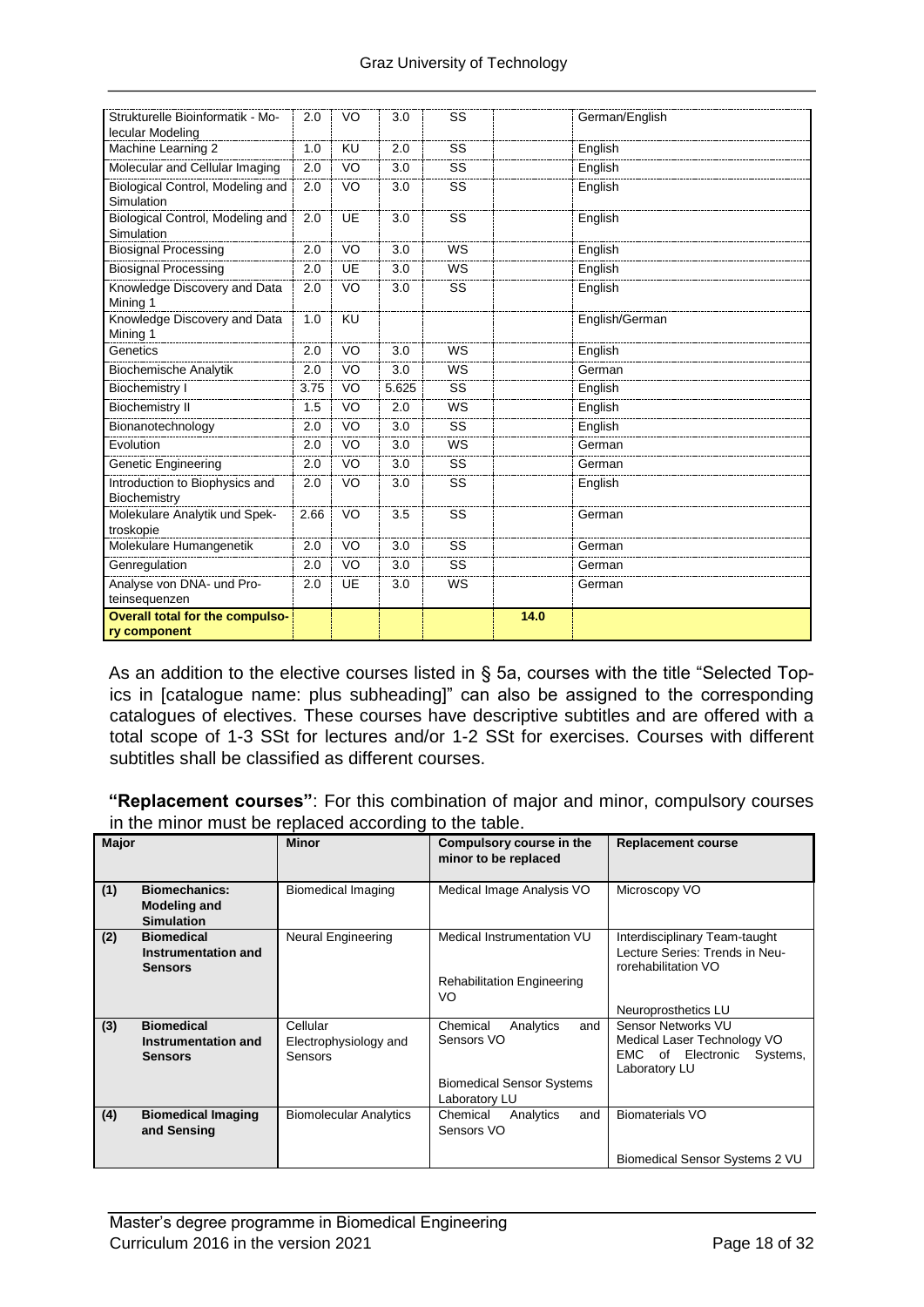| (5)  | <b>Biomedical Imaging</b><br>and Sensing                            | <b>Bioinstrumentation</b>                   | Chemical<br>Analytics<br>and<br>Sensors VO               | Molecular Diagnostics VO                          |
|------|---------------------------------------------------------------------|---------------------------------------------|----------------------------------------------------------|---------------------------------------------------|
|      |                                                                     |                                             |                                                          | Biomedical Sensor Systems 2 VU                    |
| (6)  | <b>Biomedical Imaging</b><br>and Sensing                            | Neural Engineering                          | <b>Biological Control, Modeling</b><br>and Simulation VO | Biological Control, Modeling and<br>Simulation UE |
| (7)  | <b>Biomedical Imaging</b><br>and Sensing                            | Cellular Electrophysiol-<br>ogy and Sensors | Chemical<br>and<br>Analytics<br>Sensors VO               | Microscopy VO*)                                   |
|      |                                                                     |                                             |                                                          | Microscopy LU*)                                   |
| (8)  | <b>Biomedical Imaging</b><br>and Sensing                            | <b>Brain Computer Inter-</b><br>facing      | Machine Learing 2 VO                                     | Deep Learning VO                                  |
| (9)  | <b>Biomedical Imaging</b><br>and Sensing                            | <b>Bioinformatics</b>                       | <b>Biostatistics and Experi-</b><br>mental Design VU     | <b>Statistical Genomics</b><br>UE                 |
|      |                                                                     |                                             | Machine Learning 2 VO                                    | Knowledge Discovery<br>and Data Mining 1 VO       |
| (10) | <b>Computational Neu-</b><br>roscience                              | <b>Biomedical Imaging</b>                   | Methods of Functional Brain<br>Research VO               | <b>Biooptics VO</b><br><b>Biooptics UE</b>        |
| (11) | <b>Computational Neu-</b>                                           | <b>Bioinformatics</b>                       | Machine Learning 2 VO                                    | Knowledge Discovery                               |
|      | roscience                                                           |                                             |                                                          | and Data Mining 1 VO                              |
| (12) | <b>Biomedical Device</b><br>Design, Safety and<br><b>Requlation</b> | <b>Medical Electronics</b>                  | <b>EMC of Electronic Systems</b><br>VO                   | Medical Instrumentation VU                        |
|      |                                                                     |                                             | <b>Practical Analog Circuit</b><br>Design UE             | Rehabilitation Engineering VO                     |
| (13) | <b>Biomedical Device</b><br>Design, Safety and<br><b>Regulation</b> | Bioinstrumentation                          | Advanced Control in Biomed-<br>ical Systems VU           | Medical Laser Technology VO                       |

Abbreviations: LU: laboratory course; UE: exercise; VO: lecture; VU: lecture with integrated exercises

\*)Note: These course units may not be chosen from catalogue c5 of the minor, but rather from catalogue c3 of the major.

# **§ 5b Free-choice subject**

The courses to be completed as part of the free-choice subject are designed to provide individual emphasis and further development of the students. They can be freely selected from the courses offered by any recognised Austrian or foreign universities, as well as universities of applied sciences and university colleges for education. A recommendation for this can be found in Part 3 of the Annex.

In addition, students are recommended to spread free-choice courses over the entire length of the programme.

If a course is assigned the same number of ECTS credit points in all curricula in which it is a compulsory or an elective course, it shall be allocated the same number of ECTS credit points when taken as a free-choice subject. If a course has been allocated varying numbers of ECTS credit points, the minimum number of assigned ECTS credit points is to be allocated to the course when taken as a free-choice subject.

Courses that are not intended either as a compulsory course or as an elective course are assigned 1 ECTS credit point for each semester hour (SSt). However, if such courses are lecture-type courses (VO), they are assigned 1.5 ECTS credit points for each semester hour.

# **§ 6 Admission to examinations**

Admission to examinations is not subject to any prerequisites.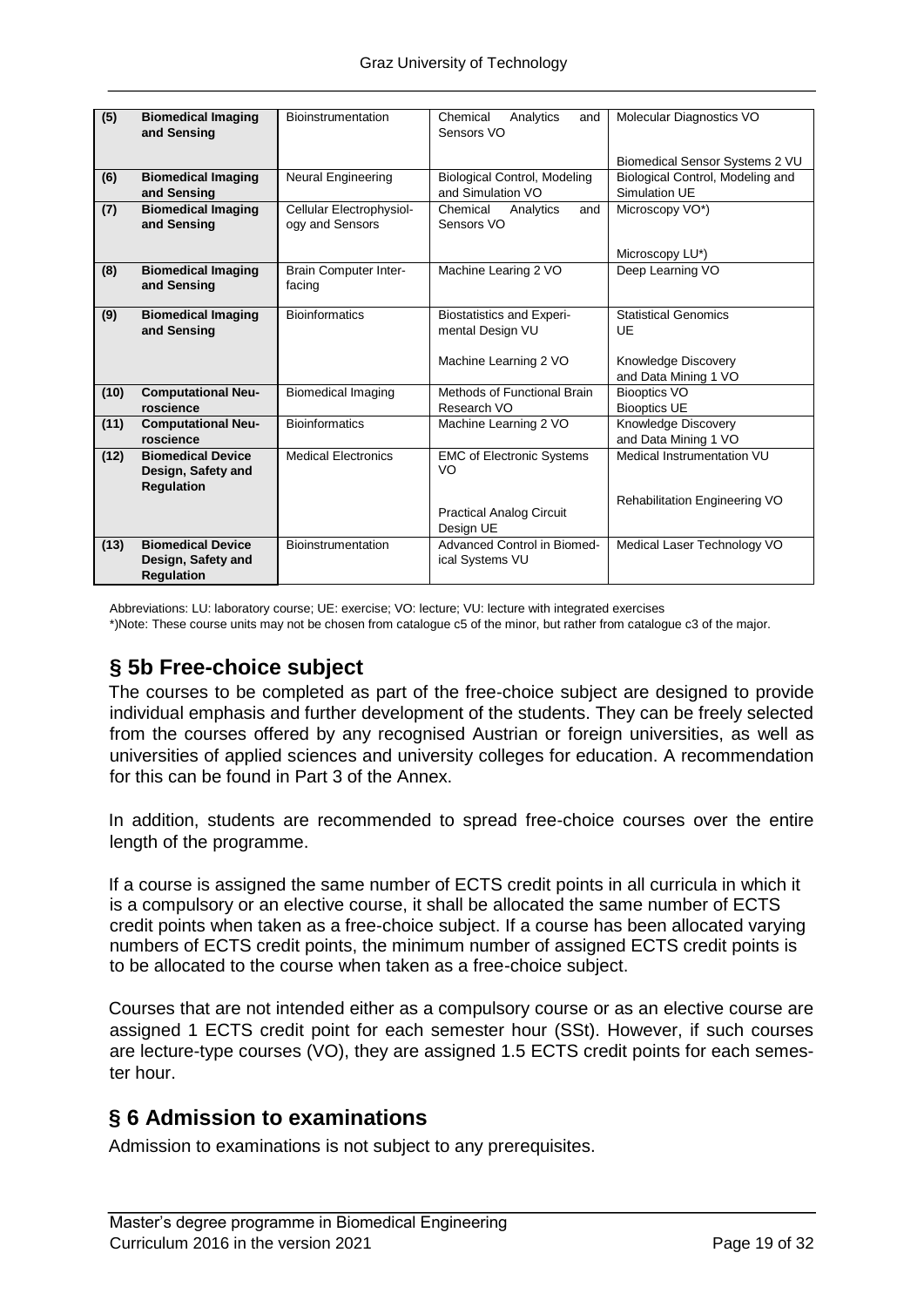In order to assist students in completing their degrees in a timely manner, courses with continual assessment must allow students to submit, supplement or repeat partial course requirements no later than two weeks after commencement of the semester following the course.

### **§ 6a Guidelines for the allocation of places on courses**

- (1) If the number of students registered for a course exceeds the number of available places, parallel courses are to be provided.
- (2) If it is not possible to offer a sufficient number of parallel courses (groups), the students are to be admitted to the course according to the following priority ranking:
	- a) Students who are required to complete the course according to their curriculum have priority.
	- b) Further students are to be ranked according to the sum of the successfully completed courses of the respective study programme (total ECTS credit points).
	- c) Students who have met the participation requirement at an earlier date are ranked by date.
	- d) Students who have already been placed on a waiting list or who have to repeat the course are to be given priority on the next course.
	- e) The further ranking is made according to the grade of the examination or the average grade of the examinations (weighted on the basis of the ECTS credit points) of the respective course(s) that are specified as the participation requirement.
	- f) Students who do not need to complete such courses in order to fulfil their curriculum are only considered based on the number of free places. It is possible to be included on a separate waiting list. The above-mentioned provisions shall apply accordingly.
- (3) Students who complete a part of their studies at TU Graz in the context of mobility programmes are given priority for up to 10% of the available places.

# **§ 7 Examination regulations**

Courses are evaluated individually.

- 1. Examinations for courses held as lectures (VO) cover the complete content of the course.
- 2. For courses held as lectures with integrated exercises (VU), exercise-based courses (PT, UE), design exercises (KU), laboratory courses (LU), seminar-type courses (SE, SP), and excursions (EX), a student's performance is continually assessed on the basis of that student's contributions and/or through accompanying tests. The assessment must always consist of at least two examinations.
- 3. Examinations with positive results are to be assessed as "very good" (1), "good" (2), "satisfactory" (3) or "sufficient" (4); those with negative results are to be assessed as "insufficient" (5). Specially indicated courses and excursion-type courses are assessed as "successful participation" or as "unsuccessful participation".
- 4. If a subject includes separate examinations for the relevant courses, the overall subject grade is to be determined by:
	- a) multiplying the grade of each examination result in connection with the subject with the ECTS credit points of the corresponding course;
	- b) adding the values calculated according to lit. a);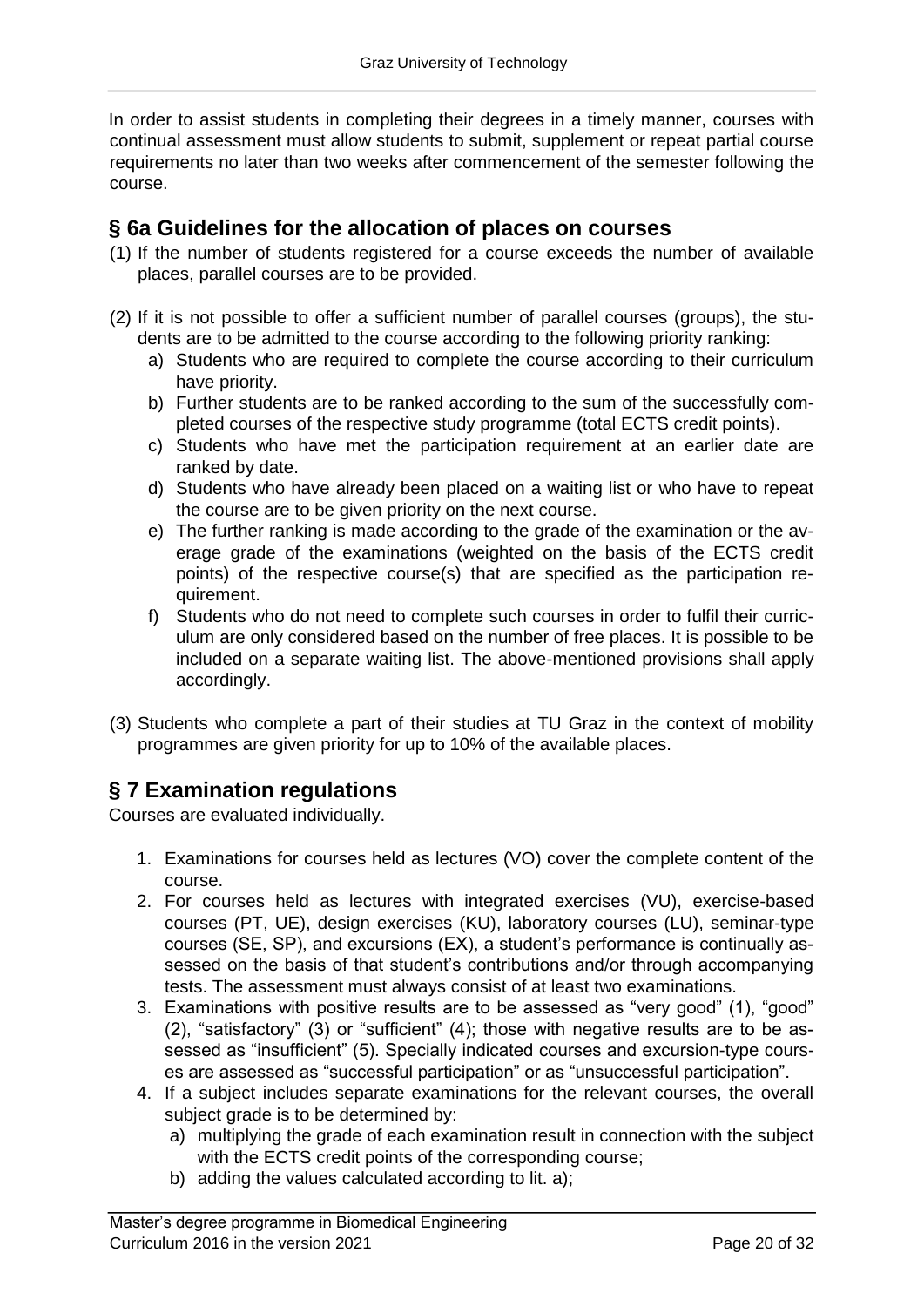- c) dividing the result of the addition by the sum of the ECTS credit points of the courses, and
- d) rounding the result of the division to a whole-numbered grade if required. The grade must be rounded up if the decimal place exceeds 0.5. Otherwise, the grade must be rounded down.

The types of courses are explained in Part 4 of the Annex.

In addition to the types of courses, the maximum group sizes are as follows:

- 1. The maximum group size for exercise-based courses (UE), exercise components of lectures with integrated exercises (VU) and for design exercises (KU) is 30 students.
- 2. The maximum group size for seminars (SE) and excursions (EX) is 15 students.
- 3. The maximum group size for laboratory courses (LU) is 6 students.
- 4. The maximum group size for projects (PT) and seminar projects (SP) is 8 students. Alternatively, the Dean of Studies can commission the seminar/project with individual mentoring.

Lectures with integrated exercises (VU) are divided into lecture and exercise components, with 2/3 of the semester hours (SSt) being allocated to lecture components and 1/3 being allocated to exercise components.

### **§ 7a Final examination before a committee**

Admission to the master's degree examination before a committee requires proof of the positive assessment of all examination results according to § 4 and § 5 above as well as proof of the positive assessment of the master's thesis.

The final examination before a committee takes place before an examination senate composed of three persons who are appointed by the Dean of Studies on a proposal from the student. The supervisor of the master's thesis must be part of the examination senate. In the event of the supervisor's incapacity, he/she can suggest a substitute.

During the master's degree examination before a committee, students must present their master's thesis written in accordance with the regulations, and must defend the thesis before the members of the examination senate in the subsequent oral examination. The final examination before a committee may not last longer than one hour.

# **§ 7b Degree certificate**

The master's degree certificate contains the following information:

- a) the major according to  $\S$  5 above and its assessment;
- b) the minor incl. elective courses according to § 5 above and their assessment;
- c) the title and the assessment of the master's thesis;
- d) the assessment of the final examination before a committee;
- e) the entirety of the ECTS credit points for successfully completed free-choice courses from the free-choice subject, as defined in § 5b above, and
- f) the overall assessment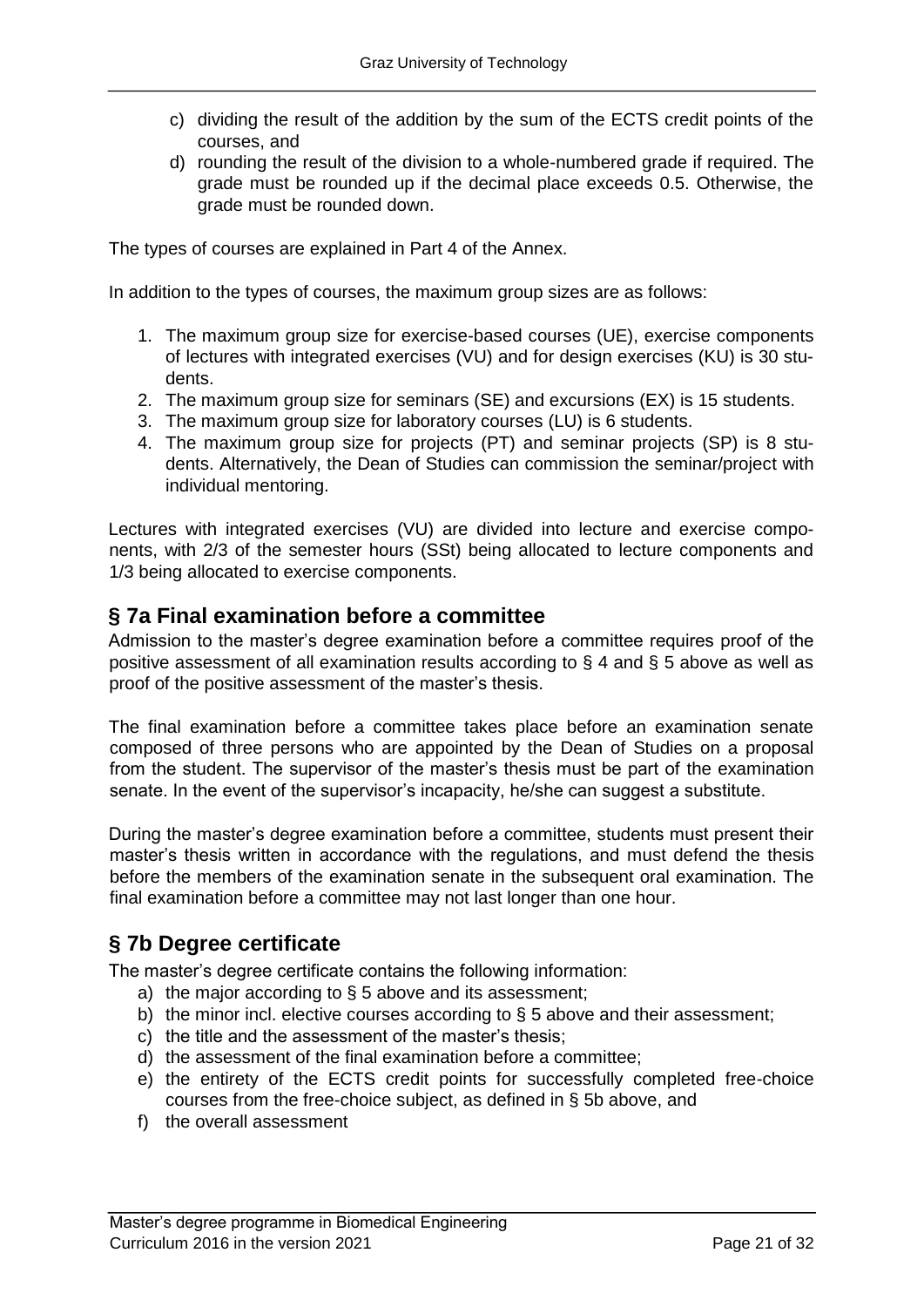# **§ 8 Transitional provisions**

Students of the master's programme in Biomedical Engineering who began their studies on October 1st, 2016 will be subject to the current version of the 2021 curriculum as of October 1st, 2021.

Regular students who started their master's degree programme in Biomedical Engineering before 1 October 2016 are entitled to continue and complete their studies until 30 September 2019 according to the previously valid curriculum as published in the University Gazette of TU Graz dated 2 May 2011. If the study programme is not completed within this period of time, students are subiect to this curriculum for the rest of the study period. Students are entitled to voluntarily opt for the new curriculum at any time within the admission periods. To this end, a written irrevocable declaration must be sent to the Registration Office.

All courses that were completed when they were included in an earlier version of the curriculum for the bachelor's or master's degree programme in Biomedical Engineering and were not already assigned to the bachelor's degree programme in Biomedical Engineering may be credited in the master's degree programme in Biomedical Engineering. In this case, an individual subject is compiled (individual major and/or minor), whereby the Dean of Studies makes a decision on the proposal of the student and a name is defined for this subject (individual major/minor). If there is a difference of less than 10 ECTS credit points compared to a catalogue of electives listed in § 5a, the name may remain the same. All courses selected for an individual subject compilation must be completed.

# **§ 9 Legal validity**

This curriculum 2016 in the version 2021 shall come into effect on 1 October 2021.

| <b>Curriculum</b> | <b>Version</b> | <b>TU-GRAZonline</b><br><b>Abbreviation</b> | <b>Published in the Newsletter TU Graz</b> |
|-------------------|----------------|---------------------------------------------|--------------------------------------------|
| 2016              | 2016           | 16W                                         | Newsletter of 03.08.2016, 21 copies        |
| 2016              | 2018           | 18W                                         | Newsletter of 21.03.2018, 12a copies       |
| 2016              | 2021           | 21 <sub>W</sub>                             |                                            |

Versions of the curriculum:

# **Annex to the curriculum of the master's degree programme in Biomedical Engineering**

### **Part 1 of the Annex:**

#### **Descriptions of the elective subjects listed in § 5a**

#### **Technical elective subject: c1 – Biomechanics**

In the specialisation Biomechanical Engineering, the major Biomechanics: Modeling and Simulation and the minor Biomaterials are offered. Those studying the specialisation are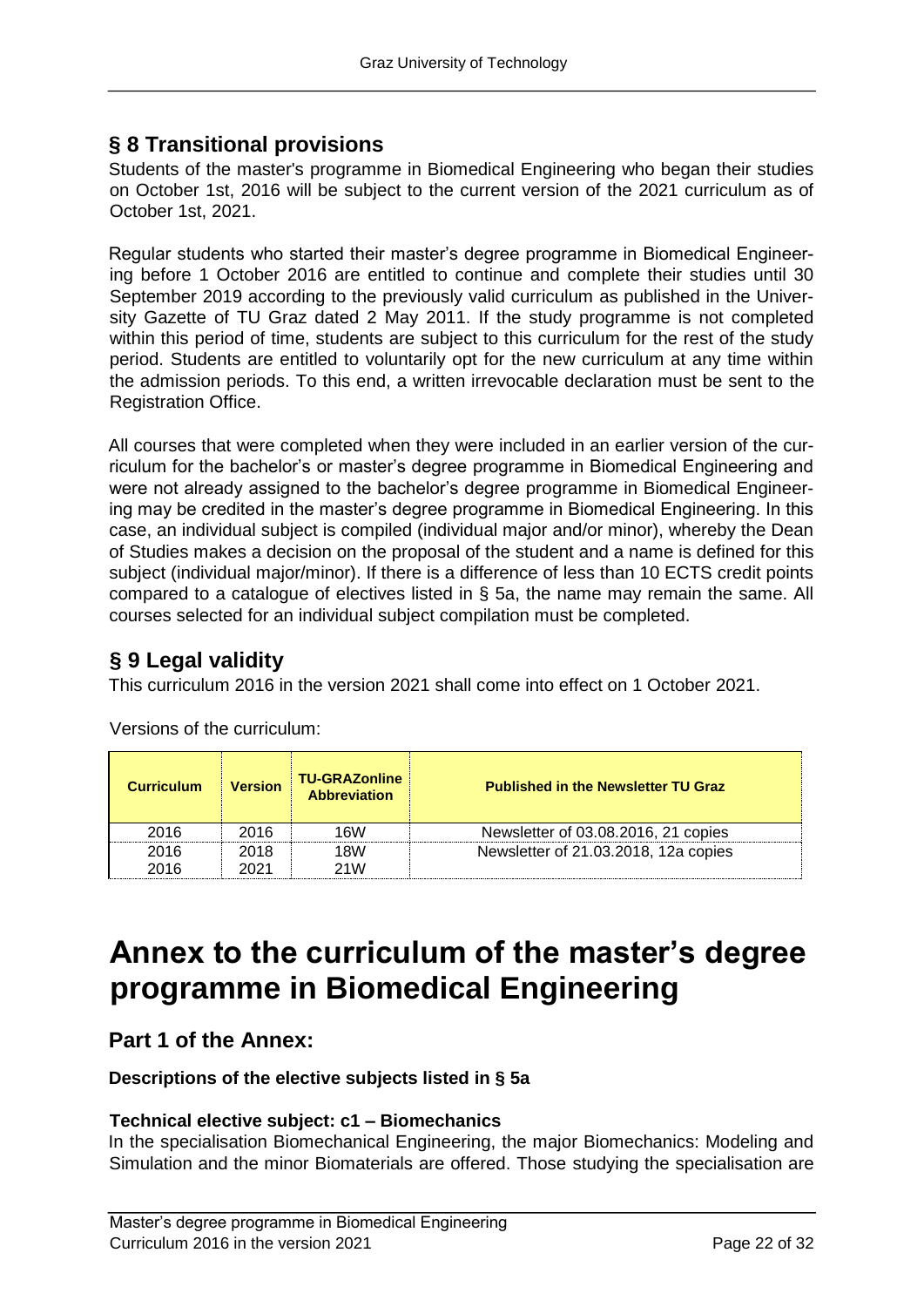provided with a broad overview of the important, rapidly growing field of bioengineering. A wide range of topics is available, ranging from the basic theory of materials to biomechanical modelling and simulation, and numerical methods, with the focus on analysing the phenomena of biomaterials on the nano, micro or macro level in experiments, theoretically and numerically. This approach enables students to acquire a thorough understanding of biomechanics, which cannot be achieved through qualitative studies alone. In this way, students are equipped in the best possible way for the subject-specific industry as well as for research and development.

#### **Major:** *Biomechanics – Modeling and Simulation*

**Subject content:** The major provides the basics necessary for biomechanical modelling and simulation from the level of proteins to organs, based on experimental data. In particular, the mechanics of proteins and cells, biological and bio-based materials, healthy and diseased biological tissue, and tissue engineering are studied. The focus is on the finite element method (FEM), which has proven itself as a universal application method used by engineers to calculate complex materials, structures and processes – the application is taught in the Computational Biomechanics course.

**Learning outcomes:** After completing the major, students are able to simulate stresses and deformations in biomaterials and structures (cells, arteries, implants, etc.) and biomechanical processes using computer modelling. The knowledge acquired can be used in both mechanical engineering and civil engineering. Students are given an insight into the artificial production of biological tissue, which can replace or regenerate patients' diseased tissue.

**Formal prerequisites:** Completion of a subject-specific bachelor's degree programme in Biomedical Engineering, Mechatronics and Medical Engineering or a comparable degree programme.

#### **Minor:** *Biomaterials*

**Subject content:** The minor deals mainly with biological (and bio-based) materials, particularly with cells, biologically and artificially produced tissue and microscopy techniques, which can be used to identify the structure of these materials. In addition, the basics of the finite element method are taught in more detail.

**Learning outcomes:** After completing the minor, students have acquired knowledge that enables them to understand and analyse the structure and function of biomaterials, particularly of biologically and artificially produced tissue. This is made possible using microscopic, mathematical and numerical methods.

**Formal prerequisites:** Completion of a subject-specific bachelor's degree programme in Biomedical Engineering, Mechatronics and Medical Engineering or a comparable degree programme.

#### **Technical elective subject: c2 – Biomedical Instrumentation and Sensors**

The specialisation Biomedical Instrumentation and Sensors consists of the major Biomedical Instrumentation and Sensors and the minors Biomolecular Analytics, Medical Electronics and Bioinstrumentation. Students acquire extensive skills to understand biophysical and chemical mechanisms of sensors and transducers, their interaction with the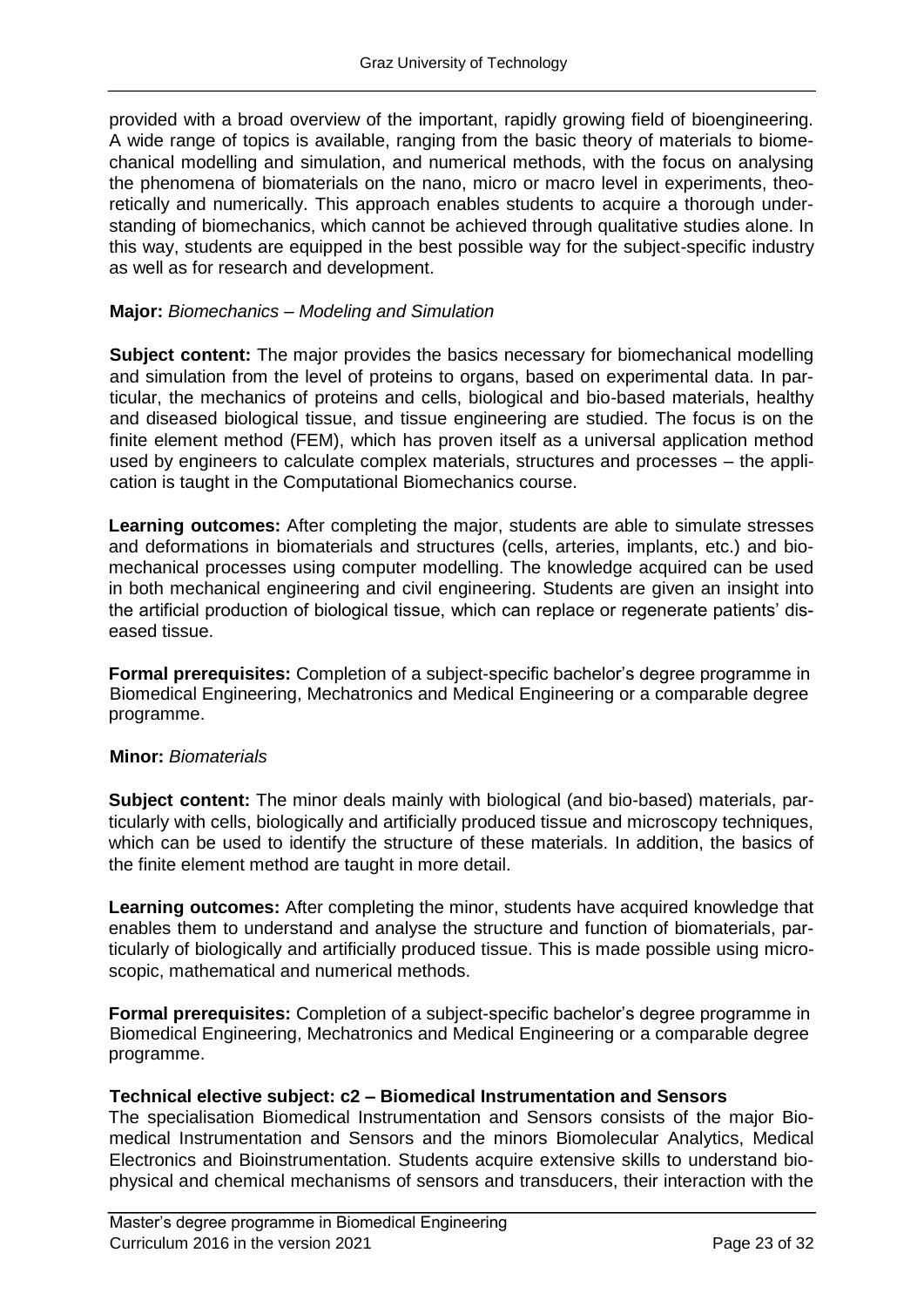physiological system and the environment as well as the basics of the hardware necessary for signal processing and of hardware-related signal processing, and skills to use them to develop measurement, analysis and diagnosis systems. They have acquired the ability to solve complex problems that occur at the interface between biosystems or analytes and technical systems, and to develop systems for the optimum yield of diagnostic information.

#### **Major:** *Biomedical Instrumentation and Sensors*

**Subject content:** The subject provides in-depth knowledge from the fields of hardwarerelated aspects of biomedical measuring and diagnostic instruments, particularly of medical electronics, biosignal processing, biomedical sensor technologies, nanotechnological approaches for biosensors and biomedical analytics.

**Learning outcomes:** After completing the subject, students are able to independently create solutions to develop hardware and hardware-related components in biomedical sensor systems, measurement systems, laboratory analysis systems and diagnosis systems, and to implement them.

**Formal prerequisites:** There are no formal prerequisites, but basic knowledge of electronics and biomedical equipment technology is an advantage.

#### **Minor:** *Medical Electronics*

**Subject content:** The minor enables a specialisation focussing on analogue hardware development and provides further knowledge of electronics and microcontroller programming. The minor is intended as a specialisation for the major Biomedical Instrumentation and Sensors.

**Learning outcomes:** After completing the minor, students are able to design and optimise electronic assemblies for biomedical applications and to launch their production.

**Formal prerequisites:** There are no formal prerequisites, but basic knowledge of electronics and biomedical equipment technology is an advantage.

#### **Minor:** *Biomolecular Analytics*

**Subject content:** The minor is intended as a complementary subject to majors from other specialisations of the master's degree programme in Biomedical Engineering and cannot be studied in combination with the major Biomedical Instrumentation and Sensors. It broadens students' knowledge in the field of instrumental analytics, molecular diagnostics and the nanotechnological basics of biomedical sensor systems.

**Learning outcomes:** After completing the minor, students understand sensor and analysis systems that are based on molecular mechanisms. They are able to use this knowledge to solve complex assignments requiring strong interdisciplinary thinking.

**Formal prerequisites:** There are no formal prerequisites, but basic knowledge of electronics and biomedical equipment technology is an advantage.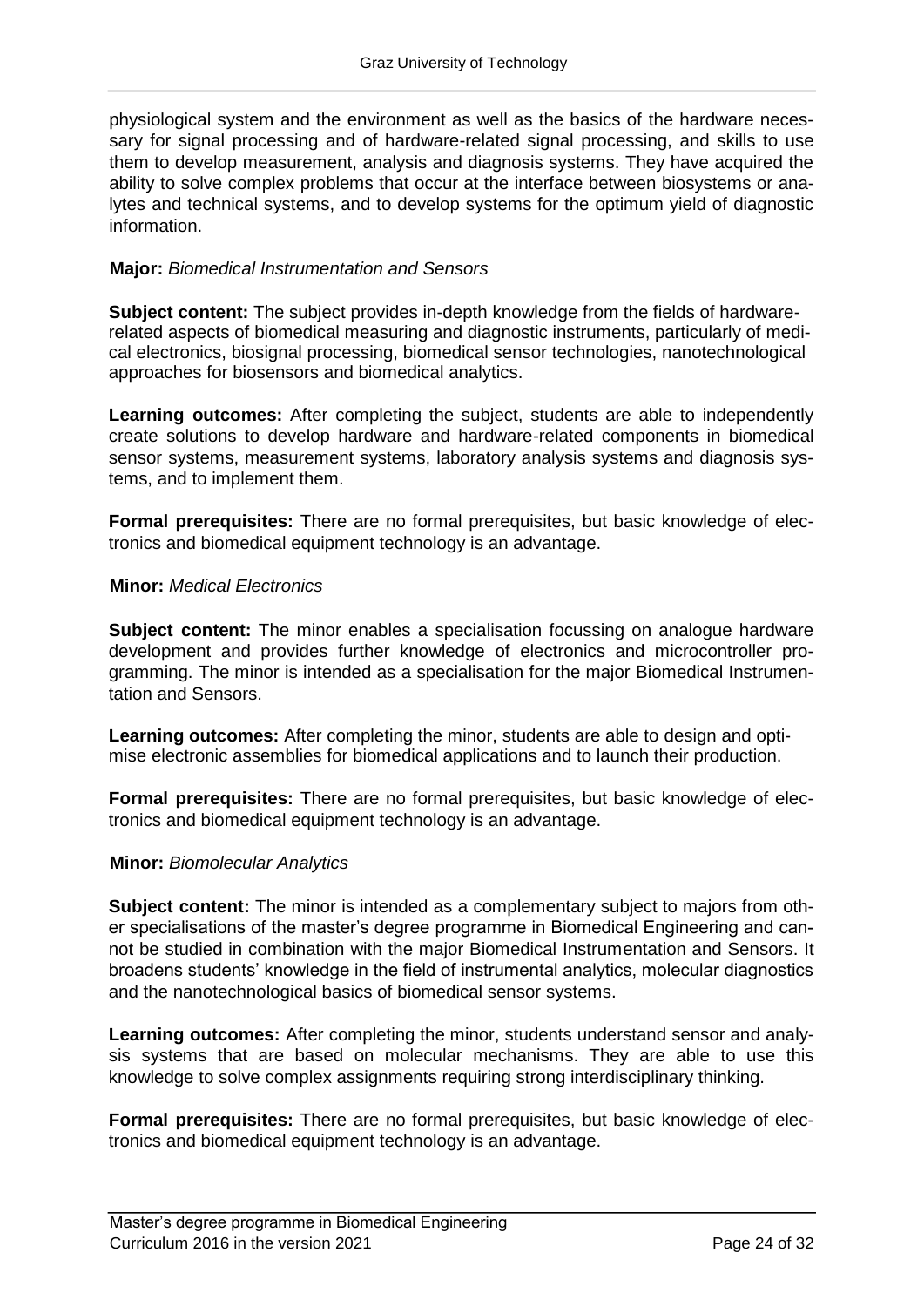#### **Minor:** *Bioinstrumentation*

**Subject content:** The minor is intended as a complementary subject to majors from other specialisations of the master's degree programme in Biomedical Engineering and cannot be studied in combination with the major Biomedical Instrumentation and Sensors. It broadens students' knowledge of several particularly important topics in biomedical instrumentation. In contrast to the two other minors in the specialisation, each of which focus on a certain aspect, it aims to provide a broad overview of biomedical instrumentation.

**Learning outcomes:** After completing the minor, students understand hardware concepts in medical engineering. They are able to use this knowledge to solve complex assignments, e.g. system integration and industrial design.

**Formal prerequisites:** There are no formal prerequisites, but basic knowledge of electronics and biomedical equipment technology is an advantage.

#### **Technical elective subject: c3 – Biomedical Imaging and Sensing**

The specialisation Biomedical Imaging and Sensing aims to familiarise students with the basic principles, equipment and methods to gather, process, analyse and visualise biomedical information. This field is an essential pillar in the diagnostic and therapeutic continuum and a prerequisite for further personalisation in medicine. Two minors allow students from other majors to become acquainted with specific topics of Biomedical Imaging and Sensing. Through the universality of the principles and methods used as well as the broad education in engineering basics, the possible sphere of activity extends far beyond biomedical issues.

#### **Major:** *Biomedical Imaging and Sensing*

**Subject content:** The major focuses on methods to gather diagnostic data and on biomedical imaging for morphological and functional information. It offers a range of modern methods and deals comprehensively with the underlying methods of preparing, analysing and quantitating biomedical data. In connection with the imaging techniques, the basics of and current developments in image processing and visualisation are addressed. For specific focus areas of the field, nuclear magnetic resonance and biooptics, diagnostic issues are addressed universally, from the methodological basics to the analysis, and are discussed in the context of alternative methods. The focus is also on various aspects for the determination of biomarkers in these fields.

**Learning outcomes:** After completing the study programme, students have acquired the knowledge and ability to develop methods and systems for diagnostic issues, treatment monitoring and governance of interventions, and to enable the successful use of these systems in healthcare. In addition, they are able to process, evaluate quantitatively and visualise biomedical data and images.

**Formal prerequisites:** Completion of a subject-specific bachelor's degree programme in Biomedical Engineering or a comparable degree programme.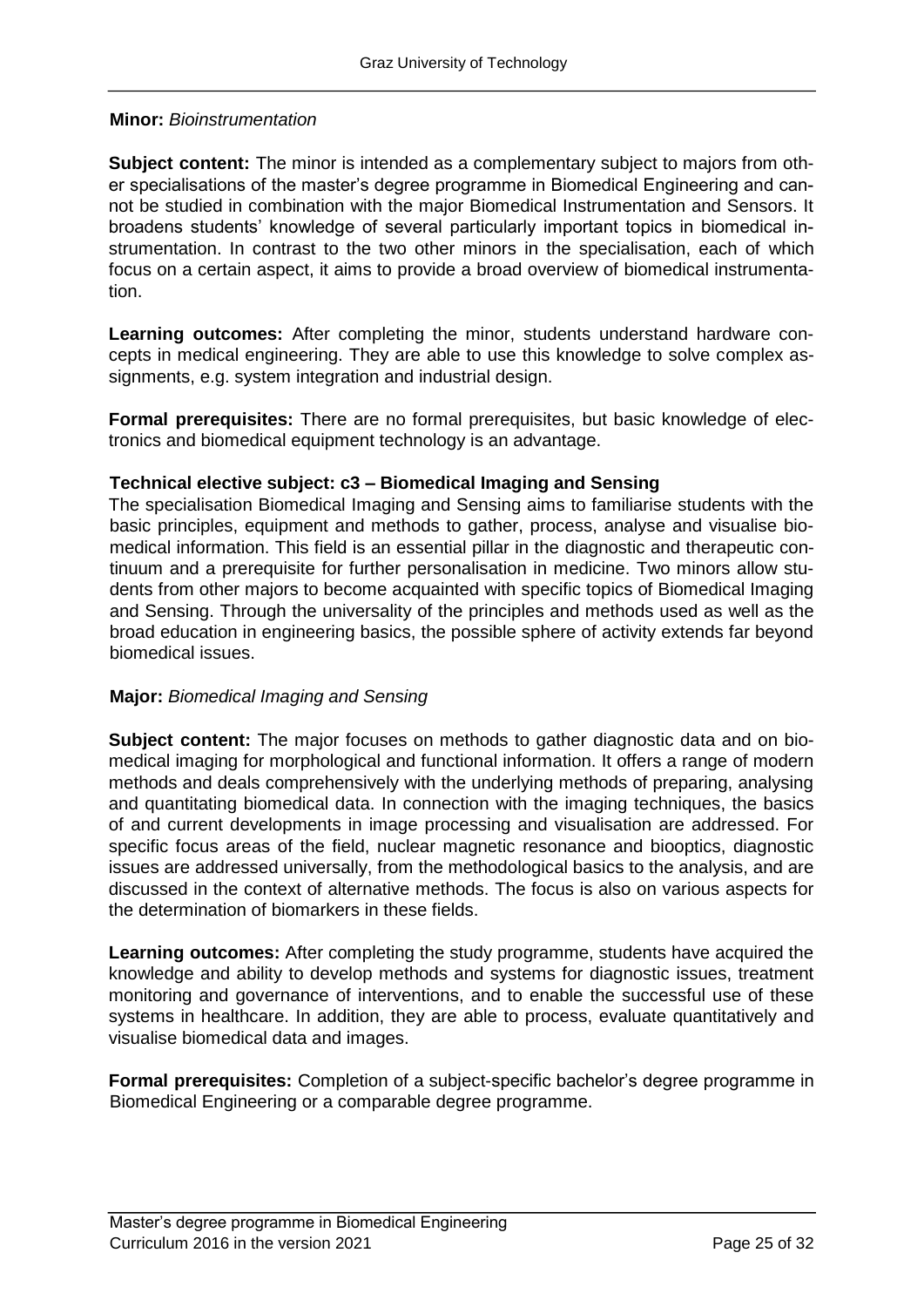#### **Minor:** *Optical Microscopy*

**Subject content:** The minor focuses on the basics and principles of biooptics, and also deals with the key microscopic methods in biomedicine. In addition, image processing methods are taught.

**Learning outcomes:** After completing the study programme, students understand the principles of biooptics and microscopy, and are able to define possible areas of application for microscopic methods and make concrete proposals for a particular problem. The basics and methods of biooptics should be mastered to an extent that they enable innovative methods to be developed and implemented.

**Formal prerequisites:** Completion of a subject-specific bachelor's degree programme in Biomedical Engineering or a comparable degree programme.

#### **Minor:** *Biomedical Imaging*

**Subject content:** The minor focuses on the methods of medical imaging and the processing and analysis of the data obtained. It is intended for students who either wish to supplement their curriculum in this field or who require medical image data for their major.

**Learning outcomes:** After completing the minor, students are able to describe the concepts of medical imaging, to understand and present typical technical solutions, to explain the advantages and disadvantages of imaging strategies, and to select and use image processing methods.

**Formal prerequisites:** Completion of a subject-specific bachelor's degree programme in Biomedical Engineering or a comparable degree programme.

#### **Technical elective subject: c4 – Computational Neuroscience**

#### **Major:** *Computational Neuroscience*

**Subject content:** The subject provides access to the most important methods currently known to further develop brain–computer interfaces, on the one hand, and to examine processes in the central nervous system with the help of computational methods on the other. In addition, practical experience of state-of-the-art software from the fields of machine learning, neural networks, simulation and modelling of technical systems, and mapping and imaging is promoted. As a result of this topic's interdisciplinary nature, the subject contains courses from the fields of biomedical engineering, computer science and neurosciences. The subject focuses on the practical implementation of the content learnt.

**Learning outcomes:** After completing the subject, students are familiar with the key algorithms, techniques and development of brain–computer interfaces and their applications, and the analysis of processes in the central nervous system. They know the advantages and disadvantages of the various methods and are able to solve practical and theoretical problems independently, and to examine brain processes for an assigned task or to design a brain–computer interface and create it accordingly.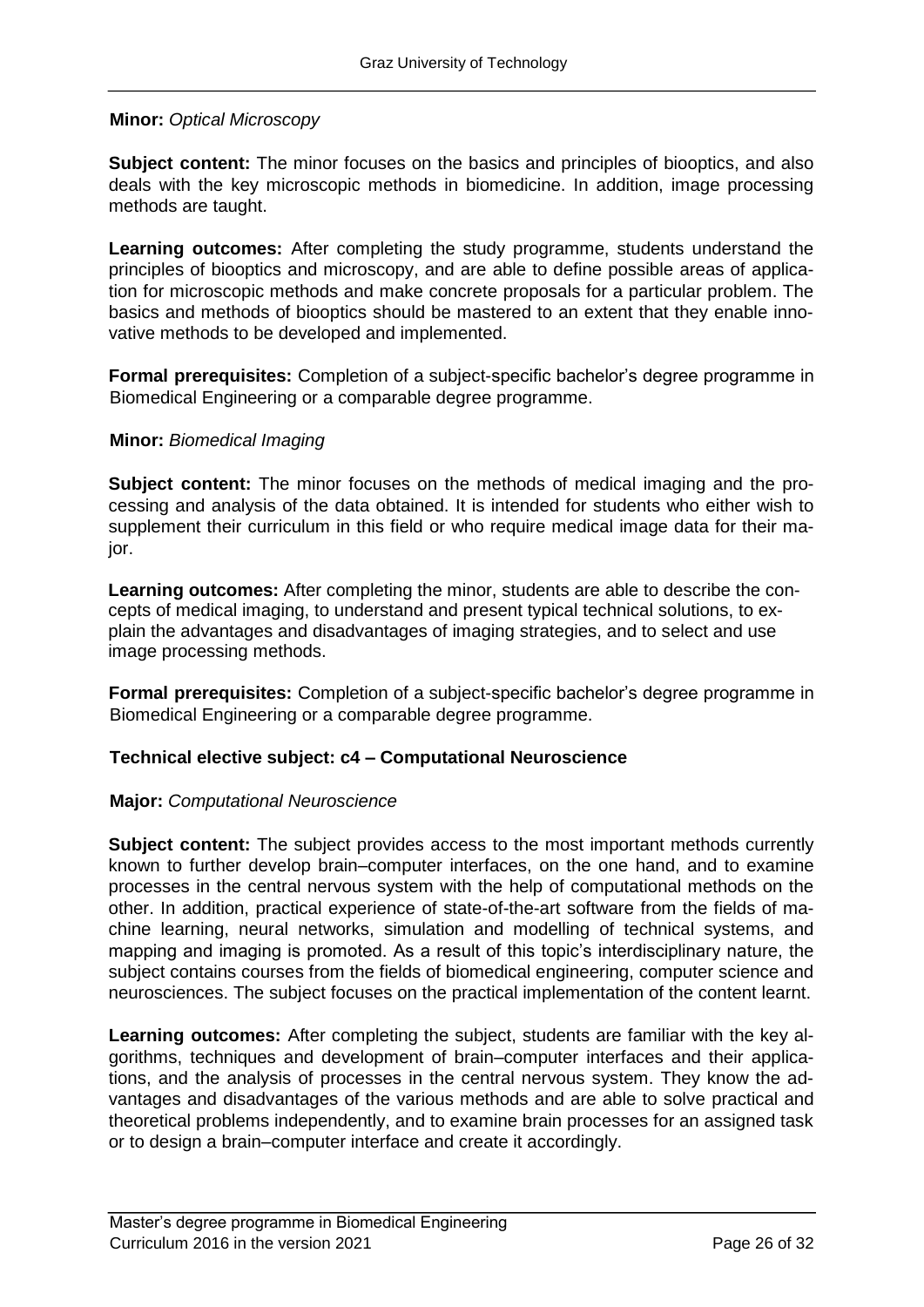**Formal prerequisites:** There are no formal prerequisites, but basic knowledge of computational intelligence, signal processing and programming is an advantage.

#### **Minor:** *Brain-Computer Interfacing*

**Subject content:** This minor focuses on the basics and principles of brain-computer interfaces, additionally dealing with the main methods of machine learning, functional brain mapping, and neural networks.

**Learning outcomes:** After completing the study programme, students are capable of setting up a brain-computer interface on their own, implementing the signal processing chain, including machine learning, and evaluating the data obtained. They will also learn the principles of functional brain mapping.

**Formal prerequisites:** Completion of a subject-specific bachelor's degree programme in Biomedical Engineering.

#### **Minor:** *Neural Engineering*

Subject content: This minor focuses on the basics and principles of rehabilitation and neurorehabilitation. The principles of neuroprosthetics are also taught. The unit also covers modelling and simulation principles.

**Learning outcomes:** After completing the programme, students will be familiar with the principles of rehabilitation technology and neurorehabilitation. This knowledge will enable students to create and implement new methods. The unit also teaches the basics and principles of neuroprosthetics, enabling students to develop and model new methods in this domain.

**Formal prerequisites:** Completion of a subject-specific bachelor's degree programme in Biomedical Engineering or comparable courses of study.

#### **Technical elective subject: c5 – Health Care Engineering**

The specialisation Health Care Engineering consists of the major "Biomedical Device Design, Safety and Regulation" and the two minors "Clinical Engineering" and "Cellular Electrophysiology and Sensors". Students acquire extensive skills that enable them to understand biophysical, electrophysiological, and medical and biological connections and to use them to develop biomedical devices and point-of-care technologies. They have learnt how to design and construct new biomedical systems and equipment, to recognise, monitor and assess safety risks, and to develop strategies and methods for healthcare provision in general.

#### **Major:** *Biomedical Device Design, Safety and Regulation*

**Subject content:** The subject provides students with knowledge for the conception, construction and safety assessment of biomedical modules, equipment and systems. These range from laboratory diagnostic systems to point-of-care technologies to be used directly on patients. As a result of this specialisation's interdisciplinary nature, the subject contains courses to deepen knowledge in the fields of electrical engineering, electronics and control technology, the basics of mechanical engineering and construction, and sensor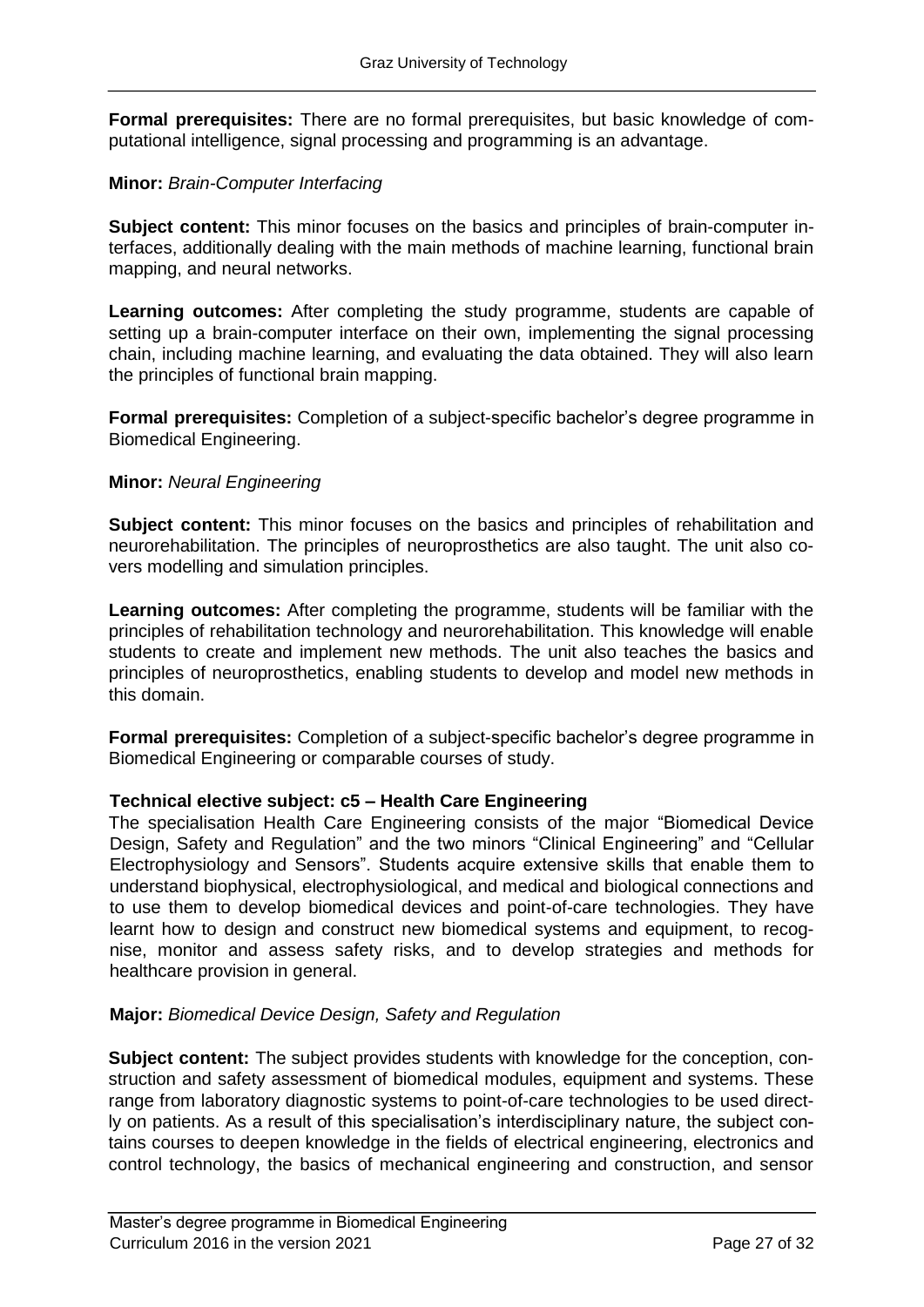technologies as well as product development and safety concepts of biomedical equipment and systems.

**Learning outcomes:** After completing the major, students are able to design biomedical equipment and systems with complex measurement and control functions independently and implement them constructively, taking into account the safety aspects of medical products. They know the basic tools for designing equipment and systems and can reflect critically on and assess the entire product development process.

**Formal prerequisites:** Completion of a subject-related bachelor's degree programme in Biomedical Engineering, Mechatronics and Medical Engineering or a comparable degree programme.

#### **Minor:** *Clinical Engineering*

**Subject content:** The subject acquaints students with selected aspects of clinical engineering from the fields of equipment technology, and hospital technology, safety and organisation.

**Learning outcomes:** After completing the minor, students are able to apply and assess hospital processes and to assess the use of selected technologies.

**Formal prerequisites:** Major in Health Care Engineering is recommended.

#### **Minor:** *Cellular Electrophysiology and Sensors*

**Subject content:** The subject provides students with knowledge of electrophysiological processes and mechanisms on the level of cells, tissues and organs, and introduces the methods and sensor concepts to measure and interpret electrophysiological, biochemical and biophysical processes.

**Learning outcomes:** After completing the minor, students are able to model electrophysiological processes and validate them metrologically. In addition, students are familiar with selected principles of biomedical sensors, and are able to apply and evaluate these.

**Formal prerequisites:** Major in Health Care Engineering or Biomedical Instrumentation and Sensors is recommended.

#### **Non-technical elective subject: b1 – Business, Law, and Management**

#### **Minor:** *Business, Law, and Management*

**Subject content:** The subject cannot be chosen as a major. If it is chosen as a minor, the focus is on the basics of business management in terms of content. In addition, supplementary options include the legal aspects of operational management, accounting tools and management tools, aspects of industrial sociology and basic rhetorical training.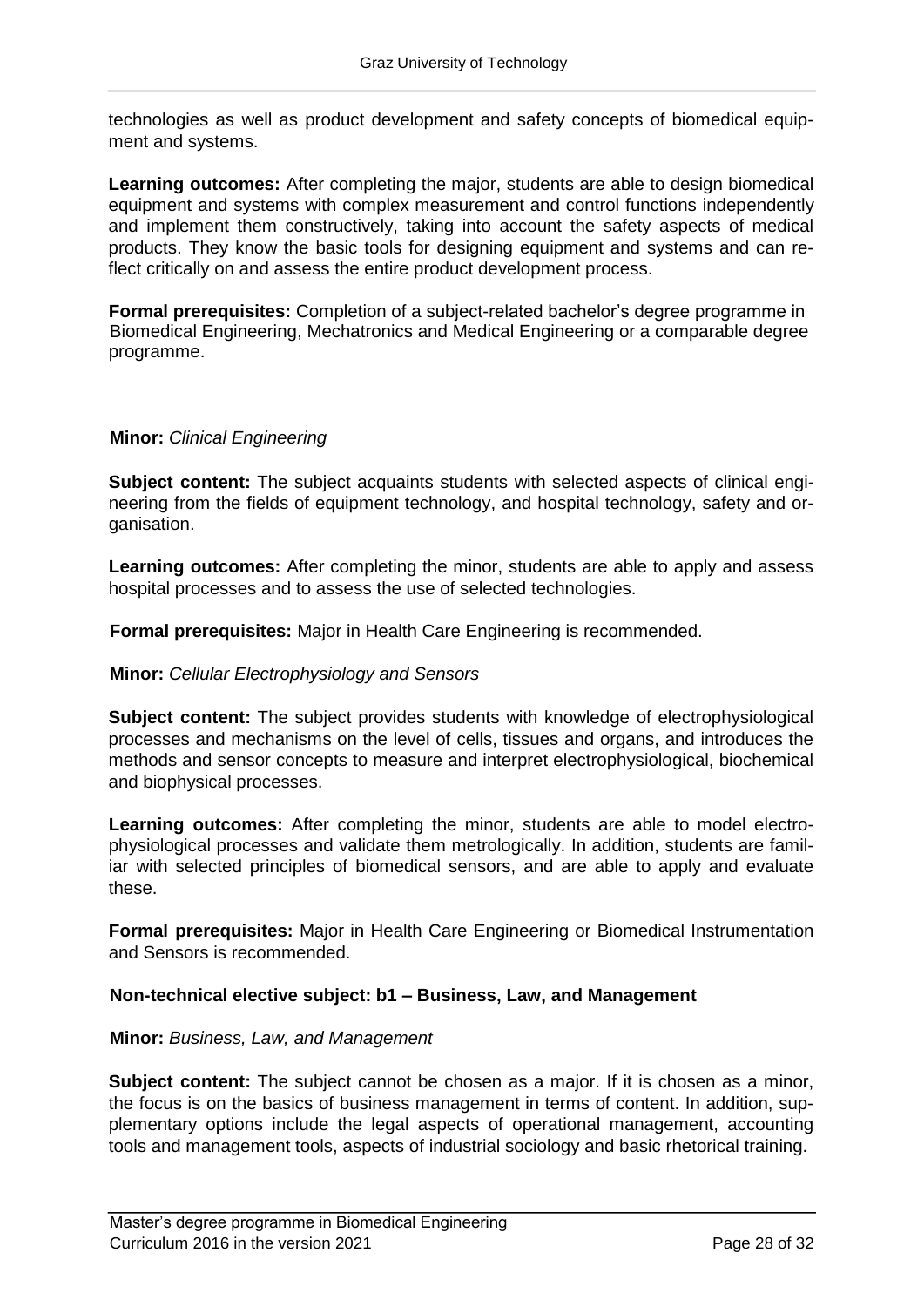**Learning outcomes:** After completing the minor, students have acquired the necessary basics to be able to support or assume management positions in companies successfully.

#### **Formal prerequisites:** None

#### **Elective subject: b2 – Bioinformatics**

#### **Minor:** *Bioinformatics*

**Subject content:** The subject cannot be chosen as a major. The main focus of this minor is a combination of computer science, biological and mathematical methods to answer biomedical questions.

**Learning outcomes:** After completing the minor, students are able to

- understand current questions and problems from the biomedical sciences and translate them into the world of computer science and mathematics,
- to apply available mathematical models and IT approaches and programs, to question them critically and to modify them if necessary, and
- to translate proposed solutions from mathematics and computer science back into the world of life sciences.

**Formal prerequisites:** Completion of a subject-related bachelor's degree programme in Biomedical Engineering or a comparable degree programme.

### **Part 2 of the Annex:**

#### **Recognition and equivalence list**

Courses for which the equivalence or recognition is defined in this part of the Annex to the curriculum do not require separate recognition by the Dean of Studies. Individual recognition awarded by means of an official decision made by the Dean of Studies according to § 78 UG is also possible.

An equivalence list defines the equivalence of successfully completed courses of this curriculum and of the previous curriculum. This equivalence applies in both directions, that is, successfully completed courses of the previous curriculum may be credited in this curriculum and successfully completed courses of this curriculum may be credited in the previous curriculum.

Courses that are the same with regard to name (even if this is an English translation of the German name) and type, number of ECTS credit points and number of semester hours are considered to be equivalent, and are therefore not listed explicitly in the equivalence list.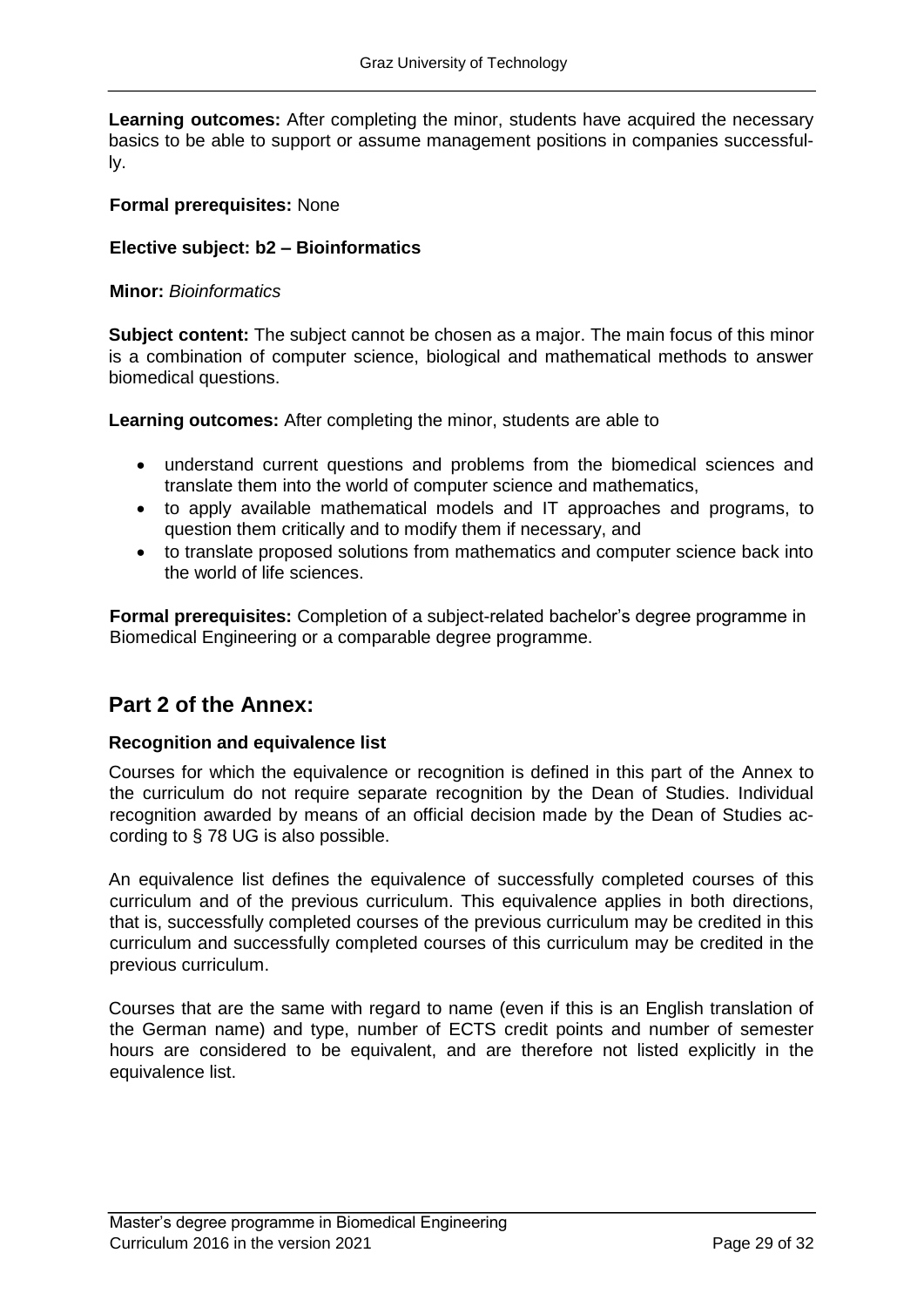| Present curriculum 2016 in the version 2021            |            |                             | Previous curriculum 2016 in the version 2018 |                                                         |            |                                 |             |  |
|--------------------------------------------------------|------------|-----------------------------|----------------------------------------------|---------------------------------------------------------|------------|---------------------------------|-------------|--|
| <b>Course</b>                                          | <b>SSt</b> | <b>Type</b><br>of<br>course |                                              | <b>ECTS   Course</b>                                    | <b>SSt</b> | <b>Type</b><br>of<br>cours<br>e | <b>ECTS</b> |  |
| Applied Electrophysiology and Sen-<br>sors             | 2.0        | VU                          | 3.0                                          | SC Computational Bioengineering                         | 2.0        | <b>SE</b>                       | 3.0         |  |
| CAD                                                    | 2.0        | VU                          | 3.0                                          | CAD                                                     | 2.0        | KU                              | 3.0         |  |
| <b>Computer Vision</b>                                 | 2.0        | VU                          | 2.5                                          | Computer Vision 1                                       | 1.5        | VU                              | 2.5         |  |
| Gesundheitssysteme und<br>ökonomische Aspekte          | 2.0        | <b>SE</b>                   | 3.0                                          | Gesundheitssysteme und<br>ökonomische Aspekte           | 2.0        | VO                              | 3.0         |  |
| <b>Inverse Problems in Biomedical</b><br>Engineering   | 2.0        | VO                          | 3.0                                          | Inverse Problems in Medical Imaging                     | 2.0        | VO                              | 3.0         |  |
| <b>Inverse Problems in Biomedical</b><br>Engineering   | 2.0        | UF                          | 2.0                                          | Inverse Problems in Medical Imaging                     | 2.0        | UE                              | 2.0         |  |
| Machine Learning 1                                     | 2.0        | VO                          | 3.0                                          | Computational Intelligence                              | 2.0        | VO                              | 3.0         |  |
| Machine Learning 1                                     | 1.0        | <b>UE</b>                   | 1.5                                          | Computational Intelligence                              | 1.0        | UE                              | 1.5         |  |
| Machine Learning 2                                     | 2.0        | VO                          | 3.0                                          | Machine Learning                                        | 2.0        | VO                              | 3.0         |  |
| Machine Learning 2                                     | 1.5        | KU                          | 2.0                                          | Machine Learning                                        | 1.0        | KU                              | 2.0         |  |
| <b>Physical Effects for Sensors</b>                    | 2.0        | VO                          | 3.0                                          | Physics of Modern Materials                             | 2.0        | VO                              | 3.0         |  |
| Qualitäts- und Risikomanagement für<br>Medizinprodukte | 2.0        | VO                          | 3.0                                          | Grundlagen des Qualitätsmanage-<br>ments in der Medizin | 2.0        | VO                              | 3.0         |  |
| Qualitäts- und Risikomanagement für<br>Medizinprodukte | 1.0        | UE                          | 1.5                                          | Grundlagen des Qualitätsmanage-<br>ments in der Medizin | 1.0        | UE                              | 1.5         |  |

#### **Equivalence list:**

Abbreviations: LU: laboratory course; PR: project; SE: seminar; SP: seminar project; SSt: semester hours; UE: exercise; VO: lecture; VU: lecture with integrated exercises

The equivalence list in the curriculum for the master's degree programme in Biomedical Engineering from 2011 remains valid.

A list of recognition, on the other hand, defines in which cases positively completed lectures of the previous curriculum are recognized as positively completed lectures of the current curriculum, whereby no automatic crediting in the opposite direction is planned. **Recognition list:**

| <b>Present Curriculum 2016 in the version 2021</b> |            |                          |     | <b>Previous Curriculum 2016 in the version 2018</b> |            |                                 |             |
|----------------------------------------------------|------------|--------------------------|-----|-----------------------------------------------------|------------|---------------------------------|-------------|
| <b>Course</b>                                      | <b>SSt</b> | <b>Type of</b><br>course |     | <b>ECTS   Course</b>                                | <b>SSt</b> | <b>Type of</b><br><b>Course</b> | <b>ECTS</b> |
| <b>Biomedical Sensor Systems, Laboratory</b>       | 2.0        | LU                       | 3,0 | <b>Medical Instrumentation</b>                      | 2.0        | VU                              | 3,0         |
| Cognitive Neuroscience                             | 2.0        | VO                       | 3,0 | Information Processing in Hu-<br>mans               | 2.0        | VO                              | 3,0         |
| Deep Learning                                      | 2,0        | VO                       | 3.0 | <b>Neural Networks</b>                              | 2.0        | VO                              | 3,0         |
| Deep Learning                                      | 1,0        | KU                       | 2.0 | <b>Neural Networks</b>                              | 1.0        | KU                              | 2,0         |

### **Part 3 of the Annex:**

#### **Recommended free-choice courses**

Free-choice courses can be freely chosen from the courses offered at any recognised Austrian and foreign universities, universities of applied sciences and university colleges for education according to § 5b of this curriculum.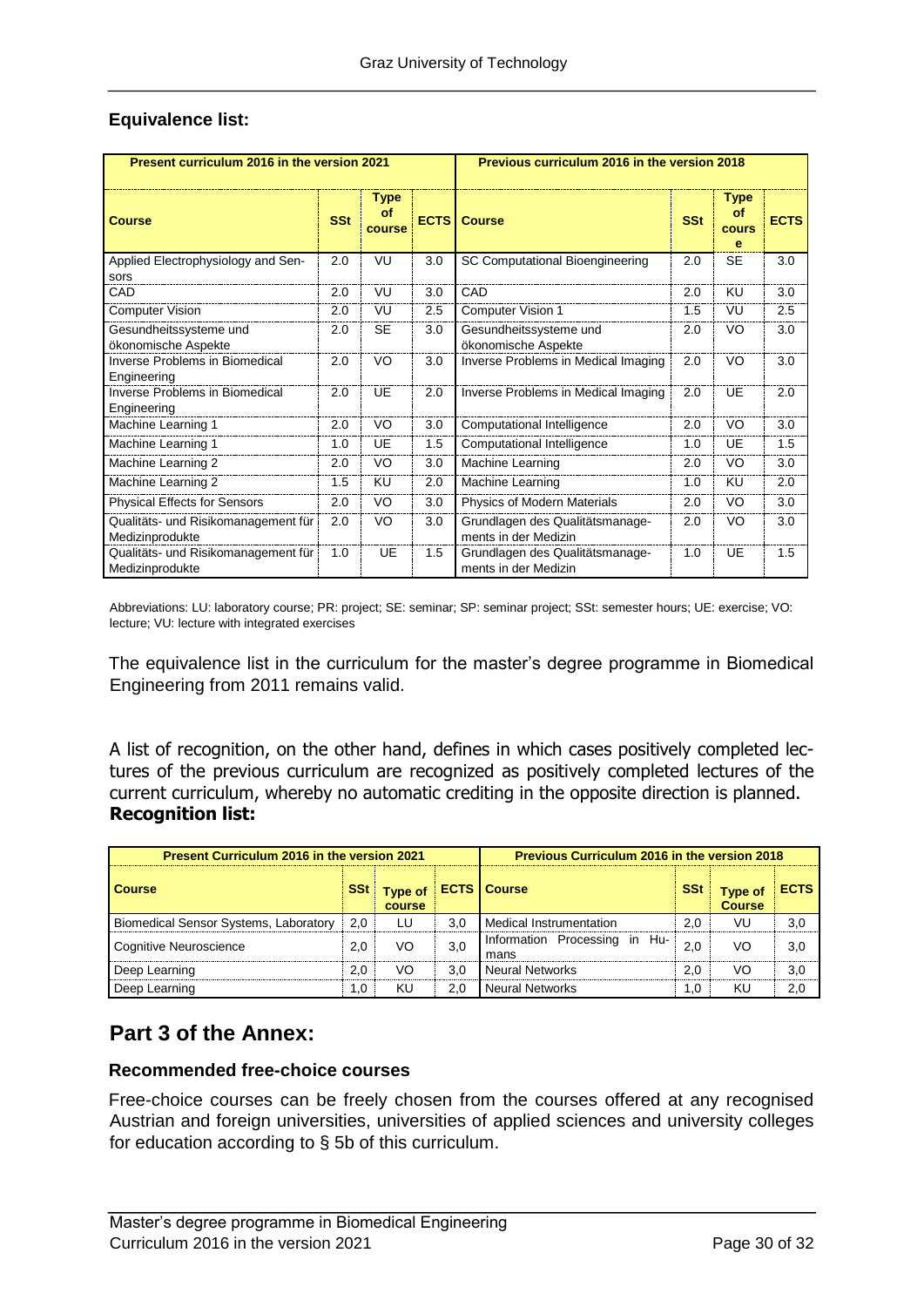In order to broaden students' basic knowledge in the subjects of this study programme, courses in foreign languages, social competence, technology assessment and women's and gender studies are recommended. In particular, we would like to refer students to the courses offered by the TU Graz service department Languages, Key Competencies and In-House Training, the Centre for Social Competence of Uni Graz as well as the Inter-University Research Centre for Technology, Work and Culture (IFZ).

### **Part 4 of the Annex:**

#### **Types of courses offered by TU Graz**

The types of courses are defined in the relevant regulations of the standard curriculum (decision of the Senate of Graz University of Technology dated 6 October 2008, announced in University Gazette No. 5 dated 3 December 2008), as follows:

1. Lectures (VO)

In lecture-type courses, students are given a didactically well-structured introduction to the sub-areas of the subject and its methods. In lectures, the content and methods of a subject are presented.

2. Exercise-based courses (UE, KU, PT, EX)

In exercises, abilities and skills are taught as part of a scientific pre-vocational education to deepen or broaden the subject matter of the respective lectures. These exercises may comprise practical, experimental, theoretical or design work. The curriculum may specify that the successful completion of the exercise is a requirement to register for the examination of the respective lecture.

a) UE

In exercises, students develop the ability to apply their subject knowledge to solve specific problems.

b) KU

In design exercises, abilities and skills are taught as part of a scientific prevocational education to deepen or broaden the subject matter of the respective lectures by means of design work. Special equipment or a specially equipped room is required.

c) PT

In projects, experimental, theoretical or design applied work is carried out, or small research papers are written, taking into account all necessary steps. Projects are completed with a written paper that is part of the assessment. Projects can be carried out as teamwork or individual work; in the case of teamwork, it must still be possible to assess individual performance within the team.

d) EX

Excursion-type courses help to illustrate and consolidate the content of this type of course. Due to their practical relevance outside the place of study, excursions help to illustrate the content developed in other types of courses.

3. Lecture with integrated exercises (VU)